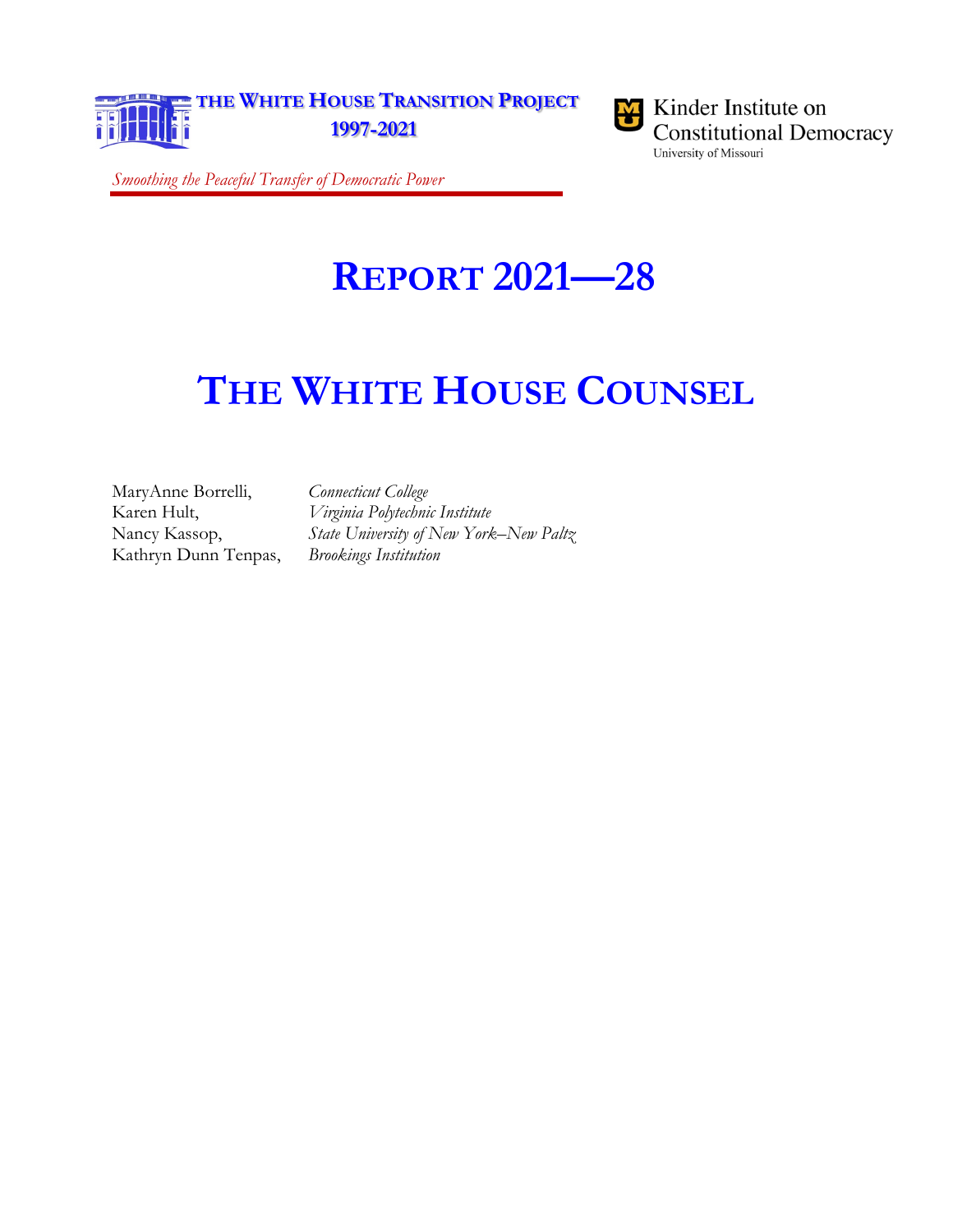## **WHO WE ARE & WHAT WE DO**

**The White House Transition Project.** Begun in 1998, the White House Transition Project provides information about individual offices for staff coming into the White House to help streamline the process of transition from one administration to the next. A nonpartisan, nonprofit group, the WHTP brings together political science scholars who study the presidency and White House operations to write analytical pieces on relevant topics about presidential transitions, presidential appointments, and crisis management. Since its creation, it has participated in the 2001, 2005, 2009, 2013, 2017, and now the 2021. WHTP coordinates with government agencies and other non-profit groups, e.g., the US National Archives or the Partnership for Public Service. It also consults with foreign governments and organizations interested in improving governmental transitions, worldwide. See the project at [http://whitehousetransitionproject.org](http://whitehousetransitionproject.org/)

The White House Transition Project produces a number of materials, including:

- **WHITE HOUSE OFFICE ESSAYS:** Based on interviews with key personnel who have borne these unique responsibilities, including former White House Chiefs of Staff; Staff Secretaries; Counsels; Press Secretaries, etc. , WHTP produces briefing books for each of the critical White House offices. These briefs compile the best practices suggested by those who have carried out the duties of these office. With the permission of the interviewees, interviews are available on the National Archives website page dedicated to this project:
- **\*WHITE HOUSE ORGANIZATION CHARTS.** The charts cover administrations from Ronald Reagan to Barack Obama and help new White House staff understand what to expect when they arrive and how their offices changed over time or stayed the same.
- **\*TRANSITION ESSAYS.** These reports cover a number of topics suggested by White House staff, including analyses of the patterns of presidential appointments and the Senate confirmation process, White House and presidential working routine, and the patterns of presidential travel and crisis management. It also maintains ongoing reports on the patterns of interactions with reporters and the press in general as well as White House staffing.
- **\*INTERNATIONAL COMPONENT**. The WHTP consults with international governments and groups interested in transitions in their governments. In 2017 in conjunction with the Baker Institute, the WHTP hosted a conference with emerging Latin American leaders and in 2018 cosponsored a government transitions conference with the National Democratic Institute held in November 2018 in Montreal, Canada .

Earlier White House Transition Project funding has included grants from the Pew Charitable Trusts of Philadelphia, Pennsylvania and The Moody Foundation of Galveston, Texas.

**The Kinder Institute on Constitutional Democracy.** A central element of the University of Missouri's main campus in Columbia, Missouri, the Kinder Institute on Constitutional Democracy prepares students for lives of thoughtful and engaged citizenship by equipping them with knowledge of the ideas and events that have shaped our nation's history. [https://democracy.missouri.edu](https://democracy.missouri.edu/) .

© White House Transition Project 1997-2021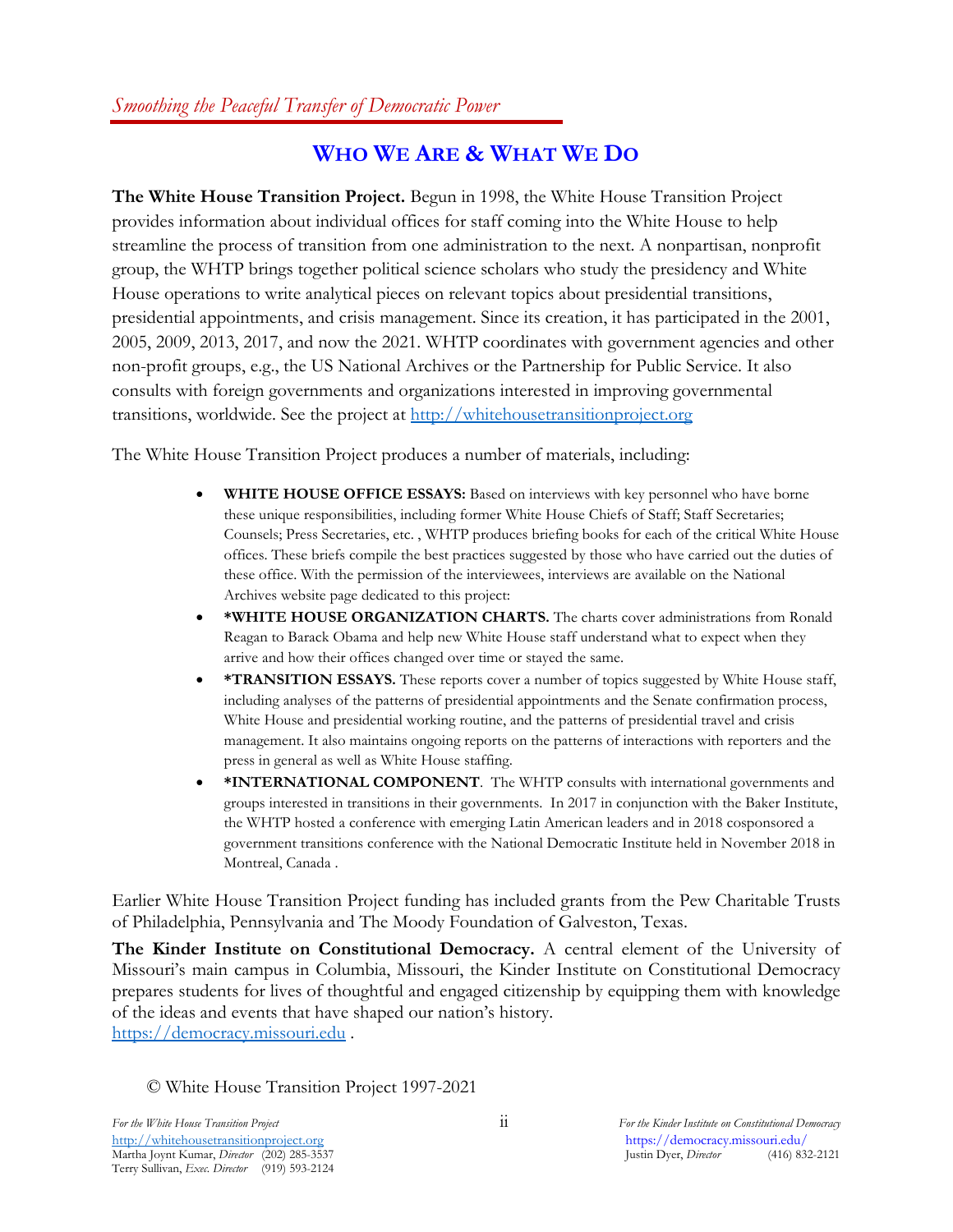## **TABLE OF CONTENTS**

| Roles and Responsibilities, the Presidential Term, and Saying 'No"                                                                                                                                                                                                                                                                                                                                                                                                             | $\mathfrak{Z}$                         |
|--------------------------------------------------------------------------------------------------------------------------------------------------------------------------------------------------------------------------------------------------------------------------------------------------------------------------------------------------------------------------------------------------------------------------------------------------------------------------------|----------------------------------------|
| Law, Politics, and Policy                                                                                                                                                                                                                                                                                                                                                                                                                                                      | 5                                      |
| Justification for the Continued Existence of the Counsel's Office                                                                                                                                                                                                                                                                                                                                                                                                              | 6                                      |
| 1. Advising on the exercise of presidential powers and defending the president's constitutional prerogatives                                                                                                                                                                                                                                                                                                                                                                   | 8<br>8                                 |
| Advising on Executive Privilege<br>Advising on War Powers<br>Advising on Presidential Disability and Succession<br>The Limits of Advocacy<br>2. Overseeing Presidential Nominations and Appointments to the Executive and Judicial Branches                                                                                                                                                                                                                                    | 9<br>9<br>11<br>12<br>13               |
| Participating in the Selection of Presidential Nominees and Appointees to the<br><b>Executive Branch</b><br>Participating in the Selection of Presidential Nominees to the Judicial Branch<br>Supervising the Vetting and Clearance Process<br>Preparing the Nominee for the Confirmation Hearing<br>3. Advising on Presidential Actions Relating to the Legislative Process<br>4. Educating White House Staffers about Ethics Rules and Records Management and Monitoring for | 13<br>13<br>15<br>16<br>16             |
| Adherence<br>Orienting New White House Staff and Executive Branch Officers<br>Monitoring and Educating Staffers during Campaigns<br>Reviewing Investigations and Associated Proceedings<br>5. Handling Department, Agency, and White House Staff Contacts with the Department of Justice<br>Monitoring Contacts with the Department of Justice                                                                                                                                 | 17<br>18<br>18<br>19<br>19<br>20       |
| Requesting OLC Legal Opinions<br>The White House                                                                                                                                                                                                                                                                                                                                                                                                                               | 20<br>23<br>23                         |
| The President<br>The White House Counsel and Presidential Privileges<br>The Chief of Staff<br>The White House Staff<br>The Office of the Vice President<br>Departments and Agencies<br>The Department of Justice                                                                                                                                                                                                                                                               | 23<br>24<br>31<br>31<br>32<br>34<br>34 |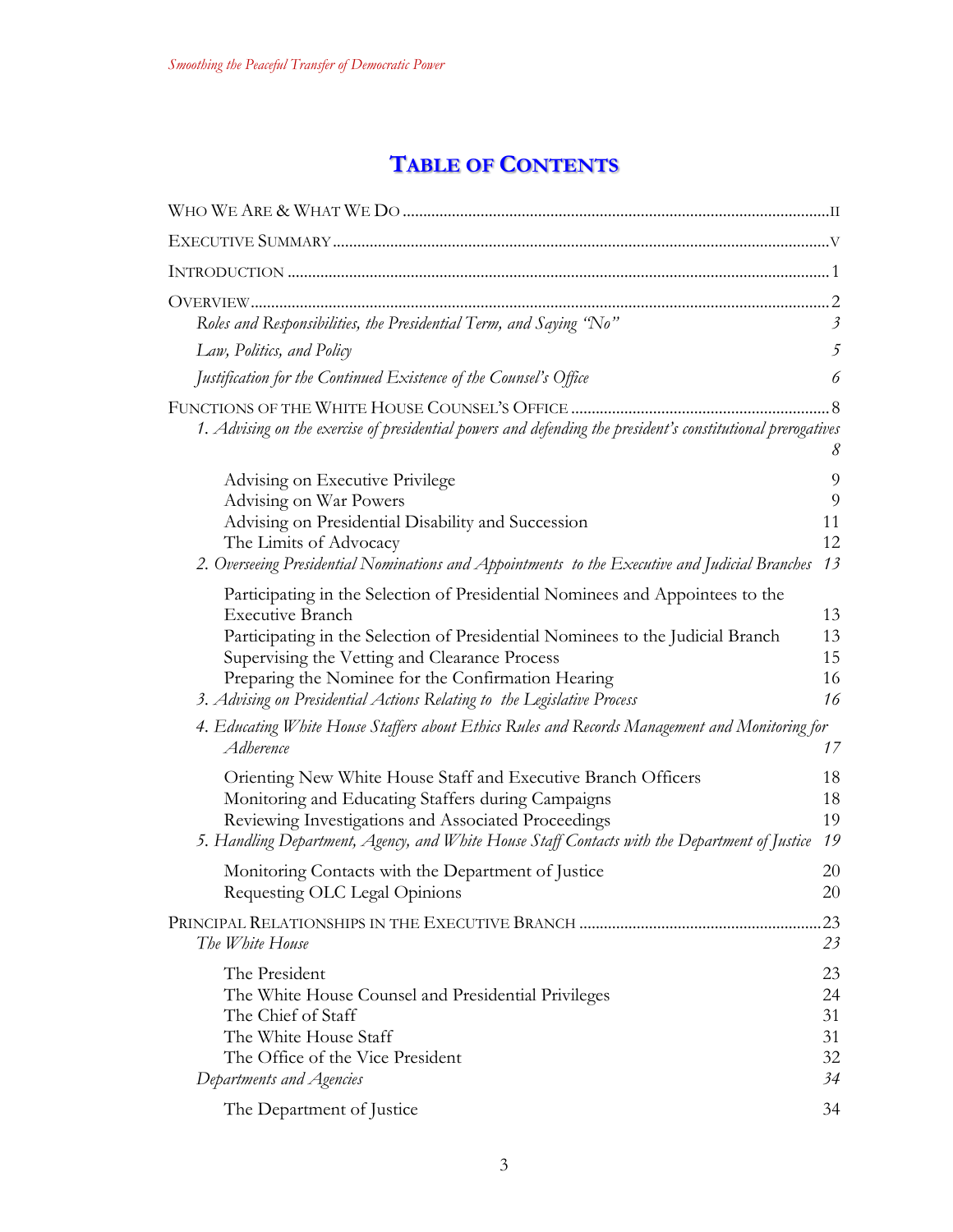| Other Executive Branch Departments and Agencies                                                                                                                            | 37                                     |  |  |
|----------------------------------------------------------------------------------------------------------------------------------------------------------------------------|----------------------------------------|--|--|
| Internal Division of Labor                                                                                                                                                 | 38<br>39                               |  |  |
| Deputy Counsels<br><b>Immediate Support Staff</b><br>Special Counsels<br>Other Work<br>Rhythms of Quadrennial Governance                                                   |                                        |  |  |
| First Year<br><b>Annual Cycles</b><br><b>Electoral Cycles</b><br>Final Year<br>More Regular Tasks<br>Crises / Scandals / Unexpected Events<br>The Counsel's Daily Schedule | 42<br>42<br>42<br>43<br>43<br>44<br>45 |  |  |
| Turnover: Counsel and Deputy Counsel                                                                                                                                       | 47                                     |  |  |
| APPENDICES.<br>Appendix 1. Functions of the Office of White House Counsel<br>Appendix 2. Counsels & Deputy Counsels, 1969–2016                                             | 48<br>48<br>50                         |  |  |
|                                                                                                                                                                            | 51                                     |  |  |
|                                                                                                                                                                            | 54                                     |  |  |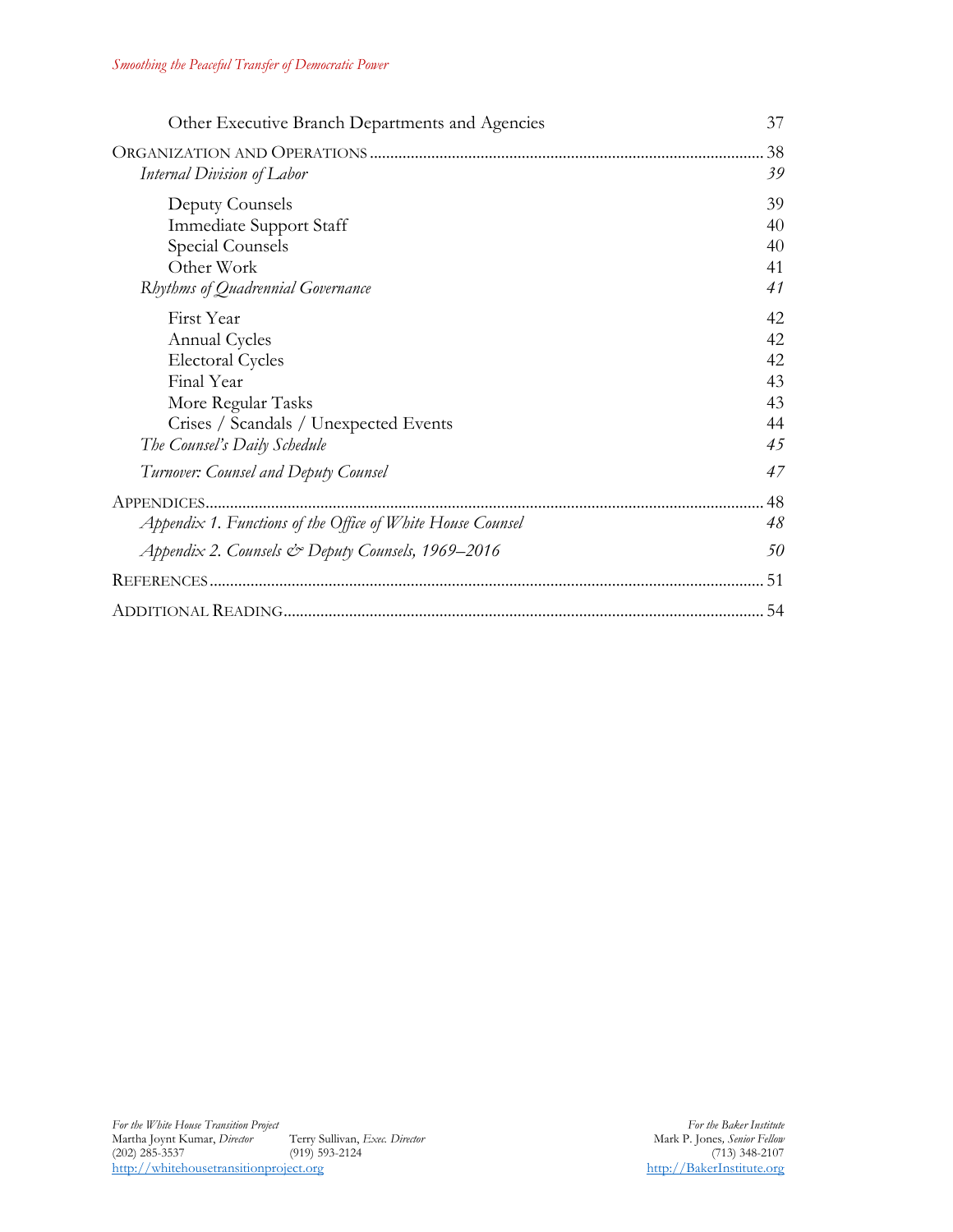**THE WHITE HOUSE TRANSITION PROJECT 1997-2021**



Kinder Institute on **Constitutional Democracy** University of Missouri

*Smoothing the Peaceful Transfer of Democratic Power*

# **[REPORT 2021—28](#page-0-0)**

# **[THE WHITE HOUSE COUNSEL](#page-0-0)**

[MaryAnne Borrelli,](#page-0-1) *Connecticut College* [Kathryn Dunn Tenpas,](#page-0-1) *Brookings Institution*

Karen Hult, *[Virginia Polytechnic Institute](#page-0-1)* Nancy Kassop, *[State University of New York–New Paltz](#page-0-1)*

## **EXECUTIVE SUMMARY**

As the burdens of the presidency have grown, so have the responsibilities of what is often called "the president's lawyer" but is more accurately described as the "lawyer for the office of the presidency." The myriad tasks of this complex office include: *monitoring* ethics matters; *coordinating* the president's message and agenda within the executive branch units; *negotiating* on the president's behalf with Congress and other vectors; *recommending* actions to the president; *protecting* the constitutional prerogatives of the presidency; and *translating* or *interpreting* the law in its broadest context to the president and throughout the executive branch.

The Counsel's Office is the channel through which most paper and people must pass on the way to the president, and, equally, through which all outputs from the Oval Office must be monitored and evaluated. The pace of the work is incessant, and the pressure to ensure against errors of substance or judgment, unrelenting. The Office exists in a fishbowl, is subject to searing public criticism when it makes the slightest misstep, and yet prompts intense loyalty among those who have been privileged to serve in it.

Observations and thoughtful insights gained from interviews with former Counsels have yielded the following advice and suggestions:

*1. UNDERSTAND THE ROLE OF THE COUNSEL AS THE LAWYER FOR THE OFFICE OF THE PRESIDENCY, NOT AS THE PRESIDENT'S PERSONAL LAWYER*

So if I had any advice for a president choosing a counsel, I would not choose an ordinary lawyer, no matter how smart or learned. I would choose a lawyer with some political savvy who has demonstrated that he has political sensitivity, because he can really foul things up if he doesn't… The important point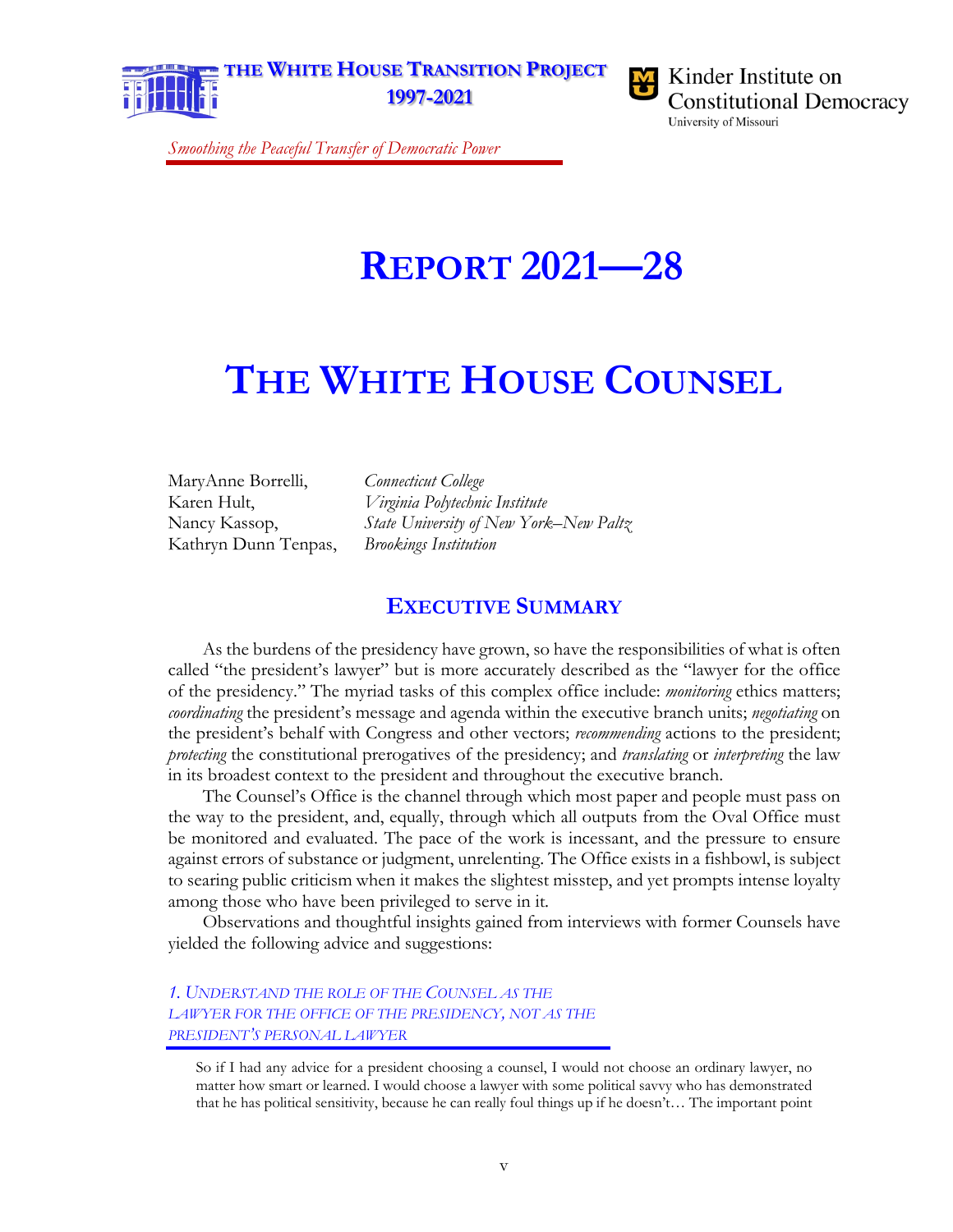#### *Smoothing the Peaceful Transfer of Democratic Power*

to remember here… is that the White House counsel is, in my view, not entitled to represent the president as an individual. (Wallison interview, p. 19)

Peter Wallison, White House Counsel for President Reagan (1986-1987), offered the advice above: key for him, and for any Counsel, is understanding the difference between the role of a lawyer for a private individual, as opposed to the lawyer for the institution of the presidency. Wallison minced no words here in suggesting the challenge for the Counsel: "Now, I will say this: it is very hard to make this judgment" (Wallison interview, p. 19). Perhaps, one way to think about this is that the president is a person who is the temporary occupant of a governmental office. Along with that office come constitutional authority and responsibilities. It is these unique features of the office – and how its elected occupant chooses to use that authority and carry out those responsibilities - that the White House Counsel should be dedicated to represent.

## *2. NAME THE COUNSEL AS EARLY AS POSSIBLE, PREPARE TO ENTER AN EMPTY OFFICE, AND MEET WITH THE OUTGOING COUNSEL*

The president-elect (or, even better, the presidential nominee) should appoint the Counsel at the earliest possible time, since this position is key to shepherding the nomination and confirmation processes for all other presidential appointments.

According to C. Boyden Gray, Counsel for President George H.W. Bush:

I can't emphasize enough the difficulty of absorbing all you have to absorb... It is absolutely bewildering. And if people don't understand it they're going to get into trouble again and again and again. (Gray interview)

Bush asked me to go to work for him two weeks before he was elected and he said, "I should have asked you two months ago." The White House Counsel's Office -- you asked [about] the people who shovel the most papers around and deliver them. The volume of paper that goes through the White House Counsel's Office is ten times the other offices combined . . . because of all the forms and the other nomination papers. (Gray interview)

Most former Counsels have remarked about the lack of any institutional memory. There are a few folders, letters, and memos that have been left behind on such matters as war powers, and presidential disability and succession. A. B. Culvahouse talked about twenty to twentyfive binders that he left for C. Boyden Gray as the next incoming Counsel (Culvahouse interview). Generally, however, there is little paper in the Office when a new Counsel enters. Bernard Nussbaum recalled:

When you walk into the White House at the beginning of an administration, it is empty. It is an amazing thing. All of the files are gone. Even the secretaries are gone (except one - Linda Tripp was my secretary for a year). Nobody knew what to expect. The Democrats were stunned. This was the first time in a generation (since 1968) that they were in power (with the exception of Carter). Nobody knows anything. But the minute you walk into the office, the phones are ringing. It's as if the ten biggest litigation cases in your life are going on simultaneously. I got a call from the State Department on the first day - and there were no lawyers over there, either. I went to the office straight from the inauguration, and went to work right away, doing executive orders on that first day. (Nussbaum interview)

Daniel Meltzer, Principal Deputy in the Obama Counsel's Office, put it starkly: "There are no files, no manual, no records, no people with institutional memory" (Stern 2009).

Gray remembers that the only materials left behind when he took over were "Folders that lay out some of the statutory—the [inaudible] [Anti-]Deficiency Act, the Ethics in Government Act, the Hatch Act, the Presidential Records Act, all of these" (Gray interview).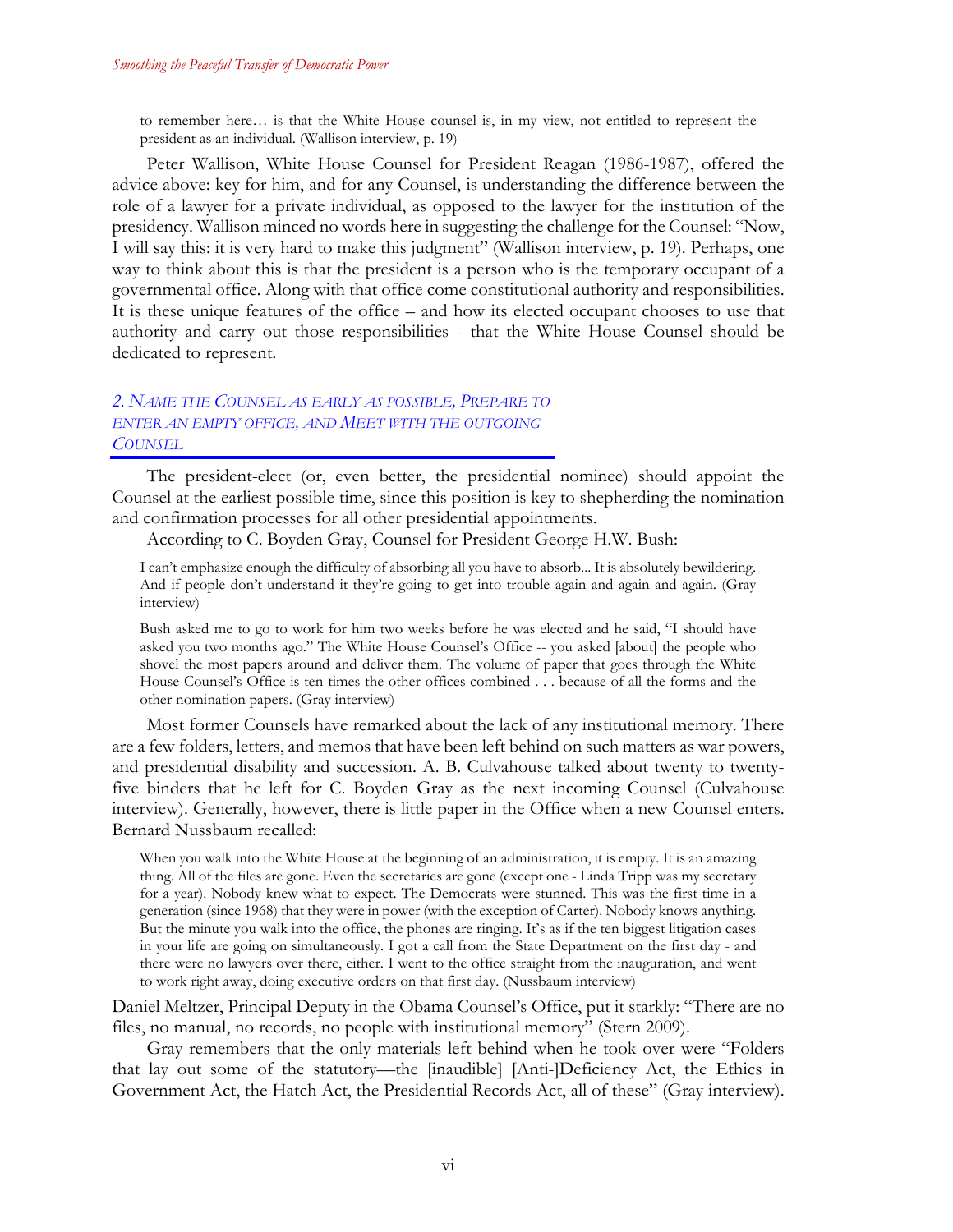Also, Counsels have mentioned that there are folders in the office with information about the Twenty-Fifth Amendment and about the War Powers Resolution. But beyond the folders mentioned here, there seems to be little else left in the office for a new Counsel to consult as reference.

Clearly, this is a matter that future Counsels may wish to modify. As Lloyd Cutler said, "This is an area [lack of institutional memory] where there could be a very substantial improvement" (Cutler interview, p. [1](#page-6-0)7).<sup>1</sup>

Especially because of the lack of materials available to the new Counsel, many former Counsels have discussed the importance of meeting with their predecessor prior to taking over. Noted C. Boyden Gray:

I don't think Bernie Nussbaum spent as much as an hour with me. Vince Foster spent a little more time with John Schmitz [the deputy counsel]. But I spent maybe ten or fifteen hours with A. B. Culvahouse. I had been in the White House already for eight years and I still felt I didn't understand what I was doing…[I]t is enormously difficult to come in cold and understand all the statutes that apply…all the rules about travel…It's just very, very difficult. (Gray interview)

In contrast, at the end of the George W. Bush administration, National Security Assistant Stephen Hadley and Counsel Fred Fielding briefed incoming Counsel Gregory Craig on the CIA interrogation program of suspected terrorists. (Kumar, 2015, p. 183).

## *3. EXPECT A STEEP LEARNING CURVE, THE UNPREDICTABILITY OF EVENTS, DEADLINES DICTATED BY THE MEDIA, AND KNOW WHERE TO GO FOR INFORMATION*

Because the Counsel's responsibilities cover such broad territory, many have commented on the simply overwhelming nature of the materials that need to be mastered. The job entails a steep learning curve at the beginning, knowing where the "landmines" are, being sufficiently flexible to be able to switch gears immediately and respond to breaking crises, and working with incomplete information in a 24/7, instantaneous electronic media environment. As Clinton Counsel Charles Ruff observed, "It's a job for which no training or experience exists for the crosscurrents of legal, political and constitutional issues" (Oliphant, 2000, p. 4).

In particular,

The incoming White House Counsel should interview previous White House Counsel and be thoroughly immersed on all of the landmines that he or she is going to face…[The landmines are] all over the place. They're all over the place. (Gray interview)

<span id="page-6-0"></span><sup>1</sup> Until 1999, the National Security Council (NSC) staff retained records from one presidential administration to another, effectively building a "continuing archive on every pending [foreign policy] problem" (Cutler interview, p. 22) from the Truman administration onward. When court rulings during the Clinton administration declared that the NSC was subject to the Presidential Records Act, NSC staffers began copying the documents that they deemed essential to on-going governance. In October 2000, the files were still being duplicated and the National Archives and Records Administration (NARA) was still working with the National Security Council staff to determine where the original files would be deposited. Members of the White House Counsel's office, therefore, may wish to consult with the NSC staff to determine the status of this process. They should also note that NARA makes provision for expedited processing of documents requested by White House policy-makers. At the end of the George W. Bush presidency, Kumar reports that the NSC staff "left behind a set of documents that would be useful to the new team," including "a complete set of national security presidential directives with an index… [and] the 'summary of conclusions' from all National Security Council meetings and all the Principal Committee meetings." (Kumar, 2015, pp. 187-88)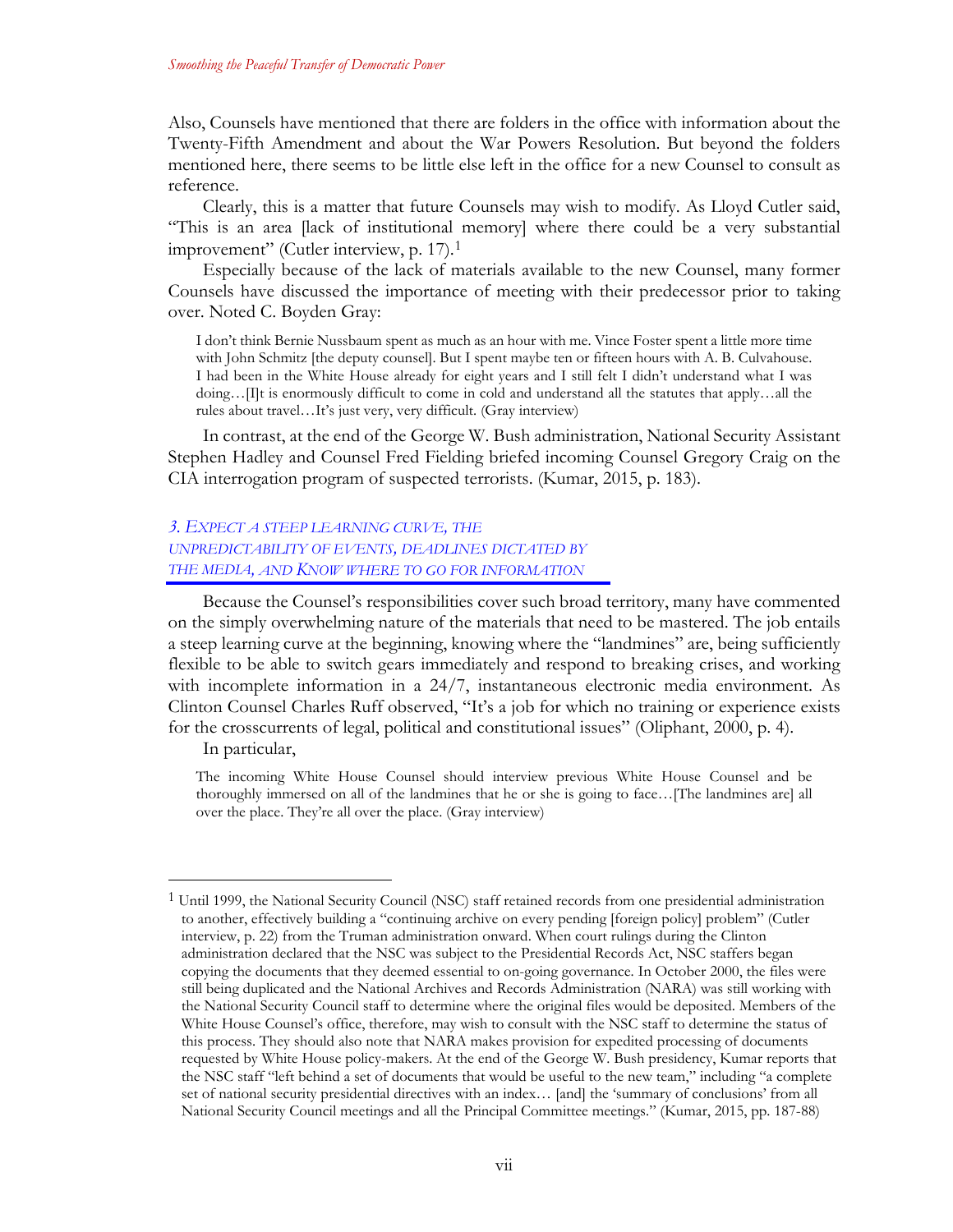#### *Smoothing the Peaceful Transfer of Democratic Power*

At the same time, one must always be prepared for the unexpected. Clinton Counsel Abner Mikva remarked: "there are those kinds of crises and the crisis management of walking in every morning, no matter what you have on your list of things to do, that isn't what you're going to spend your time on because something happens in between" (Mikva interview, p. 8).

The demands of the media can be a special problem for those coming to the White House from private practice.

It's this terrible dilemma. If you're a lawyer, you want to have all the facts. And usually you want to have all the facts before you give advice to someone about what to do about it. In the White House, you have to act on the basis of what information you can get some time before the six o'clock news because if you don't have a White House position and the news is "the White House is divided and can't make up its mind," some opposition senator will go on the air and use up the space and tell you what was done wrong. So, you have to adjust to that; you have to operate on the basis of hunch and experience. (Cutler interview, p.10)

As Counsel, Cutler also said, "You're acting on the basis of not enough information and there's always this gnawing fear that you've gotten something wrong or you've said something you shouldn't have said" (Cutler interview, p. 23).

Having ready access to information, and knowing how and where to get it, as well as who has it, are clearly the most critical, practical components of the job. A. B. Culvahouse, Lloyd Cutler and C. Boyden Gray emphasize the importance for a Counsel to "make sure you're part of the process. You cannot recognize the problems or deal with the problems unless you see them in their inception" (Culvahouse in Quade, 1988, p. 37). Speaking anonymously, one Deputy Counsel offered the following advice:

[Y]ou will get every possible issue thrown at you, and there is no way you could have technical, legal expertise on all of them. Thus, the key quality to doing the Counsel's job well is to establish good personal relations with people throughout government, and to know where to go and whom to ask when you need specific information to do your job effectively.

Moreover, Fielding emphasized that an incoming Counsel should "trust what you are hearing" from your predecessor. "Trust that it is being given in the sense that it was intended to be given, and not to mislead or for any political shadings. Trust in that confidence. Don't hesitate to call on people who have held that job, even if they are of the other party. If someone says they are trying to help you, they *are* trying to help you" (Fielding interview).

## *4. MAINTAIN GOOD RELATIONS WITH THE OFFICE OF LEGAL COUNSEL IN THE DEPARTMENT OF JUSTICE*

As a unit within the White House staff, the Counsel's Office is the place where the president will turn first for trusted legal advice. As so many former Counsels have reiterated throughout this report, the Counsel's advice will be on stronger footing when the views of the Office of Legal Counsel in the Department of Justice are sought: OLC operates on precedent, where the Counsel's Office is under no such obligation nor does it even have any authoritative record of past legal advice from Counsels to presidents. (See more on OLC in the section ["Law, Politics, and Policy.](#page-14-0)")

#### *5. DIVIDE THE COUNSEL'S OFFICE WHEN SCANDALS ARISE*

When scandals arise, previous Counsels have walled off or isolated "scandal management" from the routine office tasks. Typically, "Special Counsels" have been appointed to work exclusively on the crisis, along with additional staff members who are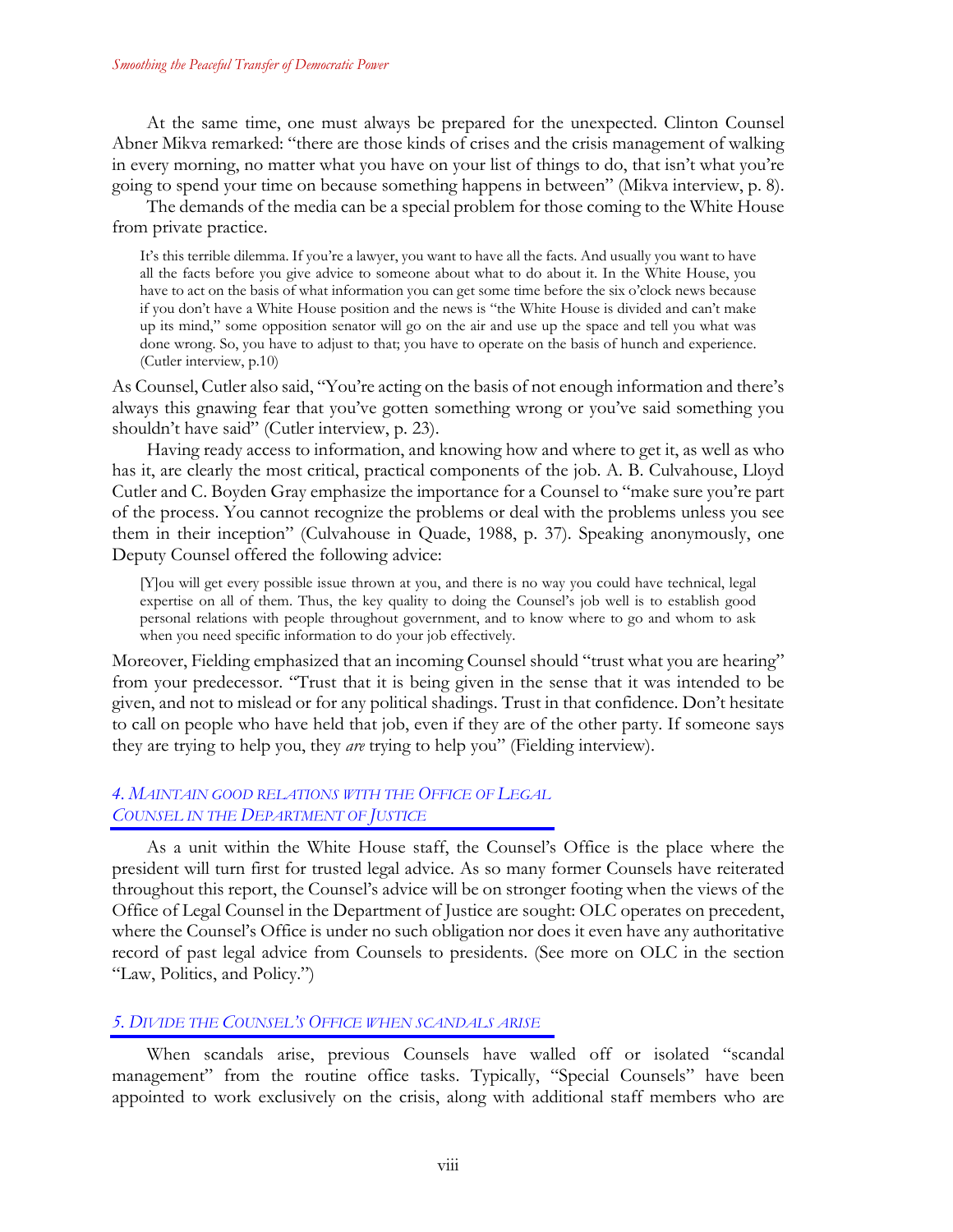specifically tasked to that purpose. A. B. Culvahouse recalled, for example, that Reagan Chief of Staff Howard Baker "told me to focus on Iran-contra and get a separate staff up and running to handle that and let my deputy handle the more routine stuff" (Culvahouse interview). Clinton Chief of Staff Leon Panetta explained the value of separating scandals from other tasks:

What you don't want to do is consume the general counsel's operation by that scandal. What you want to do is make sure that that's pulled out of the normal operation so that there is a separate focus on that. So you can basically say that crisis is being handled, these are people that are involved with it and it doesn't tie up the rest of the operation. (Panetta interview, p. 29)

### *6. MONITOR PRESSURES ON THE PRESIDENT CLOSELY IN THE LAST YEAR OF THE TERM*

A. B. Culvahouse has cautioned Counsels to beware of the strong pressures on a president to, for example, grant pardons, commute sentences, issue rules and regulations in the last year of office. "Never forget that your most important contribution is what you *don't* let happen in the last year of a presidency. That last year is a dangerous time" (Culvahouse, Duke panel transcript, emphasis in original). In a similar vein, Lloyd Cutler has said,

When a president is up for re-election, there are all sorts of temptations, things a president wants to do that may be legally questionable but that he wants to do to get re-elected. For a White House Counsel, those are the hardest calls to make. You should tell a White House Counsel to leave before that last year of a president's first term. (Cutler, Duke panel transcript)

## *7. UNDERSTAND THE IMPACT OF THE LOSS OF GOVERNMENT ATTORNEY-CLIENT PRIVILEGE, AND NOTE THE CONTINUING SIGNIFICANCE OF ISSUES OF EXECUTIVE PRIVILEGE AND OTHER PRESIDENTIAL PREROGATIVES*

The existing skepticism surrounding the Counsel's Office has been further heightened by the dark implications many observers see from the loss of government attorney-client privilege, as a consequence of unsuccessful litigation by the Clinton administration. There is now even less reason for a president to use a White House Counsel for strictly legal purposes. Rather, presidents seem likely to turn to private counsel more often, especially when legal matters are unclear as to whether they involve "the president" or "the presidency." All of the Counsels interviewed for this project reacted strongly to these court decisions: some decried the choice to litigate matters of privilege at all (Gray), rather than to seek accommodation with the source of the demand for testimony and documents, while others (such as Cutler, Nussbaum, and Mikva) lamented the very real and damaging consequences of these decisions.

The fallout from these rulings on presidential privilege and, more generally, from the hostile and polarized political atmosphere caused by the independent counsel statute of the late 1980s and 1990s, has been considerable. Both Mikva and Ruff, for example, recall that they took no notes, kept nothing in writing.

We just never put anything in writing. At least I did<sup>[n't]</sup>. All the habits I learned as a good litigator where I took detailed notes about what was going on I threw out the window. (Mikva interview, p. 1)

We did not take notes. We were subject to subpoena. People were very careful not to put things down in writing. (Ruff, as quoted in Oliphant, 2000, p. 2)

Future White House Counsels should study carefully the body of court opinions on presidential privileges. The District Court and D.C. Circuit Court of Appeals rulings in the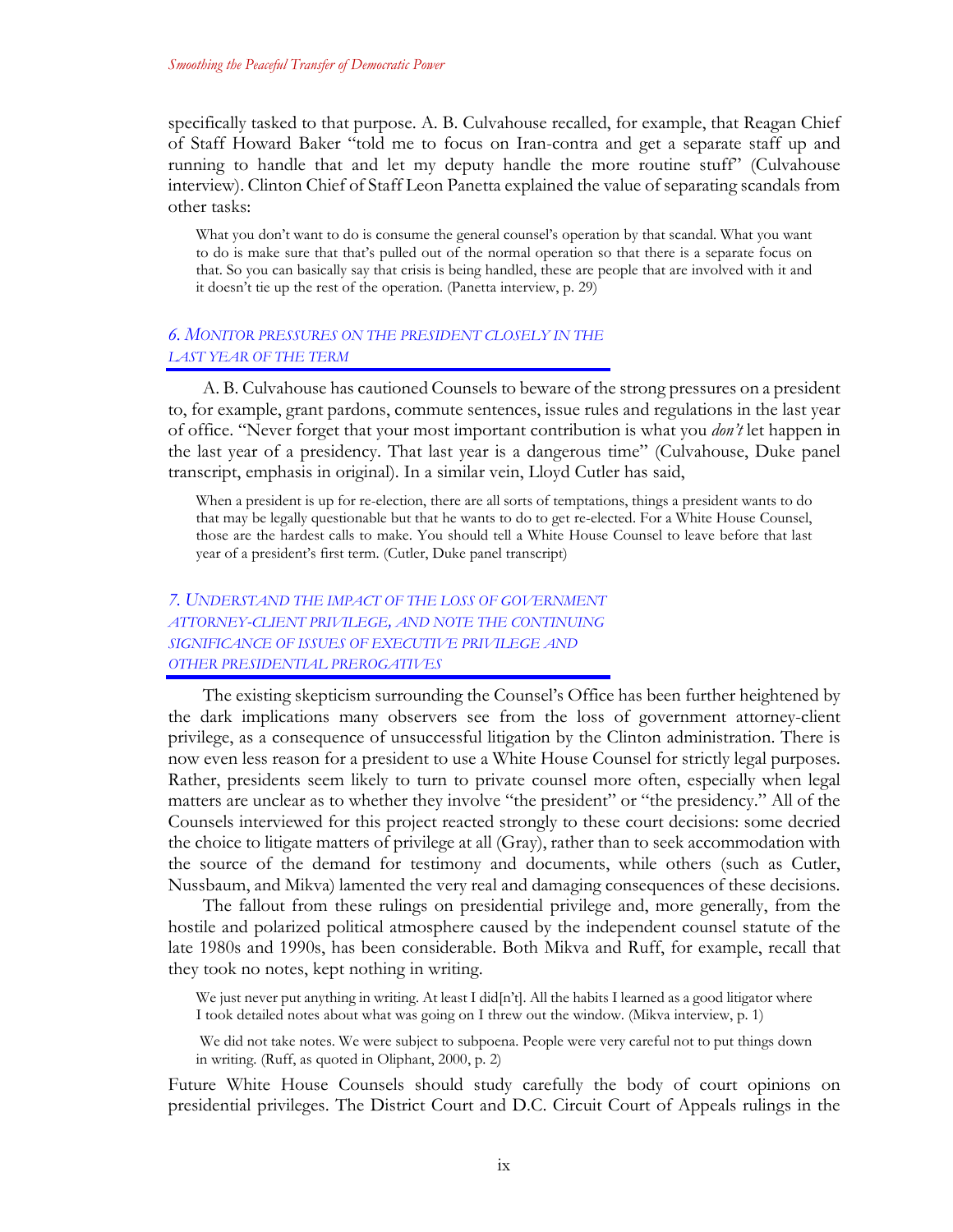matter of Bruce Lindsey's grand jury testimony are the key ones that deal with government attorney-client privilege and executive privilege.[2](#page-9-0)

### *8. RECOGNIZE THE DIFFICULT POLITICAL ENVIRONMENT FOR THE JUDICIAL APPOINTMENT PROCESS*

One word of caution for the next Counsel is a warning about how poisoned the process for judicial appointments has become. Speculation abounds that there may be anywhere from one to four Supreme Court vacancies sometime during the next president's term of office, vacancies that will fall directly into the Counsel's lap. The experience of getting federal judicial nominees through the confirmation process, beginning with the George H. W. Bush administration and continuing to the present day, has become a torturous one, with historic delays and much ill will. There does not appear to be reason for optimism that this confrontational relationship will change in the near future, especially if conditions of divided government persist.

## *9. PREPARE EXECUTIVE ORDERS TO BE READY TO GO ON DAY ONE, BUT DON'T OVERPROMISE*

It has become standard practice for recent presidents to have a package of executive orders ready to be issued on the president's first day in office. Some orders may institute a policy that was integral to the president's campaign promises (e.g., Obama and "transparency," as well as a commitment to close the prison at Guantanamo Bay – both were among the executive orders issued on January 21, 2009), while others may explicitly turn back executive orders of a predecessor (as with Obama's order to override George W. Bush's executive order changing the procedures in the Presidential Records Act). Keep in mind the advice from Obama Counsel Gregory Craig to consult with stakeholders when developing these orders: people on the Hill, interest groups, and relevant departments and agencies. There should be no surprises. (Craig interview) It is helpful, for continuity, if the person tasked during the transition with developing these executive orders is the prospective, incoming Counsel.

## *10. RECOGNIZE THE CHANGED NATURE OF NATIONAL SECURITY THREATS*

Throughout this report, there are repeated references to the changed nature and increased complexity of the national security environment that has faced post-9/11 presidents. The Counsel, as the president's legal advisor within the White House, has had a whole range of new responsibilities (e.g., developing and implementing the legal rules and criteria for authorizing the president to order targeted killings by drone strikes) added to the tasks of the office, as a result of these developments. Recent Counsels have addressed the need for expertise in national security law by delegating that specific policy area to a trusted Deputy and an Associate Counsel. This seems an effective model to follow, with the Counsel in continual (daily) consultation with these two staff members, to keep the Counsel apprised of all information that could require legal advice to the president on any potential threats to the nation's security.

<span id="page-9-0"></span><sup>2</sup> *In re Sealed Case* (Bruce R. Lindsey) (Grand Jury Testimony), 5 F. Supp. 2d, 21 (D.D.C. 1998); *In re: Bruce Lindsey* (Grand Jury Testimony), 158 F. 3d 1263 (D.C. Cir. 1998).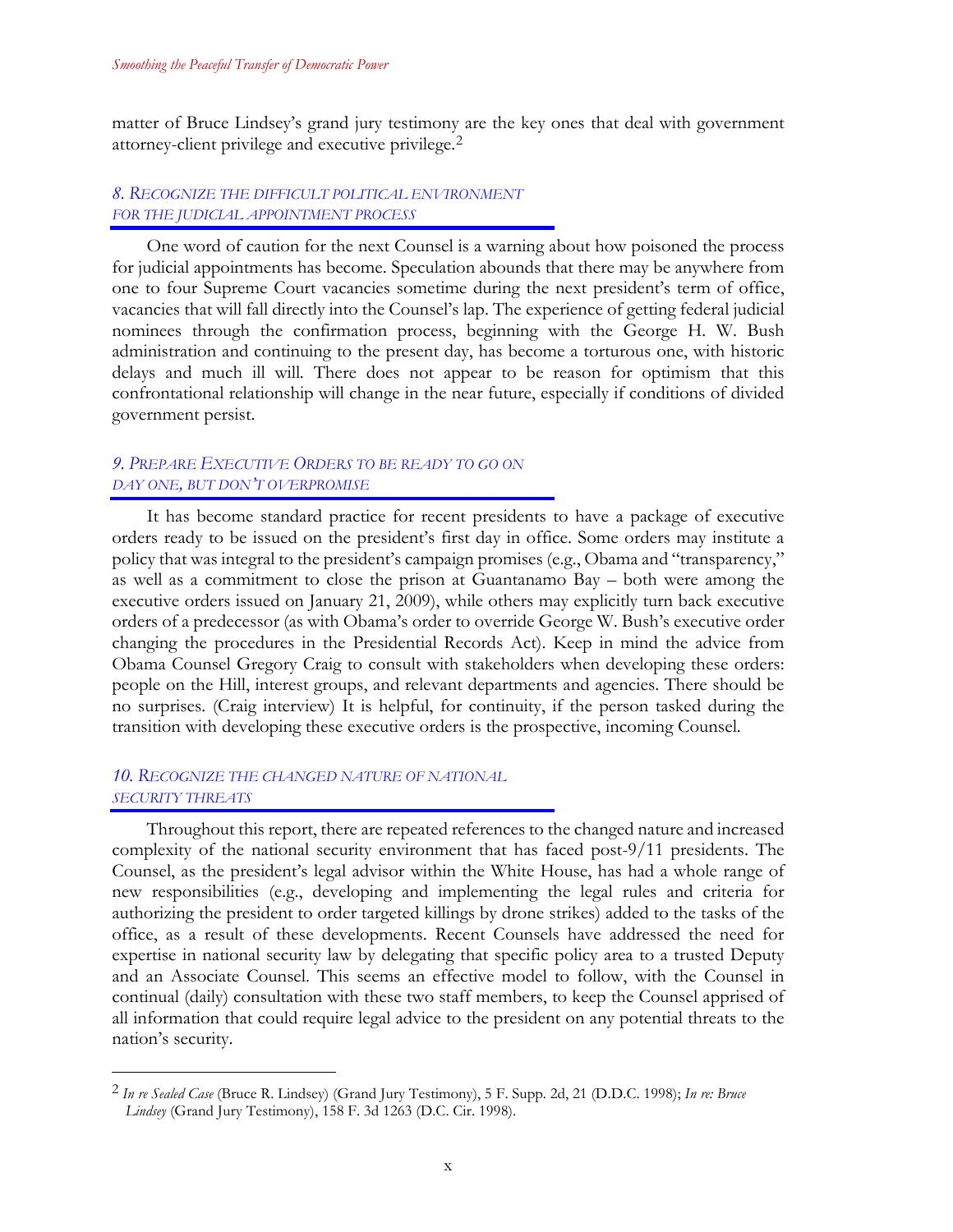**THE WHITE HOUSE TRANSITION PROJECT 1997-2021**



Kinder Institute on **Constitutional Democracy** University of Missouri

*Smoothing the Peaceful Transfer of Democratic Power*

# **[REPORT 2021—28](#page-0-0)**

# **[THE WHITE HOUSE COUNSEL](#page-0-0)**

MaryAnne Borrelli, *Connecticut College* Kathryn Dunn Tenpas, *Brookings Institution*

Karen Hult, V*irginia Polytechnic Institute* Nancy Kassop, *State University of New York–New Paltz*

## **INTRODUCTION**

The White House Counsel's Office is at the hub of all presidential activity. Its mandate is to be watchful for and attentive to legal issues that may arise in policy and political contexts in which the president plays a role. To fulfill this responsibility, it monitors and coordinates the presidency's interactions with other players in and out of government. Often called "the president's lawyer," the Counsel's Office serves, more accurately, as the "lawyer for the office of the presidency," with tasks that extend well beyond exclusively legal ones. These have developed over time, depending on the needs of different presidents, on the relationship between a president and a Counsel, and on contemporary political conditions. The Office carries out many routine tasks, such as vetting all presidential appointments and advising on the application of ethics regulations to White House staff and executive branch officials, but it also operates as a "command center" when crises or scandals erupt. Thus, the more sharply polarized political atmosphere in recent years has led to greater responsibility and demands, as well as heightened political pressure and visibility, on the traditionally low-profile Counsel's Office. The high-stakes quality of its work has led to a common sentiment among Counsels and their staff that there is "zero tolerance" for error in this office.

In sum, the Counsel's Office might be characterized as a monitor, a coordinator, a negotiator, a recommender, and a translator: it *monitors* ethics matters, it *coordinates* the president's message and agenda with other executive branch units, it *negotiates* with a whole host of actors on the president's behalf (not the least of which is Congress), it *recommends* myriad actions to the president, and it *translates* or interprets the law (whether it is the Constitution, federal rules and regulations, treaties or legislation) for all executive branch officials. Past Counsels have lamented that there is no job description for this office, but any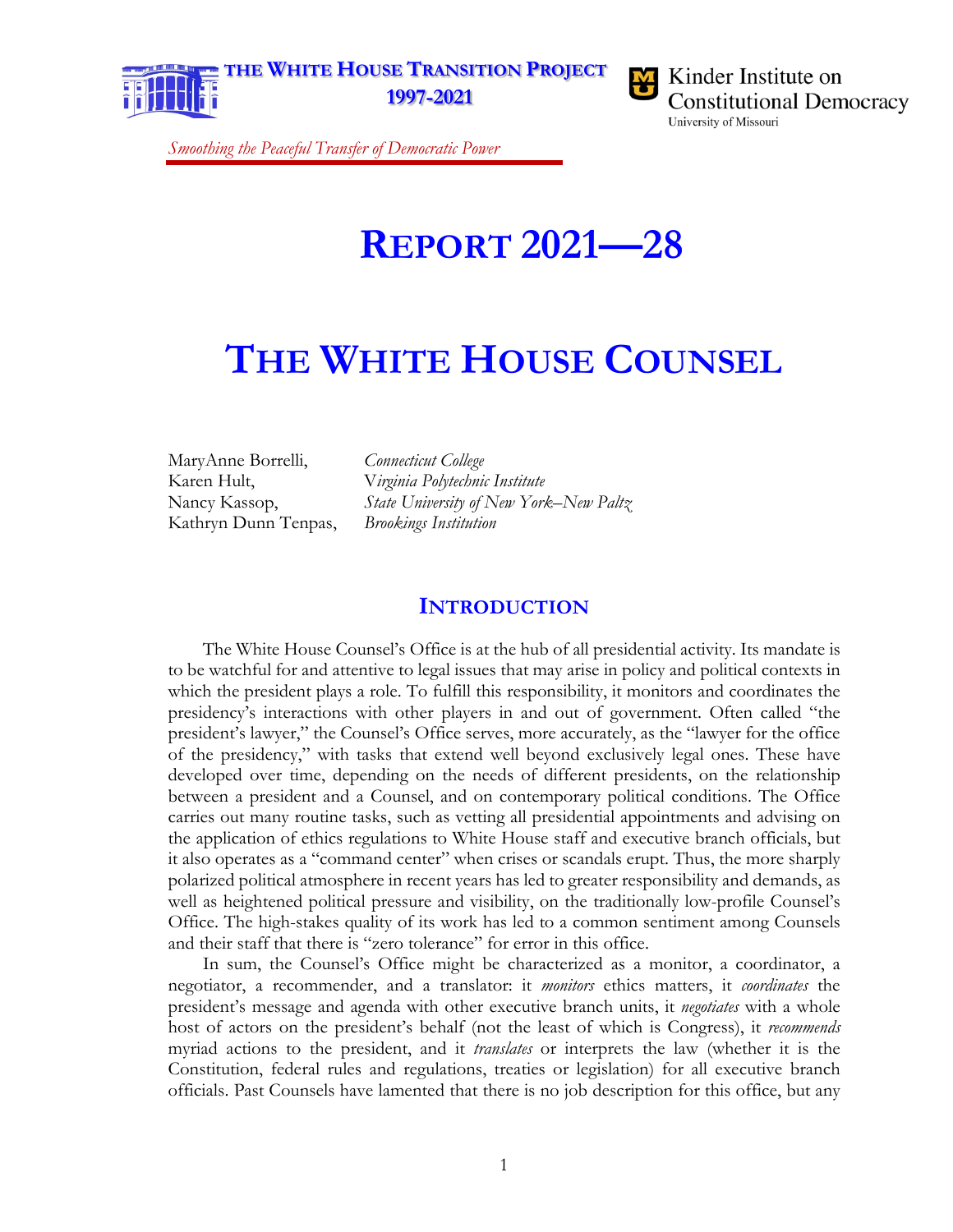description of it would acknowledge its all-consuming and all-inclusive nature of reviewing almost everything that goes in and out of the president's office.

It may be instructive for incoming Counsels and their staff to consider the words of Fred Fielding, a three-time "veteran" in the Counsel's Office, having served as an associate and a deputy in the Nixon White House Counsel's Office, and then twice as Counsel, in the beginning of the Reagan administration (1981-1986) and at the end of the George W. Bush administration (2007-2009):

The Counsel's Office is a strange thing to a lawyer, especially, if you have been in private practice. In private practice, you have a problem, you sit around a table, you talk about the problem with other people, you do extensive research, you have precedents you can deal with, and you have…time.

But here, you don't have any of those luxuries, and so, your decisions have to be made very rapidly, and they have to be made with an added input that lawyers don't usually have to worry about – and that is, with the real-life political implications of the decision you are making. (Fielding interview) $3$ 

## **OVERVIEW**

The White House Counsel's Office sits at the intersection of law, politics, and policy. It is charged with reconciling these three, without sacrificing too much of any one.

- The White House Counsel's Office advises on the exercise of presidential powers and actions; defends presidential prerogatives; oversees executive and judicial appointments and nominations; educates and monitors White House staff adherence to federal ethics and records management law; and handles White House, departmental, and agency contacts with the Department of Justice.
- The work of the White House Counsel is as strategic as it is substantive. By participating in decision-making processes, the White House Counsel anticipates problems or provides more effective solutions.

The most important contribution of the White House Counsel may well be telling the president "no." To do this effectively, the Counsel must understand the limits of the advocacy provided by the office.

- The White House Counsel protects presidential powers and constitutional prerogatives, providing legal counsel to the office of the presidency, not to the individual president.
- As the presidential term advances, the interventions practiced by the White House Counsel will alter and may focus more on preventing than facilitating White House actions.
- The loss of government attorney-client privilege has significantly altered practices and procedures within the Counsel's office, making it even more critical that incoming Counsels consult with their predecessors.

<span id="page-11-0"></span><sup>3</sup> Fielding offered an illustration when he advised President Reagan during the PATCO strike in 1981 that it would be legal for the president to fire the nation's air traffic controllers and to order striker replacements. President Reagan asked Fielding if he was doing the right thing. Fielding replied, "Yes, Mr. President, you are doing the right thing . . . unless there is a crash within the first 48 hours." Fielding explained that if there had been a crash, "it would not have mattered how right we were." (Fielding interview)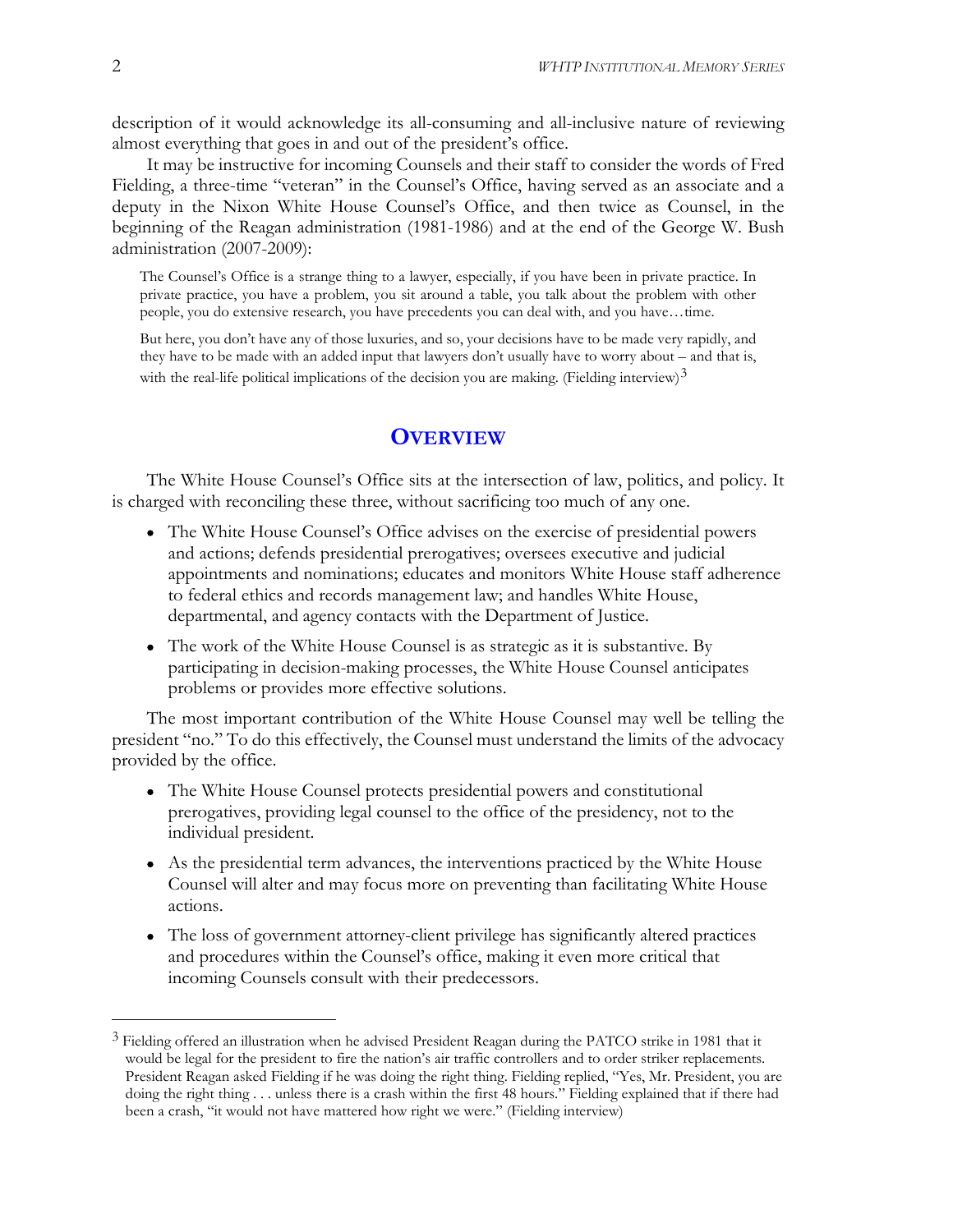• The Office of Legal Counsel in the Department of Justice is a critical and supportive resource for the White House Counsel.

The White House Counsel's Office must be prepared for close scrutiny and constant criticism, as it protects presidential prerogatives and contributes to presidential policy-making.

- The breadth and number of the Counsel's responsibilities ensure that the forces at work on the entire White House Office – the quick start, the lack of records and institutional memory, the need to make decisions with limited information, the tight deadlines and goal displacement – will be felt with even greater force in the Counsel's Office.
- Congressional and media oversight will be continuous and critical, because the Counsel's Office has responsibilities pertaining to decisions and processes that have become intensely polarized and partisan.
- The Counsel must be prepared for scandal, both procedurally and substantively, or these events will overwhelm (and potentially sideline) the office.

The most dramatic change to the Counsel's Office, beginning in the George W. Bush administration, has been the increased attention to an irrevocably altered national security environment since the advent of 9/11. These changes are reflected in a revised structure of the office, which now includes a Deputy Counsel designated with the exclusive responsibility for advising the president on national security matters. Mary DeRosa, who served as Legal Adviser to the National Security Council (NSC) in the Clinton administration (as Deputy Legal Adviser from 1997-2000, and as Legal Adviser from 2000-2001) as well as Legal Adviser to the NSC in the Obama administration (2009-2011) offered a succinct description of the effect of this change:

I never met the president in the Clinton administration, was never in meetings with the president. In the Obama administration, I was in the president's office on Day One, and met with him regularly after that. There was just no comparison between the two administrations as to the level of attention to national security legal issues. (DeRosa interview)

### *ROLES AND RESPONSIBILITIES, THE PRESIDENTIAL TERM, AND SAYING "NO"*

In simple terms, the Counsel's Office performs five basic categories of functions: (1) advising on the exercise of presidential powers and defending the president's constitutional prerogatives; (2) overseeing presidential nominations and appointments to the executive and judicial branches; (3) advising on presidential actions relating to the legislative process; (4) educating White House staffers about ethics rules and records management and monitoring adherence to those rules; and (5) handling department, agency and White House staff contacts with the Department of Justice (see "Functions" section). In undertaking these responsibilities, the Counsel's Office interacts regularly with, among others, the president, the Chief of Staff and the chief's office, the Vice President's office, the White House Office of Presidential Personnel, the Press Secretary, the White House Office of Legislative Affairs, the Attorney General, the Office of Management and Budget (on the legislative process), the general counsels of the departments and agencies, and most especially, the Office of Legal Counsel in the Department of Justice (see ["Relationships "](#page-32-0) section). In addition to the Counsel, the Office, in recent years, has consisted of up to three Deputy Counsels, a varying number of Associate, Assistant and Special Counsels, and support staff. The Obama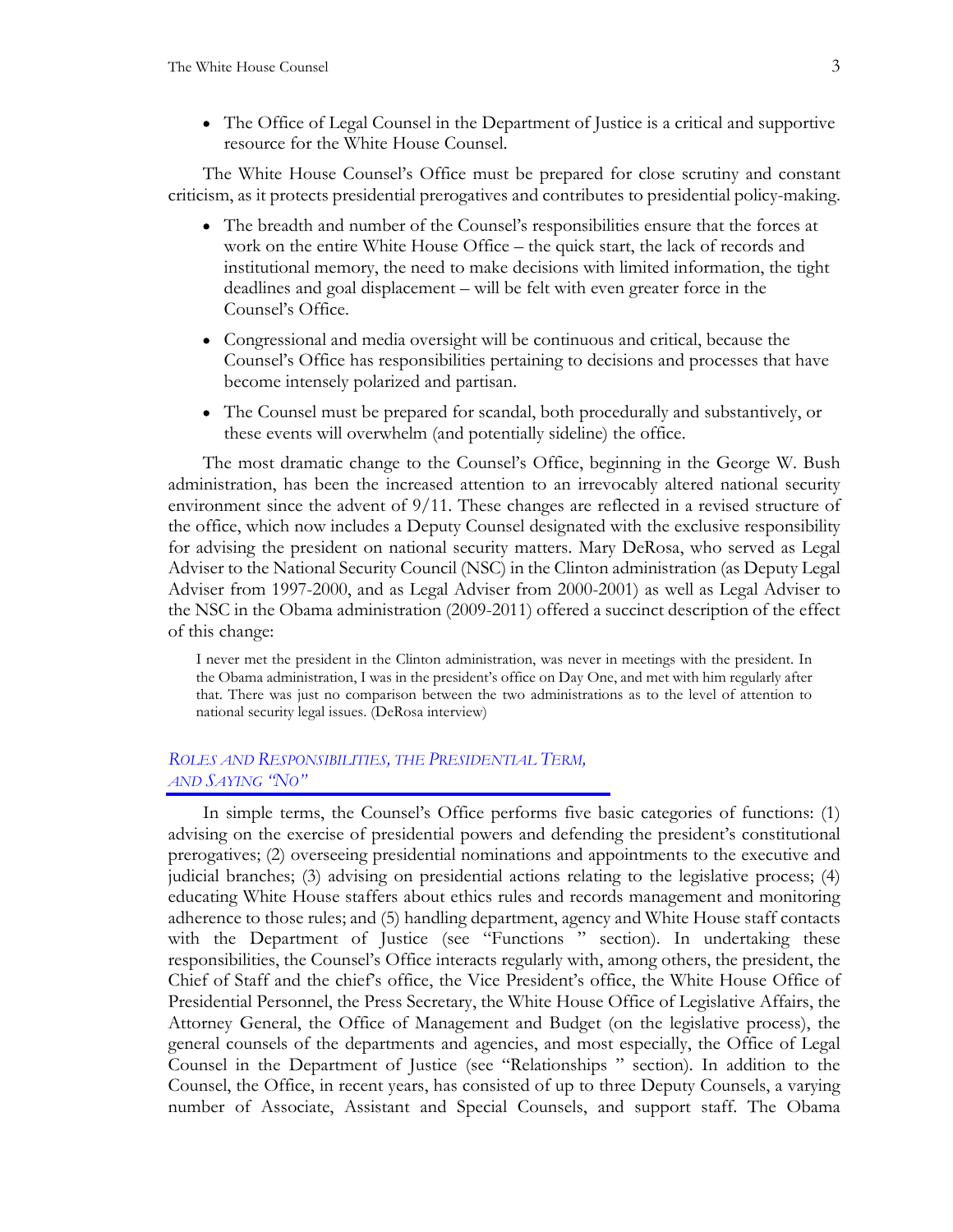administration has included a Principal Deputy Counsel, in addition to the Deputy Counsels: in this model, Deputies have been designated to oversee specific responsibilities (e.g., national security, economic policy, and ethics). Tasks are apportioned to the remaining positions in various ways, depending on the Counsel's choices, though most Counsels expect all Office members to share the ongoing vetting for presidential appointments (see ["Organization and](#page-47-0)  [Operations"](#page-47-0) section).[4](#page-13-0)

Certain responsibilities within the Office are central at the very start of an administration (e.g., vetting for initial nominations and shepherding the appointment process through the Senate), while others are more cyclical (e.g., the annual budget, the State of the Union message), and still others follow the election calendar (e.g., determining whether presidential travel and other activities are partisan/electoral/campaign or governmental ones). See ["Organization and Operations.](#page-47-0)") There is, of course, the always unpredictable (but almost inevitable) flurry of scandals and crises, in which all eyes turn to the Counsel's Office for guidance and answers. Watergate, Iran-contra, Whitewater, the Clinton impeachment, the FBI files, White House Travel Office matters, the firing of the nine U.S. Attorneys, the response to congressional investigations after the 2006 Democratic take-over of Congress, and the response to concerns about Secretary of State Clinton's private e-mail server, all were managed from the Counsel's Office, in settings that usually separated scandal management from the routine work of the Office, so as to permit ongoing operations to continue with minimal distraction. Among the more regular tasks that occur throughout an administration are such jobs as directing the judicial nomination process for all federal judges, reviewing legislative proposals (the president's, those from departments and agencies, and bills Congress has passed that need the Counsel's recommendation for presidential signature or veto), editing and clearing presidential statements and speeches, writing executive orders, and determining the application of executive privilege (see both ["Relationships "](#page-32-0) and ["Organization and](#page-47-0)  [Operations"](#page-47-0) sections). More recently, remaining constantly attentive to the unpredictable national security environment has become the official task of the Deputy Counsel with a dedicated responsibility for national security: this Deputy Counsel keeps the Counsel informed on an ongoing basis.

Perhaps, the most challenging task for the Counsel is being the one who has the duty to tell the president "no," especially when it comes to defending the constitutional powers and prerogatives of the presidency. Lloyd Cutler, Counsel for both Presidents Carter and Clinton, noted that the Counsel is

always on the cutting edge of problems, and you're giving this mixture of legal and policy advice all the time… clearly, you want somebody who has his own established reputation…someone who is willing to stand up to the president, to say, "No, Mr. President, you shouldn't do that for these reasons." There is a great tendency among all presidential staffs to be very sycophantic, very sycophantic. It's almost impossible to avoid: "This man is the President of the United States and you want to stay in his good graces…" Even when he is about to do something dumb; you don't tell him that. You find some way to put it in a very diplomatic manner. (Cutler interview, p. 3)

Even more vivid is the description by David Gergen of the typical way that Reagan administration Counsel Fred Fielding would offer advice to White House staff members, saying, for example, "David, it would be technically okay for you to take the following course of action…But can I advise you as a friend and as someone who wants to be respected that

<span id="page-13-0"></span><sup>4</sup> For an example of the breakdown by position and responsibilities within the Counsel's Office at the start of the Obama administration, see: [https://www.whitehouse.gov/the-press-office/obama-announces-key](https://www.whitehouse.gov/the-press-office/obama-announces-key-additions-office-white-house-counsel)[additions-office-white-house-counsel.](https://www.whitehouse.gov/the-press-office/obama-announces-key-additions-office-white-house-counsel)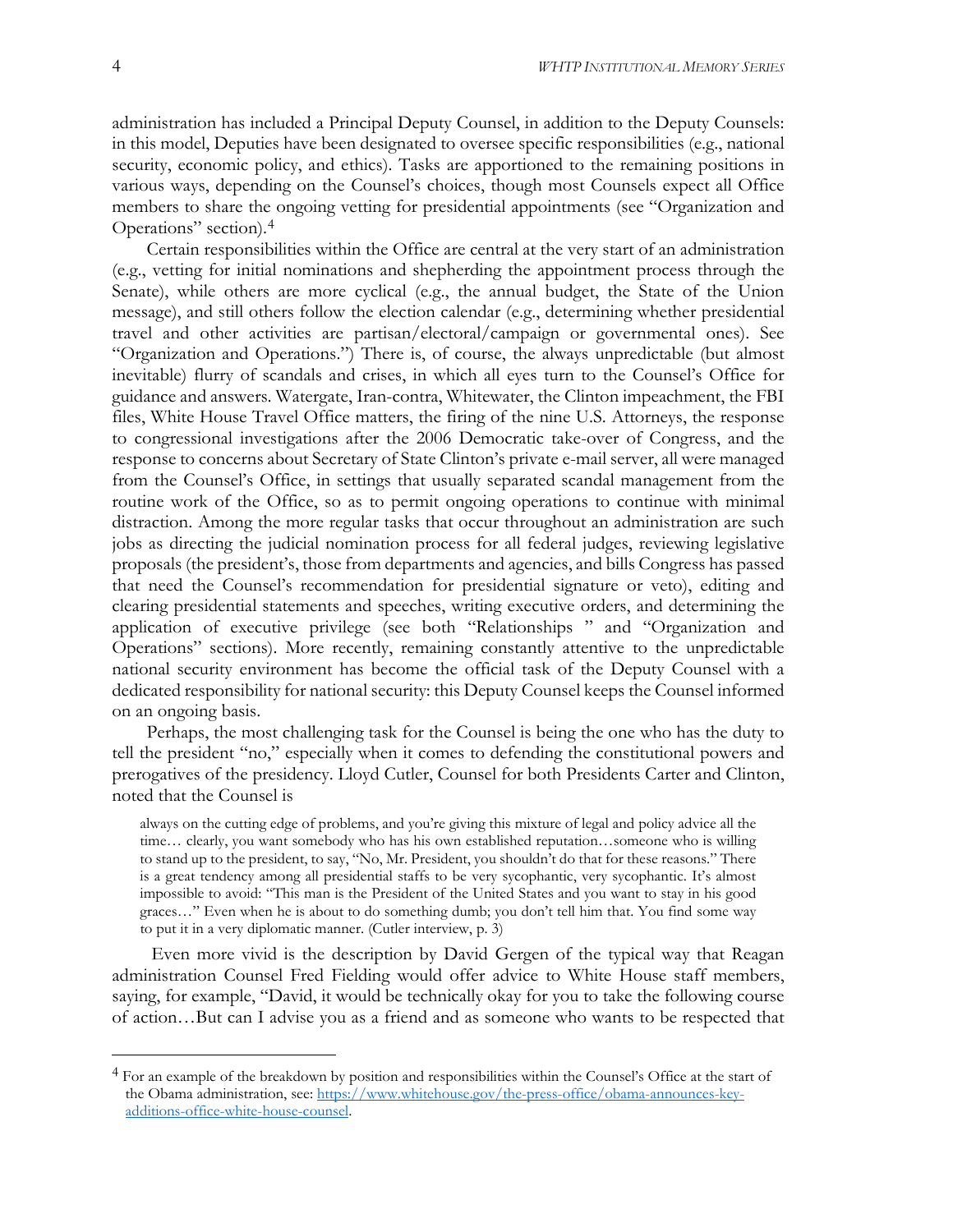there is a much wiser way to proceed? You won't find it as convenient and you may not achieve everything you want, but at the end of the day, you can sleep at night and your honor will be intact" (Allen, 2007).

#### <span id="page-14-0"></span>*LAW, POLITICS, AND POLICY*

Sitting at the intersection of law, politics, and policy, the Counsel's Office confronts the difficult and delicate task of trying to reconcile all three of these without sacrificing too much of any one. It is the distinctive challenge of the Counsel's Office to advise the president to take actions that are both legally sound and politically astute. A 1994 article in Legal Times warned of the pitfalls:

Because a sound legal decision can be a political disaster, the presidential counsel constantly sacrifices legal ground for political advantage. (Bendavid, 1994, p. 13)

For example, A. B. Culvahouse recalled his experience upon arriving at the White House as Counsel and having to implement President Reagan's earlier decision to turn over his personal diaries to investigators during the Iran-contra scandal.

Ronald Reagan's decision to turn over his diary—that sits at the core of the presidency. …You're setting up precedents and ceding a little power. But politically, President Reagan wanted to get it behind him. (Bendavid, 1994, p. 13)

Nonetheless, Culvahouse added, the Counsel is "the last and in some cases the only protector of the President's constitutional privileges. Almost everyone else is willing to give those away in part inch by inch and bit by bit in order to win the issue of the day, to achieve compromise on today's thorny issue. So a lot of what I did was stand in the way of that process" (Culvahouse interview).

Similarly, upon President Obama's announcement in April 2014 of the departure of then-Counsel Kathryn Ruemmler, Chief of Staff Denis McDonough commented:

The thing that strikes me that she takes a particular interest in is the absolute need for defending the president's equities – obviously, for this president, but for the institution and the next president, too – to protect the space of the president to get candid advice to make tough decisions. She is not afraid to take on a lot of criticism for that. (Savage 2014)

Because of this blend of legal, political and policy elements, the most essential function a Counsel can perform for a president is to act as an "early warning system" for potential legal trouble spots before they erupt. For this role, a Counsel must keep his or her "antennae" constantly attuned. Being at the right meetings at the right time and knowing which people have information and/or the necessary technical knowledge and expertise in specific policy or legal areas are the keys to insuring the best service in this part of the position. C. Boyden Gray, Counsel for President George H.W. Bush, commented: "As Culvahouse said -- I used to say that the meetings I was invited to, I shouldn't go to. . . . It's the meetings I wasn't invited to that I'd go to" (Gray interview). Lloyd Cutler noted that

. . . the White House Counsel will learn by going to the staff meetings, et cetera, that something is about to be done that has buried within it a legal issue which the people who are advocating it either haven't recognized or push under the rug. He says, "Wait a minute. We've got to check this out," and goes to the Office of Legal Counsel and alerts them and gets their opinion. But for the existence of the White House Counsel, the Office of Legal Counsel would never have learned about the problem until it was too late. (Cutler interview, p. 3)

One other crucial part of the job where the legal overlaps with the policy and the political—and which can spell disaster for Counsels who disregard this—is knowing when to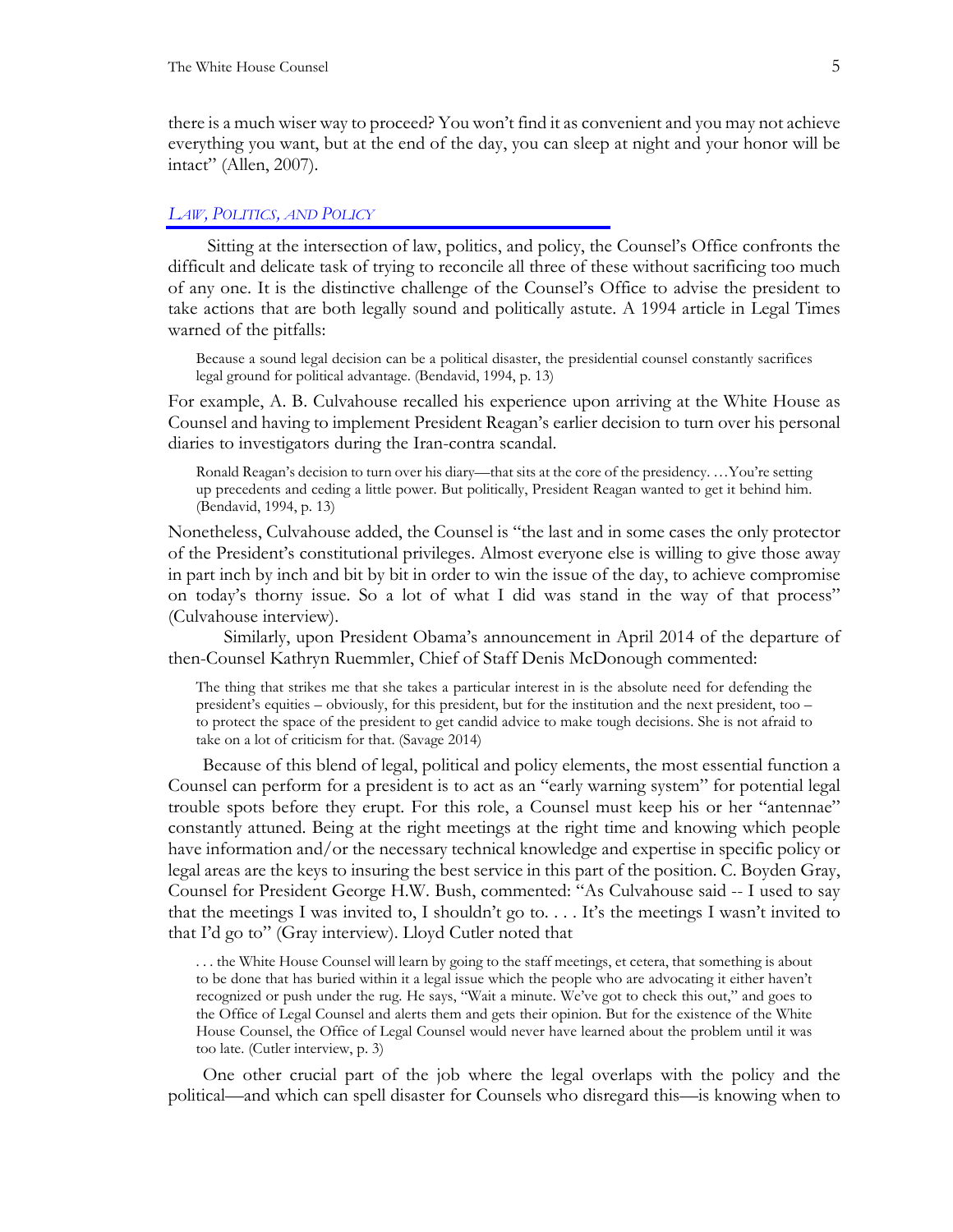go to the Office of Legal Counsel for guidance on prevailing legal interpretations and opinions on the scope of presidential authority. It is then up to the White House Counsel to sift through these legal opinions, and to bring into play the operative policy and political considerations in order to offer the president his or her best recommendation on a course of presidential action. Lloyd Cutler described how this process works:

They [OLC staffers] are where the president has to go or the president's counsel has to go to get an opinion on whether something may properly be done or not. For example, if you wish to invoke an executive privilege not to produce documents or something, the routine now is you go to the Office of Legal Counsel and you get their opinion that there is a valid basis for asserting executive privilege in this case. ...You're able to say [to the judge who is going to examine these documents] the Office of Legal Counsel says we have a valid basis historically for asserting executive privilege here. (Cutler interview, p. 3)

C. Boyden Gray underscored the critical importance of OLC's relationship to the Counsel's Office:

They [OLC] were the memory…We paid attention to what they did. [Vincent] Foster never conferred with them. When they [the Clinton Counsel's Office] filed briefs on executive privilege, they had the criminal division, the civil division and some other division signing on the brief; OLC wasn't on the brief… In some ways they [OLC] told us not to do things but that was helpful. They said no to us… I can give you a million examples. They would have said to Vince Foster, "Don't go in and argue without thinking about it." They would have prevented the whole healthcare debacle [referring to the Clinton Counsel's Office's position that Hillary Rodham Clinton was a government official for FACA purposes] … [T]he ripple effect of that one decision is hard to exaggerate: it's hard to calculate. (Gray interview)

In addition, Gray continued,

…OLC has this long institutional memory of how to deal with Congress in situations like this [referring to the Clinton Counsel's Office's agreement to permit the president to give grand jury testimony to Independent Counsel Ken Starr] and they would have said, "Hey, have you thought about [this]?" (Gray interview)

During the Obama administration, however, a vigorous debate emerged among legal scholars, all of whom had served at some point previously in executive branch legal positions, over the role of OLC vis-à-vis other executive branch legal offices, especially on national security issues. Former George W. Bush administration OLC official Jack Goldsmith spearheaded the debate, opining on OLC's diminished influence, or what he described as "the decline of OLC" (Goldsmith, Lawfare, October and November 2015; also, Morrison 2011). (See a more extended discussion of this debate under ["Departments and Agencies.](#page-43-0)" )

## *JUSTIFICATION FOR THE CONTINUED EXISTENCE OF THE COUNSEL'S OFFICE*

If one dates the origins of the Counsel's office back to Sam Rosenman in the Franklin Roosevelt administration, it has existed in its present form for more than seventy years.<sup>[5](#page-15-0)</sup> It is an office that surfaces to the public only in times of controversy. Some have questioned its very existence, especially in light of its inherent tension between law and politics and the potential for an uneasy relationship with the Department of Justice. Presidential scholar Bradley Patterson, Jr. explains one line of criticism about the office that its detractors think that it offers a way for presidents to '"shop around' for the legal advice they prefer—resulting in inconsistencies in the administration's judgments" (Patterson, 2008, p. 66).

<span id="page-15-0"></span><sup>5</sup> As noted below, as a White House unit focusing on legal matters, the Counsel's Office can be traced to the Nixon administration.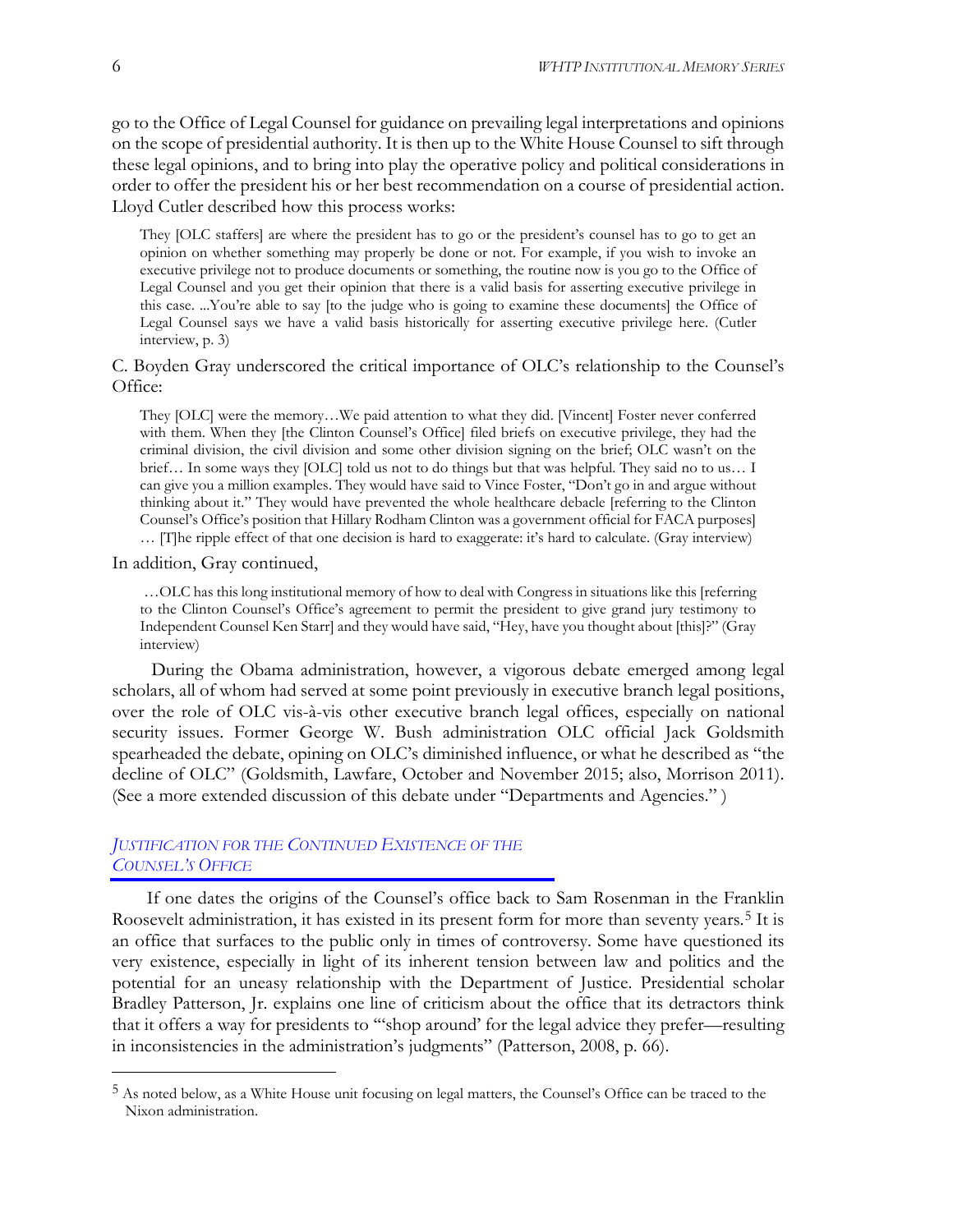In a conference at Duke University Law School in September 1999, a distinguished panel of former White House Counsels and Attorneys General was asked by moderator Walter Dellinger to consider whether the White House Counsel's Office should be abolished. Their answers were illuminating, based on reflections from their own experiences as government lawyers from each party who had served in recent administrations. Former Attorney General Benjamin Civiletti was the only panel member who was opposed to maintaining the Counsel's Office, stating that "the White House Counsel's Office is an abomination, structurally inefficient, lots of potential for conflict because of its political nature. If the president has a trusted person who can give him confidential advice, keep that person out of government" (Notes on file with Kassop).

The discussion began with questions about when and why a president needs a White House Counsel, as contrasted with a president's need for an attorney general. Lloyd Cutler remarked:

A president needs two lawyers that he trusts implicitly: one as attorney general and one as White House Counsel. The AG is busy running a huge department, travels a lot, often is out of town. The White House Counsel is more like an inside general counsel of a major corporation that identifies legal issues that are about to develop, and discusses them with the AG, in advance." Later, he added, "The Justice Department is so big, it needs a good White House Counsel. DOJ needs someone at the White House. DOJ couldn't do without us." (Notes on file with Kassop)

Another key topic this panel addressed was whether it was proper for the Attorney General to inform the White House Counsel when a senior White House official or a major contributor to the president's campaign was under criminal investigation. All panel members agreed that it was necessary for the president to know when these circumstances arose, and that the Attorney General or Deputy Attorney General could tell the White House Counsel, who should then inform the president, to insure that the president would not associate further with the person under criminal inquiry.

Finally, when asked for advice to give to the next White House Counsel, A. B. Culvahouse, counsel to President Reagan, offered that a Counsel should "assume no policy responsibility (don't make the White House Counsel the 'czar' of anything) – that would undermine his role as an honest broker and his relationship with the agencies." Cutler, on the other hand, responded that "there are many instances where the White House Counsel *should* have substantive policy positions, e.g., on vetoes, on Supreme Court briefs from the Solicitor General's office, and on issues such as affirmative action" (Notes on file with Kassop).

Thus, despite skepticism over how such an office can exist comfortably balancing among law, policy, and politics, those who have served in it and those who have worked in close association with it agree that the president requires someone who can sift through political and policy options with an understanding of the law and who can advise the president as to what the law will and will not permit. That is not a job the Attorney General has the time to perform, and therefore, the need for an official with legal expertise within the confines of the White House staff can be satisfied by the exercise of responsibilities performed by the Counsel's Office.

The following sections will provide more detailed information on the functions of the Office, the relationships it maintains with other governmental units, and its organization and routine operations. A final section on lessons learned from prior Counsels will close with some practical advice and cautions for its future occupants.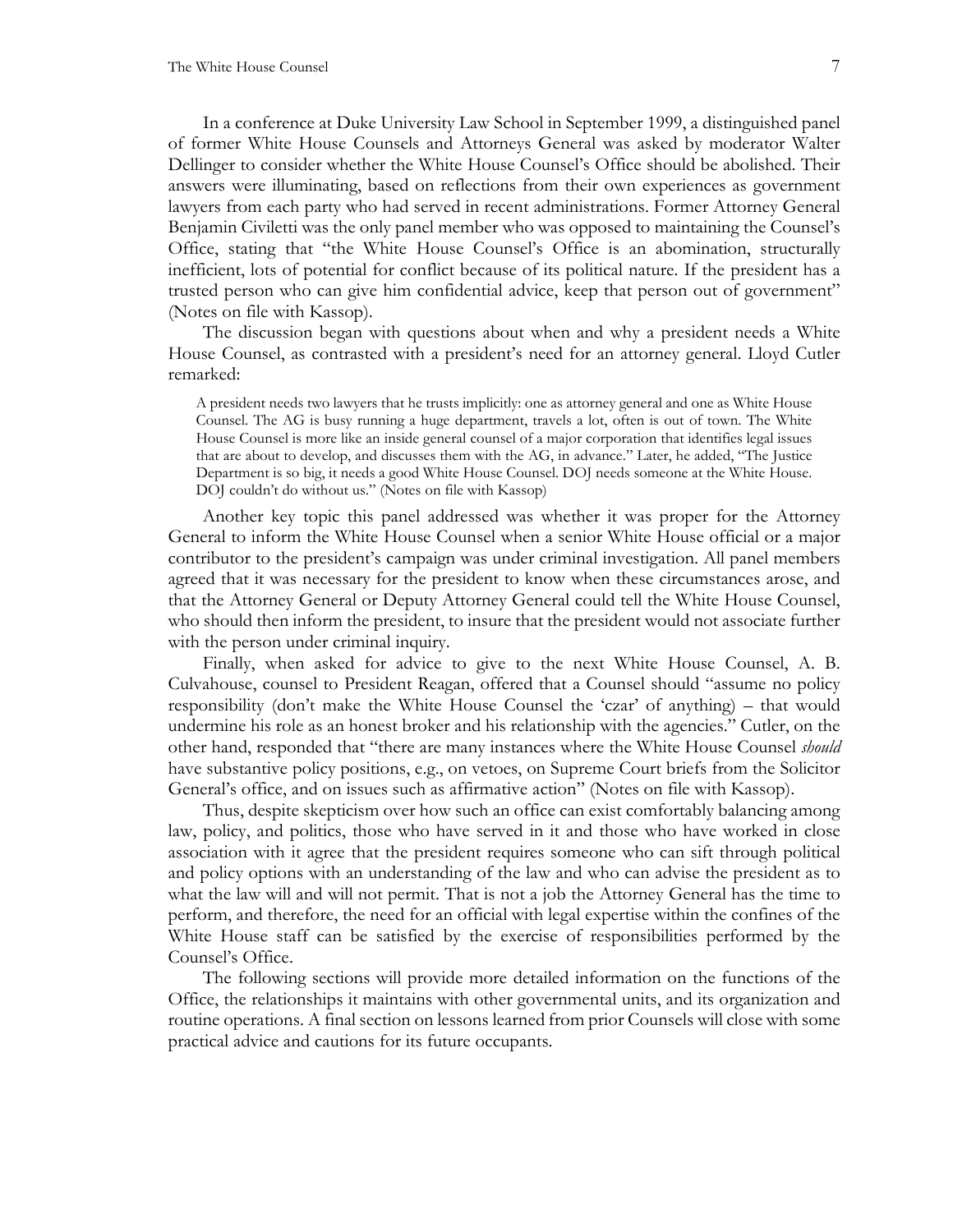## <span id="page-17-0"></span>**FUNCTIONS OF THE WHITE HOUSE COUNSEL'S OFFICE**

Although the White House Counsel's Office has assumed different tasks in different administrations, the broader contours of its responsibilities began to take shape under Counsel John Dean in the Nixon administration, and have been largely consistent since the Ford years. These responsibilities generally fall into the following categories. (For a summary, see [Appendix 1.](#page-57-0))

- 1. Advising on the exercise of presidential powers and defending the president's constitutional prerogatives;
- 2. Overseeing presidential nominations and appointments to the executive and judicial branches;
- 3. Advising on presidential actions relating to the legislative process;
- 4. Educating White House staffers about ethics rules and records management and monitoring adherence; and
- 5. Handling department, agency, and White House staff contacts with the Department of Justice.

## *1. ADVISING ON THE EXERCISE OF PRESIDENTIAL POWERS AND DEFENDING THE PRESIDENT'S CONSTITUTIONAL PREROGATIVES*

Counsel tasks related to presidential powers include routine reviewing and/or drafting of executive orders; reviewing all pardon and commutation recommendations; reviewing requests for federal disaster relief; reviewing CIA-drafted intelligence findings and approving covert operation proposals; interpreting treaties and executive agreements (the primary responsibility for this task rests with the State Department Legal Adviser, although the Counsel's Office may weigh in here); examining all presidential statements for consistency and compliance with legal standards, and in anticipation of legal challenges; and participating in editing the State of the Union address. Tasks that have consistently related to the defense of a president's constitutional prerogatives are fewer in number. These have generally focused on issues related to executive privilege, war powers, and presidential disability or succession.

Drafting and reviewing executive orders (and other types of executive "actions," e.g., memoranda, guidance, proclamations, policy directives) is an important task performed by the Counsel's Office. (For a discussion of the distinction between executive orders and memoranda, see Korte 2014)

Obama Counsel Gregory Craig offered advice about the process of developing executive orders:

I remember talking to Walt Dellinger…who said to me, when we talked about executive orders, "Be careful to do exactly that. Talk to your political stakeholders on the Hill. There are interest groups that care, if you can talk to them. If you have a chance to talk to the people that are in the departments and the bureaucracies, do that, so that when the executive order comes out, there's going to be a minimum of surprise. (Craig interview)

The responsibilities associated with presidential powers are highly volatile. The present Washington political environment is notable for partisanship, polarization, and confrontation. Presidential actions and decisions are subjected to extraordinary scrutiny, and a twenty-four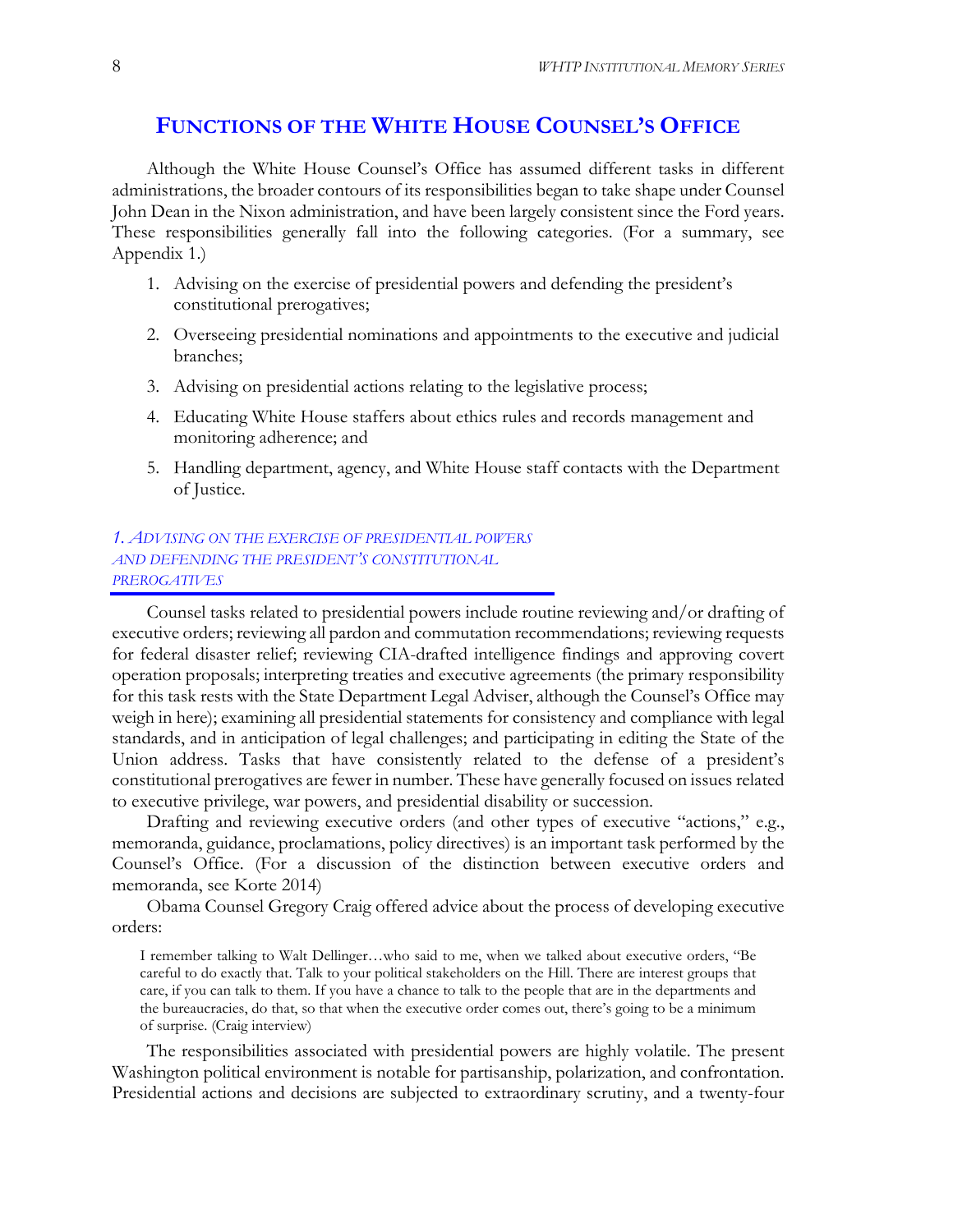hour news cycle accelerates the pace of decision-making, and increases the likelihood and swiftness of critical reaction. For these reasons, any distinction between the "routine" and the more "crisis-laden" exercise of a president's constitutional powers is essentially artificial. At any time, political events may transform an otherwise routine exercise of presidential powers into an extraordinary undertaking. As Clinton Counsel Bernard Nussbaum concluded, "Small (and not so small) policy and political problems grow into legal problems. It was my job to make sure that these political and policy brushfires didn't become conflagrations" (Nussbaum interview). Consequently, a White House Counsel must be well informed about political developments throughout the White House and the executive branch.

#### *Advising on Executive Privilege*

Issues relating to the president's constitutional prerogatives require both awareness of politics and attentiveness to precedents. These two requirements are most critical during the intensely sensitive clashes that can result when Congress, a court, or an independent counsel (exercising prosecutorial functions) demands information (documents or testimony) from a sitting president, who refuses to accede to such demands.

Despite the primacy of high-stakes politics in these stand-offs between the branches, some degree of political accommodation, rather than a purely "legal" answer, is more often the ultimate outcome of such conflicts. Although presidents are fiercely protective of their prerogatives, they may also recognize the practical need to find some compromise to break the political logjam. White House Counsels often find themselves caught in the cross-hairs, where their best legal judgment about the appropriate presidential response is often overridden by more forceful political considerations from influential political advisors. Former Counsels Robert Lipshutz (Carter) and Abner Mikva (Clinton) explain below:

Once we began to understand it, we decided to negotiate when the problem came up. As a result, I don't think we ever had a showdown on [executive privilege]. For instance, if a committee wanted certain documents and certain information we would try to figure out everything we could properly give to them and sit down with them – either I would, [Assistant to the President for Congressional Relations] Frank Moore would, or someone else would – and try to negotiate on disclosing everything we possibly could. I don't think we had any confrontations of any serious consequence on the whole executive privilege issue as a result of that. (Lipshutz interview, p. 17)

I think this President operated on the premise pretty much and I certainly did that whatever the legal consequences or legal parameters were of executive privilege, if Congress really wanted something, politically it almost was impossible to deny it. The more you stood on privilege, the more you pointed to precedents, the more you showed these are the things that the President didn't turn over, the more they could make political hay out of it. As I say, we operated on the premise that you could resist and you could maybe negotiate but that, by and large, if Congress really wanted anything you have to give [it] to them, therefore, better act forthcoming. (Mikva interview, p. 4)

I think the worst rap they put on this administration was that they have stonewalled on anything with the exception of Monica – obviously it was stonewalled. (Mikva interview, p. 4)

A more detailed discussion of executive privilege, specifically referencing court decisions in this area, can be found in the ["Relationships "](#page-32-0) section.

#### *Advising on War Powers*

Congress passed the War Powers Resolution (WPR) in 1973 over President Nixon's veto, in the wake of the Vietnam conflict. With that conflict as its fresh frame of reference, the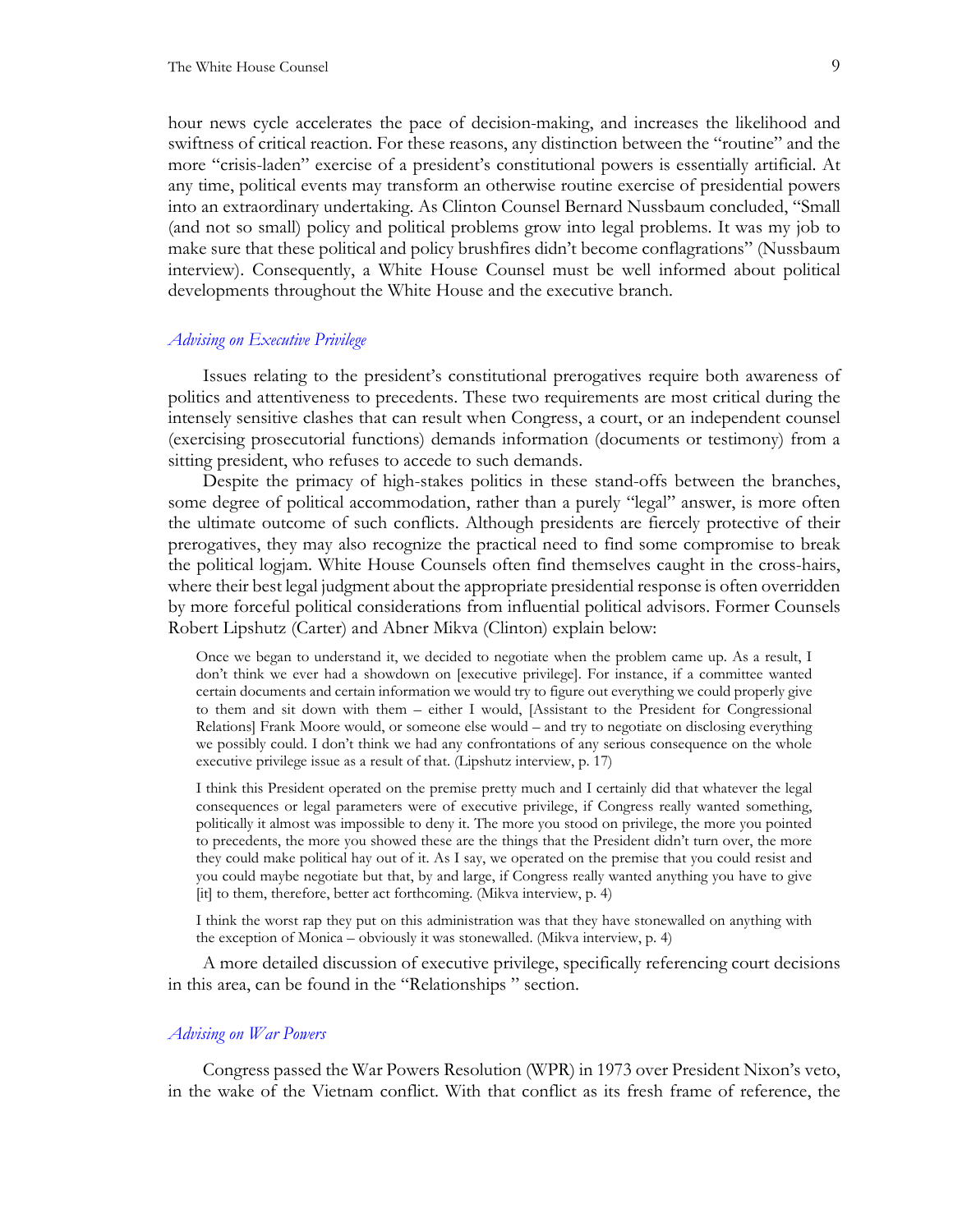resolution was intended to provide a set of procedures that would reassert Congress's constitutional role into the war-making process and that would promote joint determination between the president and Congress over future decisions to use military force.

Almost all presidents, from Nixon forward, have proclaimed that the resolution intrudes on their constitutional authority, and, at the very least, all have resented the requirements imposed on them by the WPR's consultation, notice and reporting provisions. For over forty years, the two branches have tussled mightily over how to faithfully implement this resolution, with sufficient blame for the law's failure to be attributed equally to the president and Congress. The president's approach has been to follow, *in practice*, most of the resolution's requirements without specifically acknowledging the legal obligation to do so: it might best be characterized as action by the president that is "consistent with but not pursuant to" the law's requirements. Many presidents have remarked that a formal congressional authorization to use force would be helpful as a show of political support – but not strictly necessary under the Constitution. And, so, the "tussle" continues, with no definitive conclusion but with fortyplus years of continued practice and precedent that have been ingrained in our history.[6](#page-19-0)

The Counsel has the responsibility to draft the letters that the president sends to notify Congress whenever he takes military action. Typically, precedent is followed very closely, with past letters serving as models for correspondence. Clinton Counsel Abner Mikva notes:

. . . the War Powers Act discussions were very desultory. I think I saw my role and most of the lawyers involved in the process saw their role and the political people saw their role as trying to make sure that we did the minimum necessary to comply with the notice provisions and other provisions the act required of us so we didn't give Congress a free hit. (Mikva interview, p. 11)

All letters end with a standard statement, such as: "I am providing this report as part of my efforts to keep the Congress fully informed, consistent with the War Powers Resolution. I appreciate the support of the Congress in this action." These letters are "boilerplate," and provide Congress with a minimum of information, simply, as A. B. Culvahouse put it, "in the interest of comity… There is a real kabuki dance that was done. You sent a notice up to the Hill while protesting all the time that you're not providing notice" (Culvahouse interview). Like a kabuki dance, the war powers dialogue is often quite ceremonial, lacking a clear beginning or ending, and revealing much about the competition for political power.<sup>[7](#page-19-1)</sup>

Once again, it is important to note the extraordinary developments that a post-9/11 world has imposed on a president's conduct of military affairs. Both the George W. Bush and Obama administrations have confronted security challenges of an unprecedented nature. Military operations now include remotely controlled targeted killings through drone strikes and dramatically increased use of covert operations to ferret out terrorist suspects, along with enhanced surveillance capabilities used on both foreign as well as domestic soil. Decisions by the president to undertake all of these types of operations require participation by legal advisors from across the national security policy-making community. Thus, under both Bush and Obama, the structure of legal advice coming from the Counsel's Office on national security matters changed. The Bush administration was the first to "dual-hat" the position of Legal Adviser to the National Security Assistant (and to the National Security Council) by having that lawyer report, also, to the White House Counsel. The Obama administration took

<span id="page-19-0"></span> $^6$  For further explanation, see: [https://www.loc.gov/law/help/war-powers.php;](https://www.loc.gov/law/help/war-powers.php) and [https://www.lawfareblog.com/obama-wpr-letters-2009-2015-0.](https://www.lawfareblog.com/obama-wpr-letters-2009-2015-0))

<span id="page-19-1"></span><sup>7</sup> [https://www.whitehouse.gov/the-press-office/2011/03/21/letter-president-regarding-commencement](https://www.whitehouse.gov/the-press-office/2011/03/21/letter-president-regarding-commencement-operations-libya)[operations-libya.](https://www.whitehouse.gov/the-press-office/2011/03/21/letter-president-regarding-commencement-operations-libya) See this URL for the full letter President Obama sent to Congress on the commencement of U.S. operations in Libya in 2011 in support of U.N.S.C. Resolution 1973.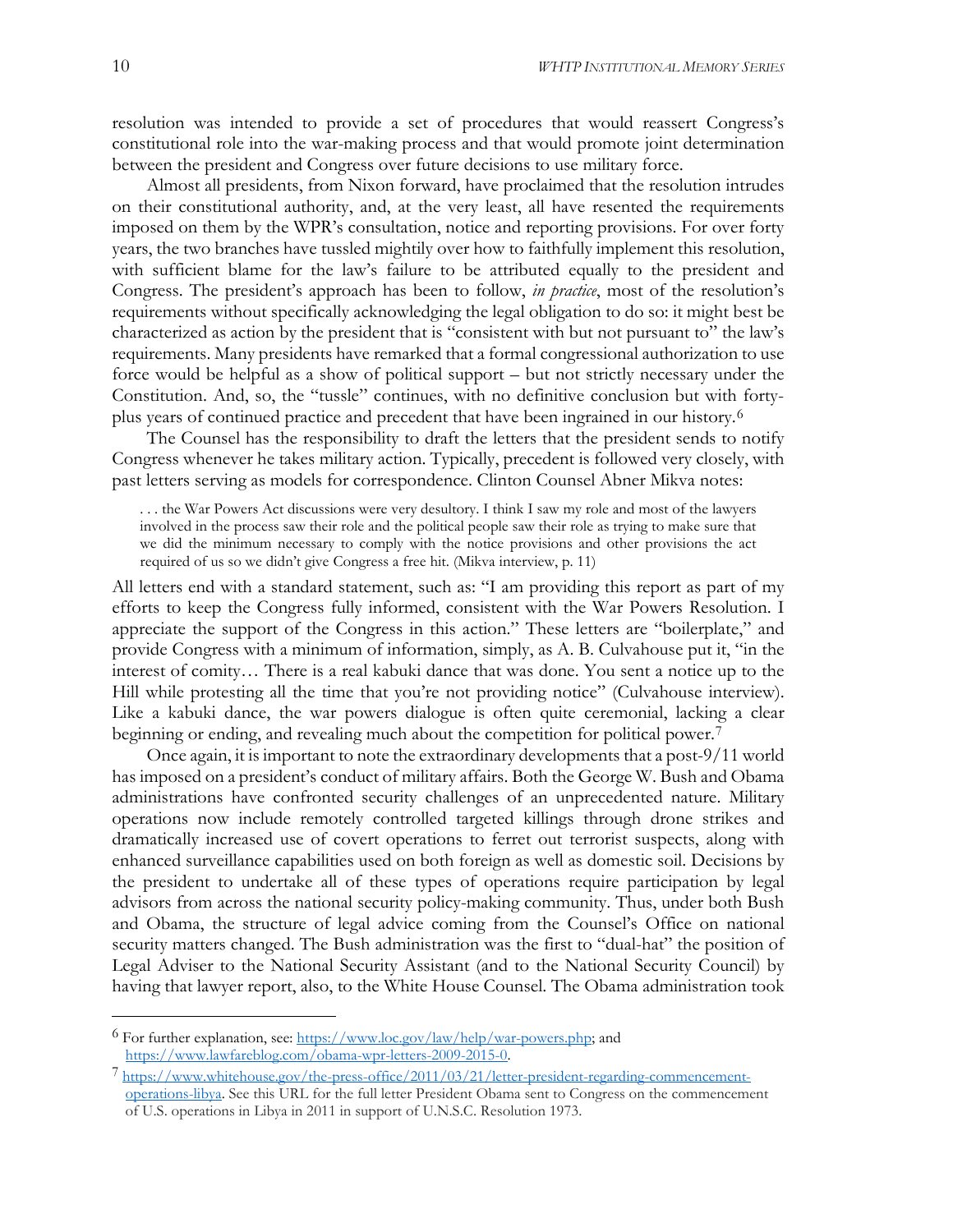that change one step further by making that person, still "dual-hatted" in reporting to both the NSC/National Security Assistant and to the White House Counsel, a Deputy Counsel in the Counsel's Office at the level of Deputy Assistant to the President. That Deputy Counsel for National Security Affairs headed the "lawyers group" of legal advisers or general counsels from all of the participating national security policy-making units (e.g., Defense, State, Justice, Joint Chiefs of Staff, office of the Director of National Intelligence, and the CIA), convening that group for regular (at least, weekly) meetings. (DeRosa interview)

Among recent Counsels, there has been a debate over whether this new structure is a better model than having separate legal advisors for national security, one reporting exclusively to the Counsel, and a different legal adviser reporting separately to the president's National Security Assistant. Obama Counsel Robert Bauer initiated a discussion about the relative merits of each model: his preference would have been to maintain two separate lines of reporting with two separate legal advisers. However, he inherited the "dual-hat" structure from Counsel Gregory Craig, and because Bauer had confidence in the Deputies for national security who served under him (Mary DeRosa and then Avril Haines), he chose not to disturb that structure. Deputy Counsel Mary DeRosa explained that she found the dual-hat structure more advantageous to the Counsel's Office than the alternative, because it permitted the Deputy Counsel to have greater access to more information that flowed from the close relationship to the National Security Council staff. (Bauer interview; DeRosa interview)

Perhaps, the final and ultimate point to make here is simply that what constitutes "war powers" today has changed considerably from 1973, and the president's need for swift but effectively reasoned legal advice on these complex matters consequently has been ratcheted up to an unprecedented level. This may be the area of responsibility within the Counsel's Office where the need is greatest for an incoming Counsel to consult extensively with former Counsels and Deputy Counsels.

#### *Advising on Presidential Disability and Succession*

George H.W. Bush Counsel C. Boyden Gray observed that the Counsel's Office is singularly responsible for designing decision-making procedures for presidential disability and succession.

There's a Twenty-fifth Amendment, that's all – we didn't inherit much on that but we did develop a big decision tree thing which worked when [President Bush] had his thyroid problem and I think has worked since. That was a big contribution to the Counsel's Office, the work that we did to put that all together.... I don't think we involved anybody outside the White House but I sat down and did it with the Chief of Staff ... [and] the White House doctor.... What happens: If X then go to Y; if Z then go back to A. It's just a decision tree on how to handle disability and it worked like a charm faultlessly, perfectly when he went into the hospital. (Gray interview)

Reagan Counsel A. B. Culvahouse has commented on this recurring issue of temporary presidential medical incapacity:[8](#page-20-0)

This is an area where the lack of an institutional memory is atrocious. The White House should not have to re-invent a process each time the POTUS [President of the United States] has surgery. We did the same thing when President Reagan had surgery (I think for skin cancer) in '87/'88.

Reagan and G.W. Bush Counsel Fred Fielding was present in the White House Situation Room during the tense episode following the assassination attempt on President Reagan in

<span id="page-20-0"></span><sup>8</sup> Personal communication A. B. Culvahouse to Martha Joynt Kumar, White House Interview Program, October 9, 2000.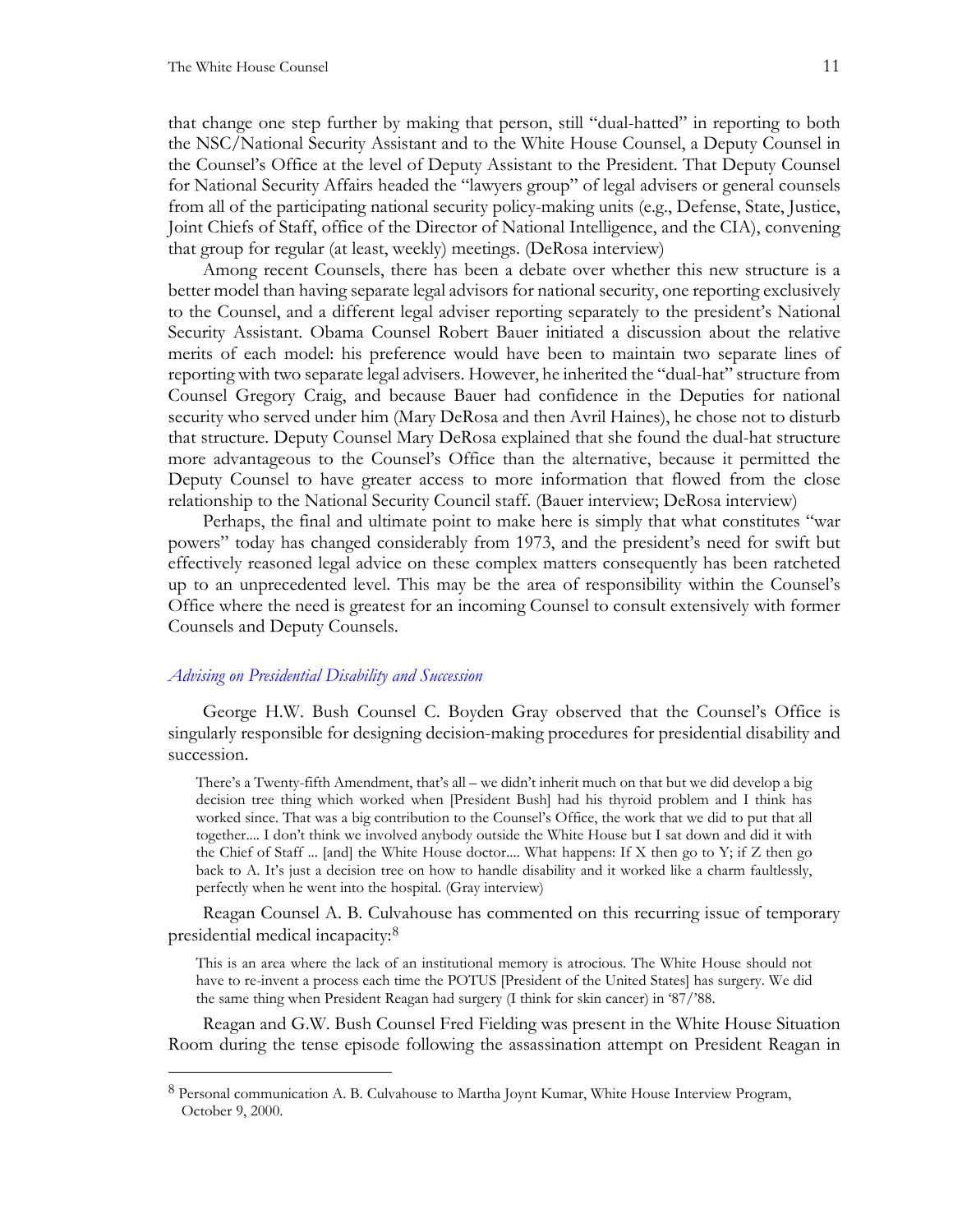March 1981 (and, also for the polyp surgery Culvahouse referred to above). Fielding provides a vivid account of his experience in trying to explain the provisions of the 25th Amendment to White House staff and Cabinet members assembled in that room (see Fielding 2010), but also explains the reluctance of President Reagan to formally invoke the 25th Amendment and to transfer power temporarily to the vice president. The process that they used might be characterized as identical to the approach that has come to be used for presidential compliance with the War Powers Resolution: "consistent with but not pursuant to." President Reagan followed, in practice, the procedures required under the 25th Amendment without actually invoking it. He was resistant to setting a precedent, out of a fear that it would force a future president to follow it although he might wish to not do so. (Fielding interview, p. 25; and Fielding 2010) President George W. Bush did officially invoke and use the provisions of the 25th Amendment during his colonoscopy, temporarily transferring power to Vice President Cheney while the president was under sedation, and taking back his power once he was awake and alert. (Kassop 2005)

The very first order of business that the Counsel undertakes with the newly-inaugurated president and spouse and the new vice president is to meet with them to advise them of the 25th Amendment's provisions and to discuss any of their preferences as to how potential episodes of temporarily disability should be handled. (Fielding interview)

#### *The Limits of Advocacy*

Complicating the Counsel's work as a protector of presidential powers and constitutional prerogatives is the lack of clarity associated with the Counsel's responsibilities as an advocate. The White House Counsel provides legal counsel to the office of the presidency, not to the individual president. As such, the Counsel's Office protects the powers of the office within the constitutional order of separated powers. Determining whether the office or the individual is under attack, however, may be difficult.

In fact, when I was first introduced to this job by Fred Fielding he said to me, "You are counsel to the office of the presidency. You are not counsel to the President." I absorbed that and thought I understood what it all meant. However, in practice, it's not a very useful guide, because you really don't know -- when issues like Whitewater come up -- whether you're representing the President or the presidency. For example, counsel can certainly be confronted with a lot of noise created by the President's political opponents, even if they are allegations concerning the President's own personal conduct. But as soon as it becomes clear -- and there's no bright line here -- that this isn't just noise by political opponents, but in fact relates to the President's personal conduct, then the President should have his own lawyer. (Wallison interview, pp. 20-21)

Identifying and drawing these distinctions, however, often has generated controversy. For instance, Clinton Counsel Bernard Nussbaum was widely viewed as failing to make this distinction between advocacy on behalf of the office and on behalf of an individual president. For his part, Nussbaum wrote in his resignation letter that he left "as a result of controversy generated by those who do not understand, nor wish to understand, the role and obligations of a lawyer, even one acting as White House Counsel" (as reported in Marcus and Devroy, 1994).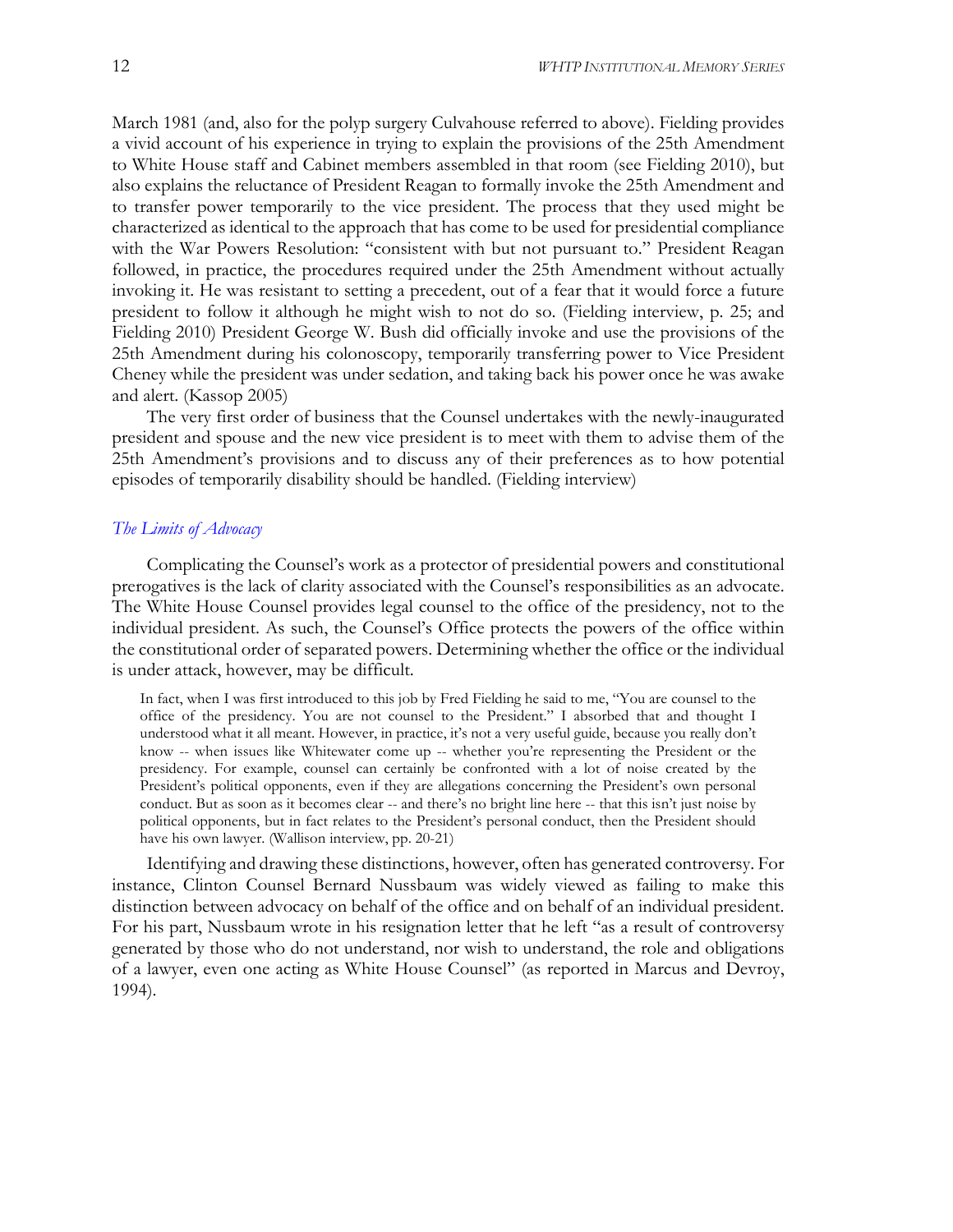*2. OVERSEEING PRESIDENTIAL NOMINATIONS AND APPOINTMENTS TO THE EXECUTIVE AND JUDICIAL BRANCHES* 

#### *Participating in the Selection of Presidential Nominees and Appointees to the Executive Branch*

The White House's role in the appointments process involves two steps: generation of names of nominees, and vetting and clearance. White House Counsel advising about presidential nominees and appointees to the executive branch has typically focused on nominations to the top Justice Department positions and to the general counsel positions in the departments and agencies. Bernard Nussbaum bluntly stated that his office "appointed the Attorney General, head of the FBI, Justice Department officials (Dellinger—I sent him over to OLC from the White House Counsel's Office)" (Nussbaum interview).

The Counsel's Office undertakes extensive vetting of all presidential appointees: each president nominates approximately 1,400 people to Senate-confirmed (PAS) positions in the executive branch. The Counsel works in close coordination with the Office of Presidential Personnel and the Office of Government Ethics. The crush of nominees is most evident at the start of an administration, but delays at both ends of the process – selection by the president and confirmation by the Senate – can also result in an uneven flow and pace of nominations. Typically, the clearance responsibility is shared widely throughout the Counsel's Office among most of its members, and some Counsels have brought in detailees from other agencies to work for a six-month period exclusively on clearance, to help to manage the workload of the office.

For nominees, the process can be grueling, lengthy, highly intrusive and uncertain. In recent years, an increasing number of nominees have sought the advice of tax lawyers and accountants to assist in completing the myriad forms required of them. (Carter 2013; Eisen interview) A Washington tax lawyer in private practice, who has represented political nominees requiring Senate confirmation and has helped them navigate the vetting process, has described the current nomination process as "weaponizing" government ethics: that in a politicized environment, an intense focus on ethics has "become part of the political battle" (Rizzi interview).

#### *Participating in the Selection of Presidential Nominees to the Judicial Branch*

The extent to which the Counsel's Office has been involved in the judicial appointment process has varied across administrations. (Goldman, Slotnick and Schiavoni, 2013; Goldman, Slotnick, Gryski, and Schiavoni, 2005, 2007; Goldman, Slotnick, Gryski, Zuk, and Schiavoni, 2003) In several recent administrations, however, the White House Counsel oversaw the process from start to finish: the Counsel chaired the judicial selection committee, supervised the vetting and clearance process, and prepared the nominee for confirmation. Obama Counsel Robert Bauer delegated primary responsibility for overseeing judicial nominations to an associate Counsel (Susan Davies), who led the judicial nominations team.

In every administration, the judicial nomination process required the careful coordination of several White House offices (Counsel and Legislative Affairs), consultation with the Office of Legal Policy (OLP) in the Justice Department, and extended negotiations with U.S. senators. Reagan Counsel Fred Fielding notes that the judicial nominations process became centralized in the White House during the Reagan administration (he attributed this change to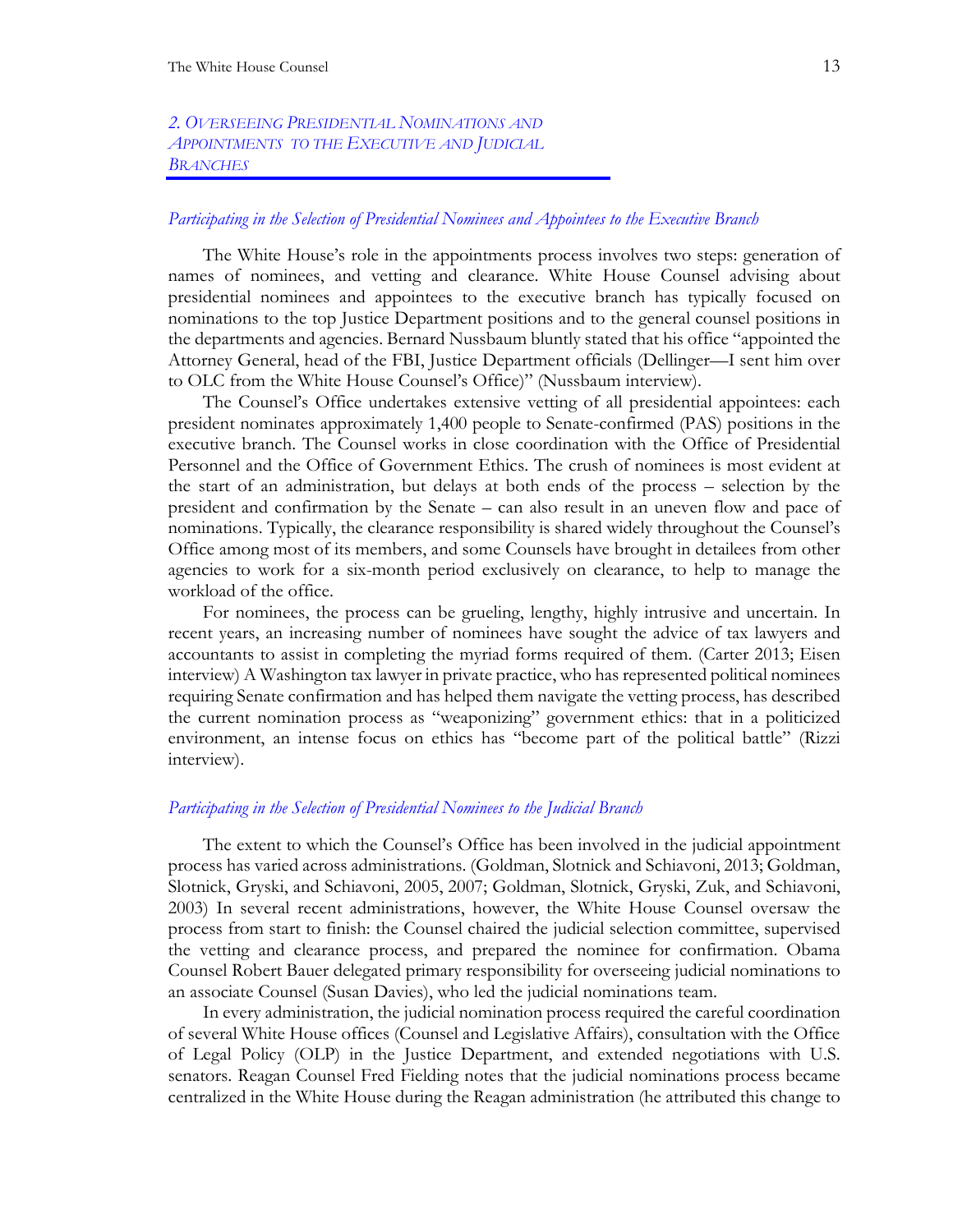the fact that Reagan's experiences as governor with the selection of state judges had been unsatisfactory [Fielding interview]). It has remained that way ever since. Most specifically, the process of generating names as well as preliminary vetting of nominees for lower court vacancies occurs in the White House Counsel's Office, and then moves to the Justice Department. (See Slotnick, Goldman and Schiavoni 2015 for a thorough description of each step in the process.)

The selection process routinely varies for district, circuit, and Supreme Court nominations. Senators tend to be more involved in nominations to the U.S. district courts than they are in nominations to the courts of appeals or, especially, to the U.S. Supreme Court. Partisanship, though, plays an important role in determining the amount of influence that each player will have in the process.

Unlike the Supreme Court, with courts of appeals and district courts you had to deal with the local Republican, in our case, senators if there were senators. If there weren't senators, the governors, congressmen and congresswomen. District courts, I seldom got involved. The Justice Department had a lot of protracted negotiations ... about whether this was an appropriate person and so forth or was this a person who shared the President's judicial philosophy. Courts of appeal I would more often get involved. There would be disputes between the senators and the Justice Department. There would be disputes between maybe two Republican senators from the same state, between the governor and the more senior congressman or congresswoman. (Culvahouse interview)

The selection process itself has shifted from being centered in the Justice Department to being firmly ensconced in the White House, albeit with the status of the attorney general always a factor. In the Carter years, Counsel Robert Lipshutz recalled that the Department of Justice believed that judicial selection was its distinctive responsibility.

[White House involvement in judicial appointments] was a struggle within the Justice Department because, number one, the White House was stepping into what many, particularly career people, and even Griffin [Bell, the Attorney General] too, felt should be strictly their prerogative and that is helping the President pick the judges. (Lipshutz interview, p. 8)

During the Reagan administration, White House involvement in lower court nominations increased, as noted above, and has been centralized in the White House ever since. In the Reagan years, there had been a judicial selection committee chaired by the Counsel, which typically included members of the Counsel's Office and the Department of Justice. In the Clinton administration, it also included representatives from the First Lady's Office and the Office of Legislative Affairs. Under George W. Bush, the judicial selection meetings continued on a weekly basis; convened by the White House Counsel, and they included the chief of staff, the director of the personnel office, the assistant for legislative affairs, and the attorney general and relevant assistant attorneys general. The Counsel also held a second weekly meeting to discuss judicial strategy; at these sessions, "decisions are made about the timing for sending requests for confirmation to the Senate and about issues that may be foreseen about the confirmation process itself" (Patterson, 2008, p. 70).

By the Clinton years, such involvement had become routine, although the Justice Department continued to participate in the process. Members of the Clinton Counsel's Office were invited to the personal interviews with prospective lower federal court nominees, which were conducted by senior officials in the DOJ's Office of Legal Policy. Counsel staff also contacted senators about possible nominees, working with senior members and staffers of the Senate Judiciary Committee. Clinton Counsel Nussbaum confirmed that:

The judicial selection process is centered in the White House office. A lot of other White House Counsel's Offices did not have the breadth and authority we had (maybe because of Foster and his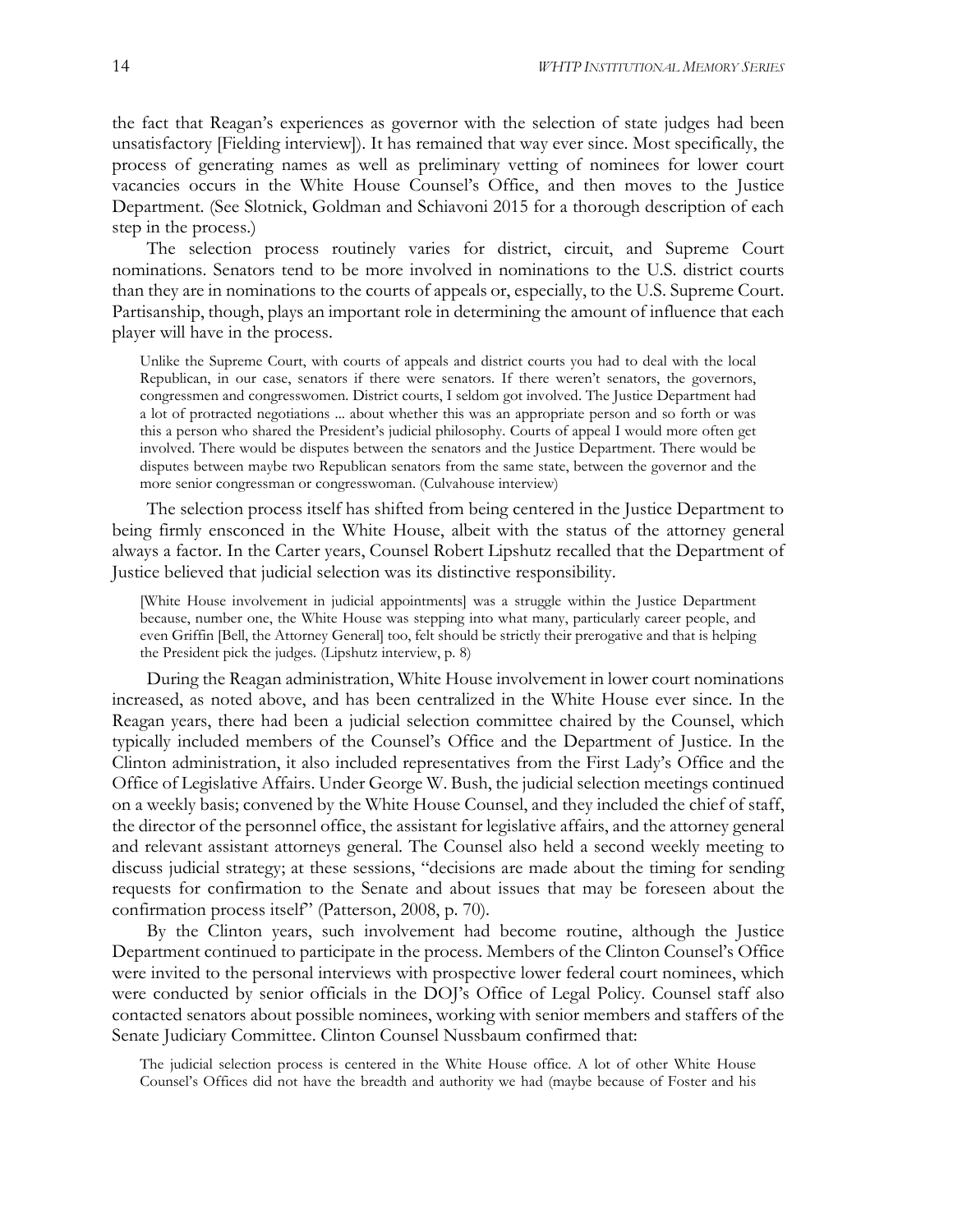access to the First Lady). We had special responsibility for Court of Appeals and Supreme Court appointments. (Nussbaum interview)

Recent research by judicial politics scholars has laid bare the full story of lower court appointments during the Obama administration.<sup>[9](#page-24-0)</sup> Scholars have provided detailed statistics on the first six years of the Obama administration's judicial appointments record, and chronicled the effect of the Senate's "unprecedented level of obstruction and delay" in confirmation of lower court judges (Goldman, Slotnick and Schiavoni 2013) – followed by the stunning impact of the invocation of the "nuclear option" or elimination of the filibuster for Senate confirmation votes on lower court nominees after November 21, 2013. Lower court judicial appointments will be a major part of the Obama administration's legacy, noted, principally for its dramatically increased diversity of the federal bench.

#### *Supervising the Vetting and Clearance Process*

The Counsel's participation in the nomination and appointment process has minimally and consistently involved the Office in supervising the vetting and clearance process (FBI, IRS, 278 forms and financial disclosure forms) for all presidential nominees to the executive and judicial branches. The time and resources consumed by these reviews is extraordinary. (See the ["Rhythms"](#page-50-0) section on this work over the course of an administration.)

Well, the FBI thing takes roughly three months although you can speed it up. You can do an expedite and do it in a week if someone has been through it before. I think we did Cheney over a long weekend. But if you're starting from scratch with somebody, normally it's three to four months depending on how old they are. If they're twenty-one, it won't take that long. If they're fifty-one, they have a whole life to go through especially if they've traveled. So it takes three months, average. It can take people three months just to fill out the forms so you really have to hammer people and say, "The FBI can't start until they know where you live and that means filling out the form." (Gray interview)

When the background checks were complete – or even while they were progressing – decisions had to be made about whether to proceed with the nomination or appointment. In each administration, White House Counsels noted that different standards were applied to appointments than to nominations, and to nominations for less visible and more visible positions.

[Y]ou'd have some people that you might never send up to the Hill for confirmation, but because they were strong allies of the President, supporters and/or were people that had a lot to offer, you might appoint them to the President's Foreign Intelligence Advisory Board rather than nominate them to be undersecretary of defense because the President has unilateral appointment authority. Maybe they go to a Schedule C position in OMB or DAS [Deputy Assistant Secretary], Treasury or whatever. You were pretty darn pure about cabinet people, deputy secretar[ies]. We were awfully pure about State, Defense, Treasury, Justice. ... You make different calls about whether or not the person had access to classified information, whether or not they had grant contract awarding authority. Different people are suited for different things. Take a look at the [Senate] committee. There were some committees that would take no prisoners and others – the finance committee, I think, was pretty terrific about exercising discretion, where youthful indiscretions ... were not disenfranchising if the person was a great Treasury securities expert. (Culvahouse interview)

Then, when the nominations were sent to the Senate, negotiations had to be conducted about the legislators' access to the reports.

<span id="page-24-0"></span><sup>9</sup> Three articles are especially helpful and instructive about the step-by-step processes of selection and confirmation and about the pitfalls that inevitably await those involved in this critical responsibility of every administration. (See Slotnick, Goldman and Schiavoni 2015; Goldman, Slotnick and Schiavoni 2011; and Goldman, Slotnick and Schiavoni 2013)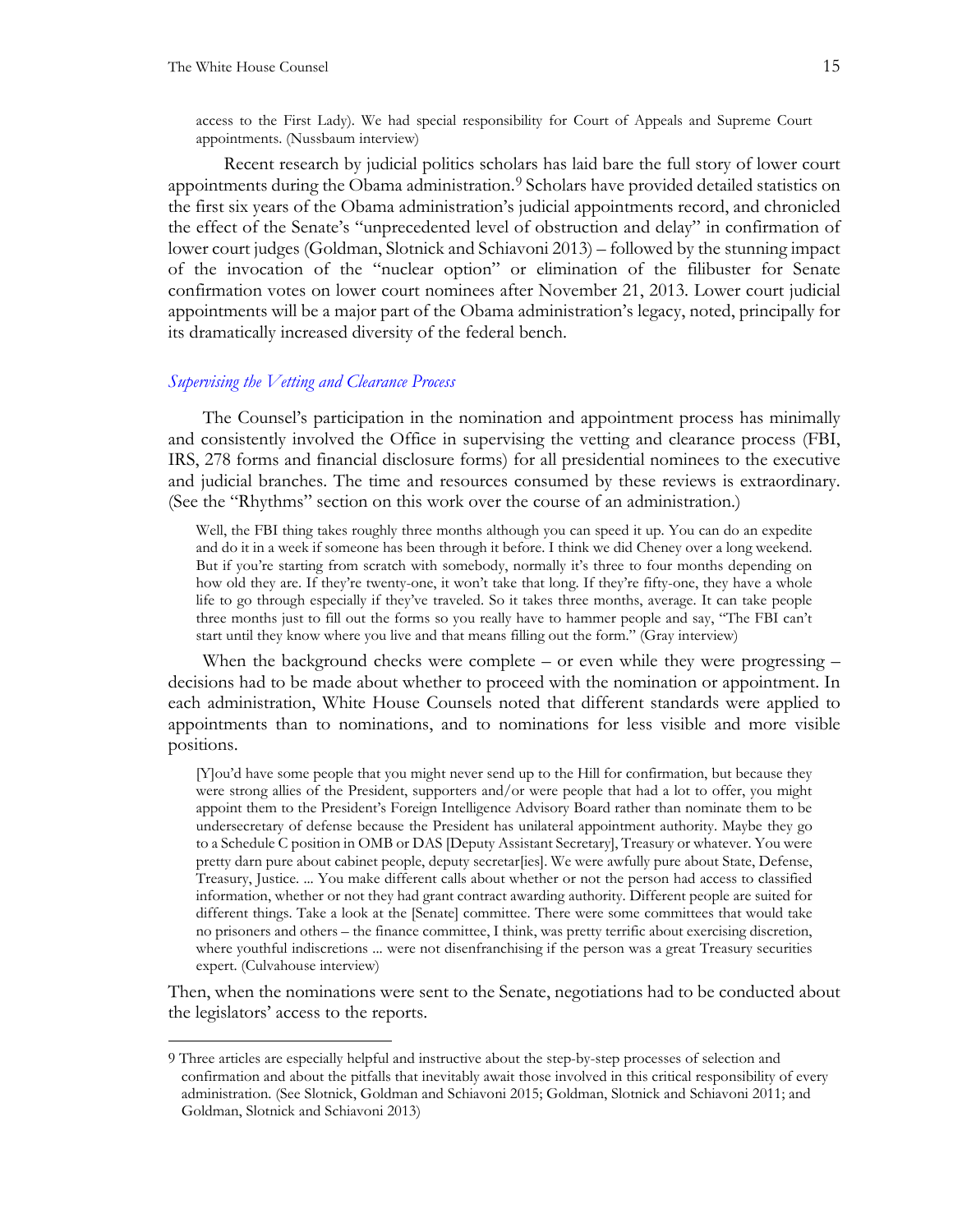How much of the FBI files do they get to see[?] We conduct the search; we do the FBI for our benefit not for their benefit.... That was subject to enormous negotiation.... Huge fights over that.... You have to negotiate them one by one.... [O]nce you concede to one committee, you can't cut back for another committee; they're going to demand the same treatment. But it's got to be renegotiated and reinvented every time. (Gray interview)

#### *Preparing the Nominee for the Confirmation Hearing*

Beyond vetting the nominees, the Counsel's Office sometimes prepared them for the confirmation hearings. This preparation could take the form of "murder boards."

We [the Reagan administration] did a lot of murder boards, not just for judicial nominees but for a lot of people. I probably did fifty murder boards in my twenty-two months.... You get a bunch of lawyers and legislative types pretending to be senators and acting like horse's rear ends.... You can have too many [people on a murder board]. To me, there is an art to running a murder board. I've seen some where too many people are trying to impress the nominee, which is not what you want to do. What you want to do is anticipate questions, to make it more difficult for him or her than it is going to be in fact, and hit all of the areas that he or she is going to be questioned about. Supreme Court nominees are very difficult because the hearings go on forever and ever. In my view, there should be four or five questioners, max. There should be an understanding that a good enough answer is good enough. We're not striving for perfection here – we're striving for B-plus – and that you don't critique during the first two hours. You only critique on breaks thereafter.... This person already is the President's nominee. It's too late [to educate them to policy positions]. The object is to get them confirmed and make sure they're not so immobilized with promises and commitments that they can't exercise discretion with a full range of options. (Culvahouse interview)

Although the G. W. Bush administration did not employ murder boards, scholar Brad Patterson reports that the screening process remained "intense" (Patterson, 2008, p. 69). Similarly, participants in the Obama administration report "constant coordination" and interaction between the Counsel's Office and the Office of Legal Policy in the Justice Department over lower court nominations (Goldman et al., 2013, p. 16).

## *3. ADVISING ON PRESIDENTIAL ACTIONS RELATING TO THE LEGISLATIVE PROCESS*

In recent presidential administrations, tasks in this category have included reviewing legislative proposals; reviewing bills presented for signature or veto, and drafting signing statements and veto messages; reviewing State and Defense Department authorizations and appropriations proposals; drafting budget rescissions and deferrals; participating in the negotiations associated with Senate treaty hearings; and being involved in legislative negotiations concerning policy, document requests (see also executive privilege, above), treaties, and nominations.

Congressional negotiations are a daily fact of life for the White House staff and, therefore, for the White House Counsel's Office.

Well, to begin with there is hardly anything the president can do without the cooperation of the Congress. Most of his programs require congressional approval. The budget requires congressional action. Congress is always slow and we go through these continued crises of shutting down the government and continuing resolutions, et cetera. Getting Congress to move is very, very important. (Cutler interview, p. 26)

The extent to which the Counsel's Office has been involved in these policy negotiations has varied within and across administrations. Two Counsels who were deeply engaged in policymaking were Lloyd Cutler and C. Boyden Gray.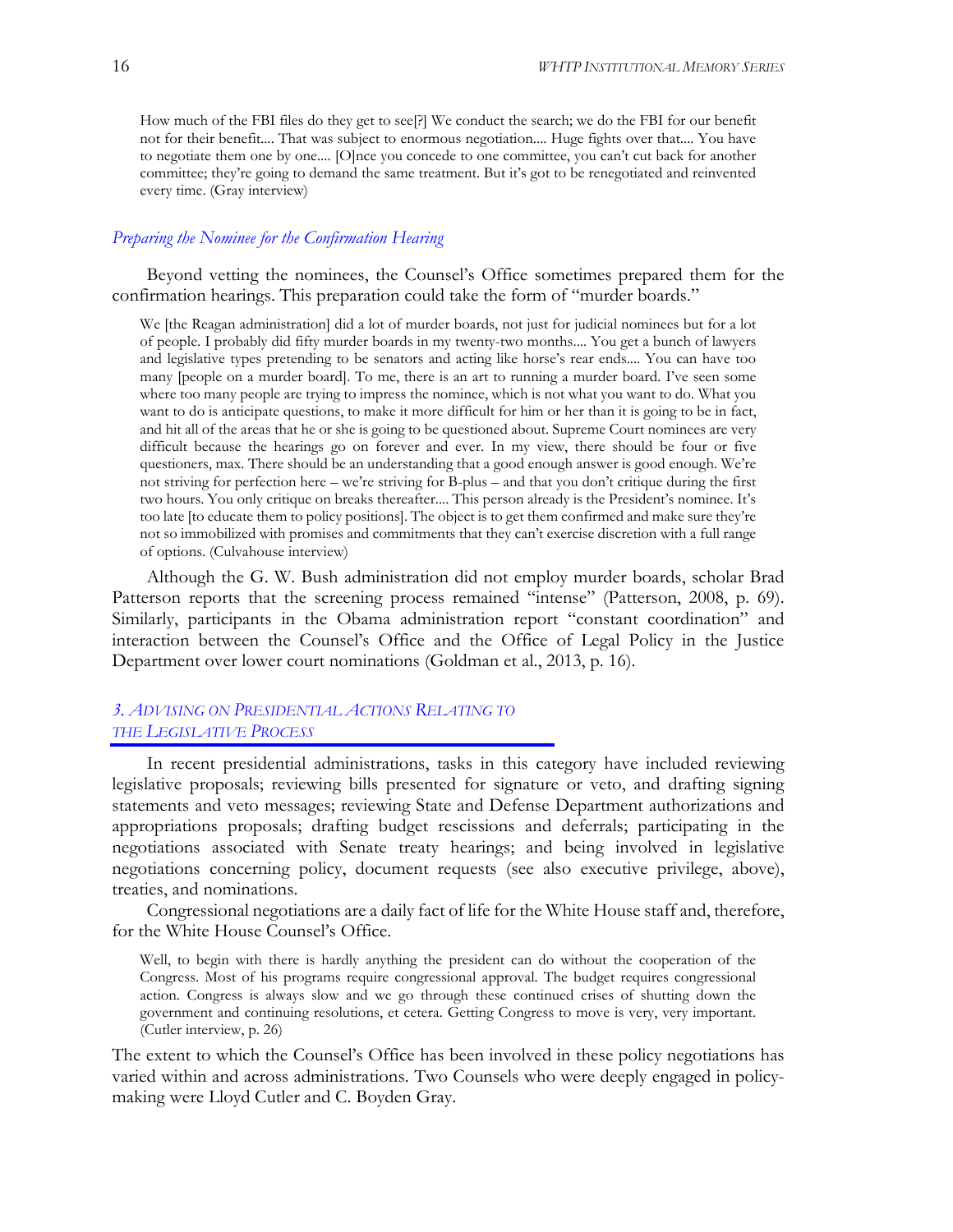Well, you had a lot of dealings with Congress because both the members and their staffs would call you up about things they were particularly interested in that they wanted you to take up with the President, or get a decision favorable to their constituent or whatever. I was used to a considerable extent to do what you might call lobbying Congress, although I'm not a lobbyist myself in the normal sense of the word. (Cutler interview, p. 12)

The question is whether you take the lead or just participate in negotiations. I basically had to lead all the negotiations with the civil rights groups and the Congress on the Civil Rights Bill. I was sitting at the center of the table. I did not lead but I was a participant in all the negotiations down in [George] Mitchell's conference room in the Senate -- endless, endless meetings on the Clean Air Act. They would go until two, three, four in the morning sometimes. I wasn't leading those, but I was there. (Gray interview)

At a minimum, however, Counsels have routinely been consulted about legislative matters. The resultant advising has typically involved as much politicking as it did lawyering. For example, the Reagan and Bush administrations seized upon signing statements, which are drafted by the Counsel's Office, as opportunities for statutory interpretation by the executive. These administrations used signing statements to urge courts to give the same legal weight to the "executive intent" of legislation as courts have traditionally given to its legislative intent. Accordingly, the Counsel's Office became deeply involved in the associated political and policy debates.

## *4. EDUCATING WHITE HOUSE STAFFERS ABOUT ETHICS RULES AND RECORDS MANAGEMENT AND MONITORING FOR ADHERENCE*

Among the tasks in this category are distinguishing between White House expenses and campaign expenses; reviewing presidential travel; approving requests for appointments with the president, monitoring these for propriety, seemliness, legality, and executive privilege issues; responding to document requests and subpoenas directed to the president and to other White House and executive branch officials by congressional committees, prosecutors and independent counsels; and serving as the ethics officer for the White House staff and executive branch political appointees. Past Counsels stress that this work is essential to a president's early success, because it allows an administration to put its people in place, to establish responsible procedures, and to advance its policy initiatives.

Perhaps the most prominent of the newer demands confronting the Counsel's Office is the intensified scrutiny of ethical matters within a presidential administration. This has generated a need for a central coordinator, alert to potential problems and able to take preemptive (or corrective) action. This issue arena is one of the many that draws the Counsel's Office closer to other White House units, and that obliges it to develop constructive relationships with Congress and various other political actors.

Ethics laws, to quote C. Boyden Gray, "are quite complicated and obscure and overworked and ought to be deregulated" (Gray interview). The White House Counsel's Office is needed to explain these laws to political appointees and to the members of the White House staff. This role is needed particularly at the outset of an individual's service in the White House or executive branch, throughout the campaign season, and during investigations. (See ["Rhythms.](#page-50-0)")

The Obama administration tackled head-on the need for central coordination of ethics matters by appointing, at the outset, a Special Counsel, Norm Eisen, with responsibility for ethics, government reform, FOIA, and open government initiatives. Eisen had worked on the 2008-09 Obama transition team, during which time he prepared an executive order that was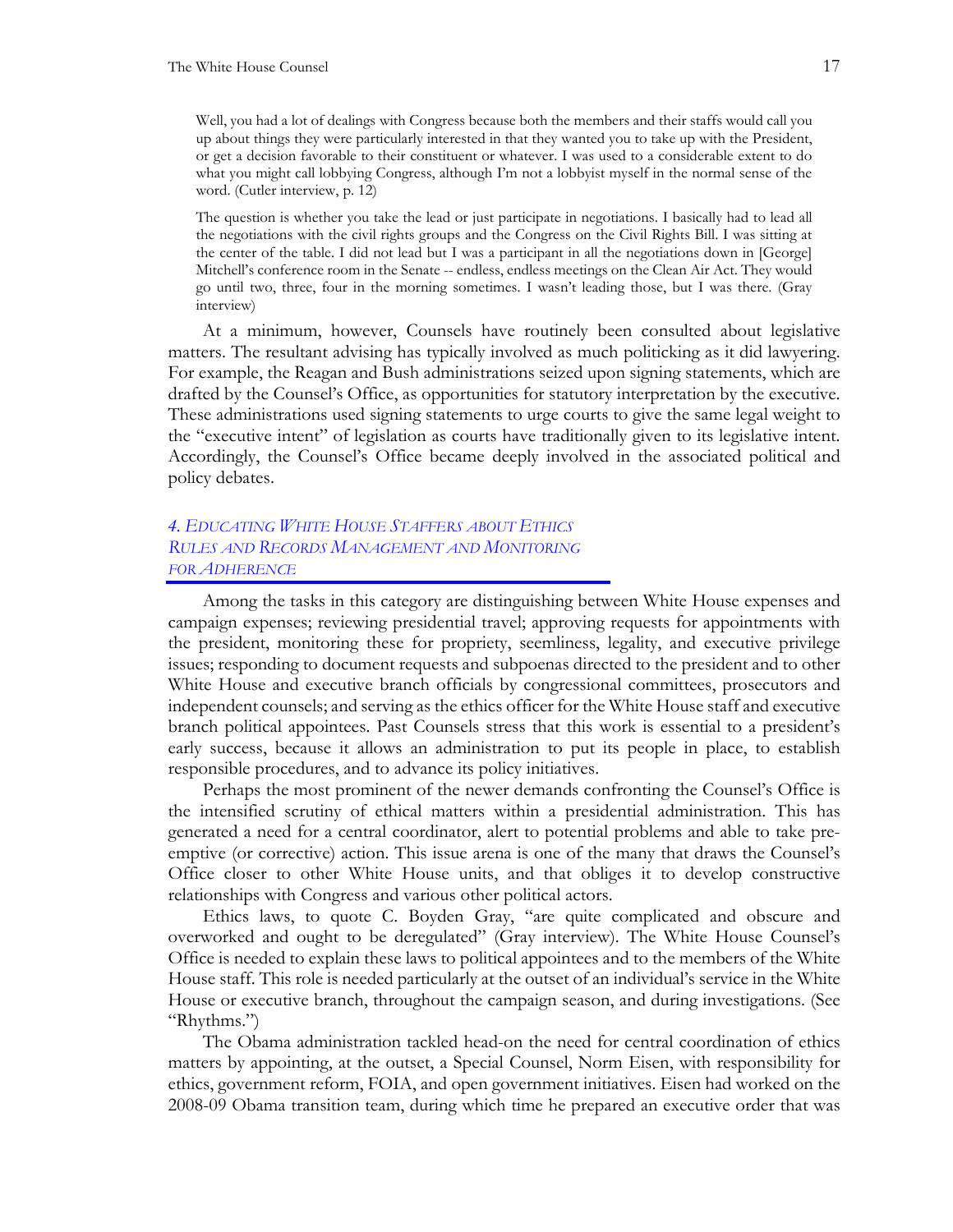released on the president's first full day in office, which contained strict restrictions on lobbying and gifts that applied to all executive branch officials. [10](#page-27-0).

According to Eisen, "the first rule in compliance is 'tone at the top'" (Eisen interview). He noted that since, as a presidential candidate, Obama had campaigned on a pledge of "transparency," issuing the ethics executive order as one of his first official acts signaled the seriousness of that commitment. (Eisen interview) Implementation of the lobbying and gift bans has included some waivers for executive branch officials, to which there has been mixed reaction (Eilperin 2015), raising such concerns as a) that highly qualified individuals will be disqualified from executive branch appointment because of prior positions in the private sector, b) that lobbying for a corporation may not be the equivalent to lobbying for a nonprofit organization, yet both are treated equally under the restrictions, and c) that some waivers were issued, to comply strictly with the requirements, for what seemed trivial purposes. Still, Counsel Robert Bauer noted in a *Washington Post* article that "Any administration now is going to have to implement a similar policy or explain why it won't…" (Eilperin 2015)

#### *Orienting New White House Staff and Executive Branch Officers*

Federal ethics statutes and regulations are typically more stringent than those enacted in the states. Likewise, the standards for the legislative and executive branches are different, creating the need for former Congress members and staffers to be carefully briefed.

At the beginning of my tenure, we circulated [an ethics] memo that had all the details. Everyone who was going to be appointed by the President would get this memo, everyone on the White House staff got this memo. It was a memo from me and it laid out in detail what all the rules were. But then I also would meet with groups of people who were about to enter on to their jobs, in some cases they already had entered on to the jobs, maybe thirty at a time.... All through the administration anyone who was going to be appointed to a job [was affected]. And I would go through what the rules were and then I would give them a little lecture about how important it was to abide by these rules and how the President was trusting them to abide by these rules; that every time something happens, at no matter what level of an agency, it is always the President's responsibility that it happened. "You've been appointed by Ronald Reagan. I will vouch for his honesty and his integrity and his desire to do things the right way. So you owe him a responsibility to act in the most ethical possible way. If there's ever a question you should check with your Counsel or you can check with me and I'll be happy to provide you with any advice that you need on these questions." (Wallison interview, p. 22)

These orientation sessions would be reprised when an individual left the White House. For example, the Counsel staff would review the Presidential Records Act and would "remind everyone that these are presidential documents; you're not walking out of the White House with them; these are things that become part of the permanent record" (Brady interview, p. 7).

#### *Monitoring and Educating Staffers during Campaigns*

The need to educate and monitor staffers is particularly acute during the campaign seasons, both congressional and presidential. Then, the Counsel's Office staff has been called upon to provide general briefings and to circulate a more general memo about campaign activities. Changes in the associated laws may create an even greater need for this information. Clinton Counsel Mikva notes that:

<span id="page-27-0"></span><sup>10</sup> See Executive Order 13490 – Ethics Commitments, [https://www.whitehouse.gov/the\\_press\\_office/ExecutiveOrder-EthicsCommitments.](https://www.whitehouse.gov/the_press_office/ExecutiveOrder-EthicsCommitments)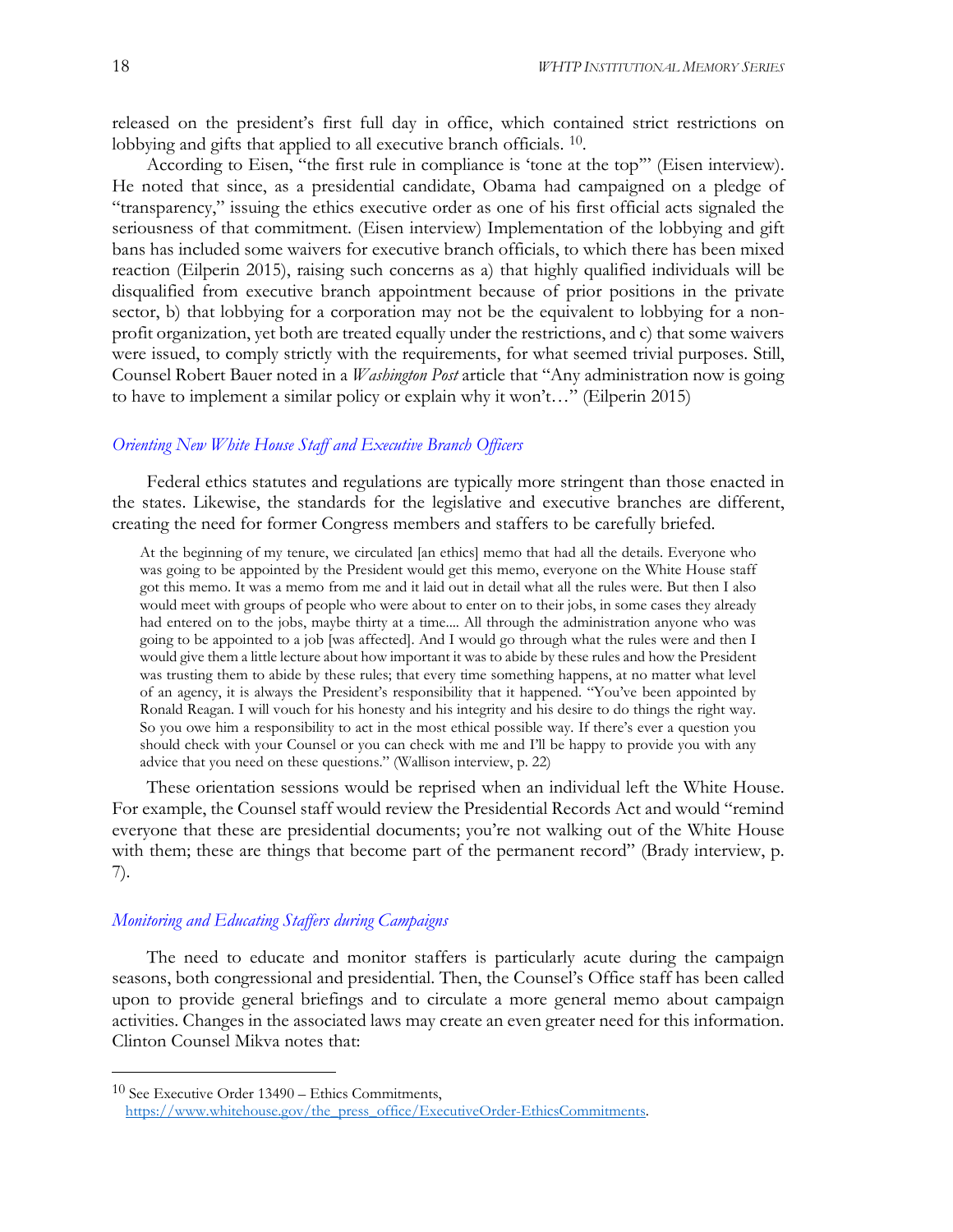[W]e had two very active ethicists in the Office. One of them was Beth Nolan and the other was Cheryl Mills. Both of them, that was their field. Beth was in charge of ethics in the White House and Cheryl was her deputy. So the driving force was that the Hatch Act had just been amended and it has caused some changes. It now allowed people to get more involved than they had been previously. As I recall, it was Beth probably who said we really need to get a memo out to everybody telling them what they can and can't do and not to overread the Hatch Act changes thinking they can do more than they should. (Mikva interview, p. 13)

#### *Reviewing Investigations and Associated Proceedings*

As is suggested by the Counsel's role in responding to document requests and subpoenas directed to members of the White House staff and other executive branch officials, many Counsels have had to oversee investigations. Whether conducted in the past by Independent Counsels or by congressional committees or federal prosecutors, these proceedings have consumed much of the Counsel's resources.

My first job [in the Clinton administration], which occupied the bulk of my time really, was to look in to the so-called White House – Treasury relationship having to do with the RFC in reference to the Justice Department of the whole Whitewater matter.... Then I had to look into the Espy case; I had to look into the Cisneros case, et cetera.... A lot of [developing ethics rules for the White House staff] was done in collaboration with the so-called Office of Legal Ethics, which is an independent quasi-Executive Branch agency, and which has the responsibility under the various ethics statutes to write regulations, give opinions as to what you can and cannot do. Now every department has an ethics officer so there is frequent consultation with the ethics officers. But a lot of that came up in this Whitewater, Treasury, White House contact investigation. (Cutler interview, p. 15)

Bernard Nussbaum has described Washington as practicing a "culture of investigation" (Nussbaum interview). That environment is not likely to change in the near future. Although the Independent Counsel statute expired in 1999, investigations continued to have profound implications for the Counsel and the Counsel's Office (e.g., Fielding handled requests from Congress in 2007 for the testimony of former George W. Bush Counsel Harriet Miers and Chief of Staff Josh Bolten in the investigation of the firing of the nine U.S. Attorneys).

## *5. HANDLING DEPARTMENT, AGENCY, AND WHITE HOUSE STAFF CONTACTS WITH THE DEPARTMENT OF JUSTICE*

The relations between the Justice Department and the Counsel's Office often are quite close. On occasion, for example, DOJ appointees and Counsel staffers have been recruited to and from one another's offices. This occurred in the case of Clinton Counsel Beth Nolan, who was the Assistant Attorney General-designate in the Office of Legal Counsel. Similarly, Clinton Solicitor General Walter Dellinger previously served as an Associate Counsel and as Assistant Attorney General for the OLC. In the George W. Bush administration, the first Deputy White House Counsel, Timothy E. Flanigan, had directed the OLC in the first Bush administration.

That pattern of a rich web of relationships continued in the Obama administration as well. There was considerable "trafficking" of lawyers between the Counsel's Office and the Department of Justice (e.g., Bauer brought Kathryn Ruemmler and Donald Verrilli from Justice into the Counsel's Office), and an additional benefit was that many who worked in these two offices had known one another in prior circumstances, either as fellow students in law school or in previous private practice. Trevor Morrison, who worked in OLC during the Clinton administration, and then, in the Counsel's Office for the first year of the Obama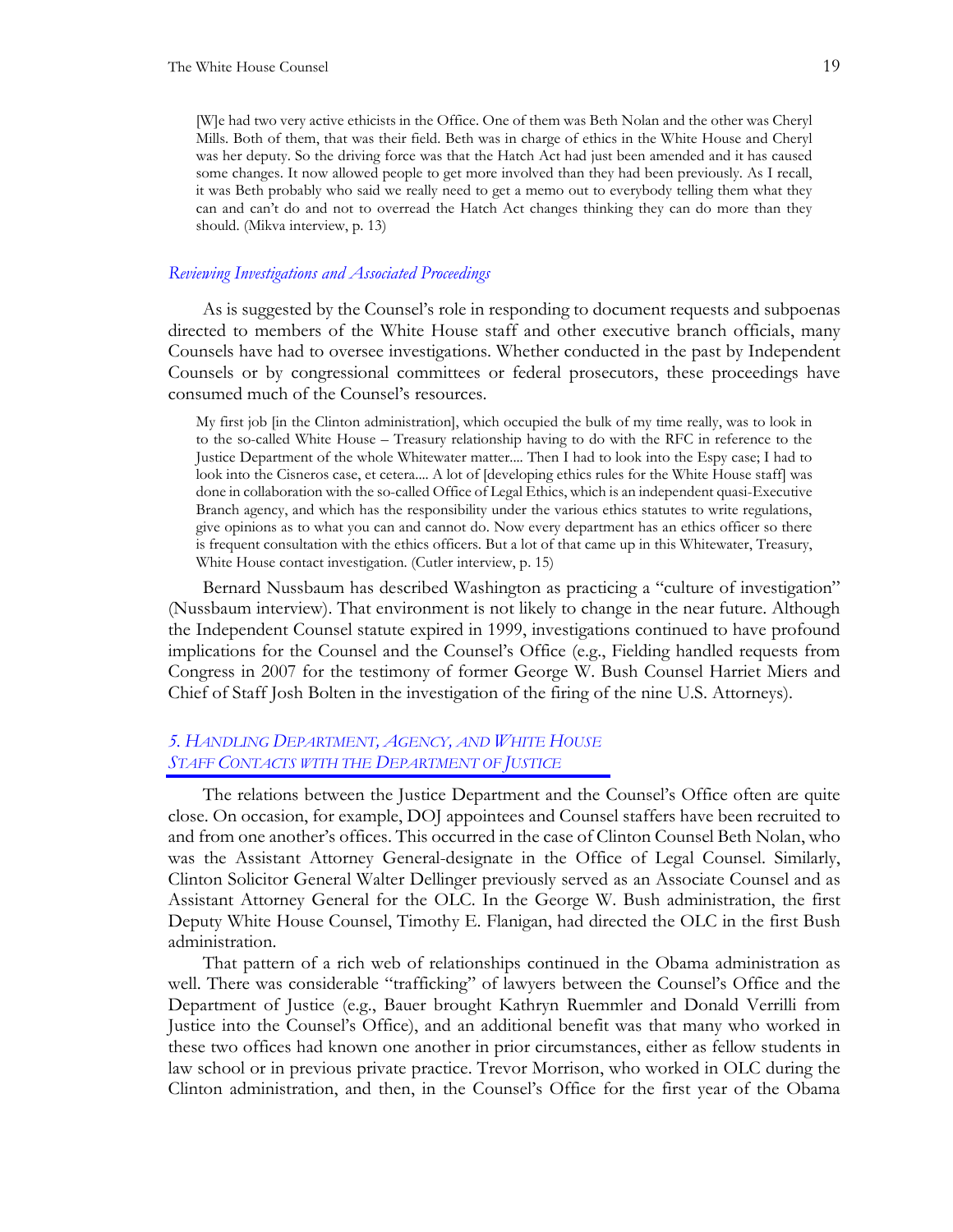administration, commented that "personal relationships matter": it meant that when a Counsel from the White House needed to consult with a lawyer in OLC with whom there had been a prior relationship, a level of trust and confidence already existed between the two, rather than needing to be created anew. (Morrison interview) Similarly, Robert Bauer commented on the value of prior relationships more generally, here referring to key members of the White House staff (not the OLC):

It was hugely helpful to me that I knew every single member of the senior staff. I had worked with David Axelrod. I'd worked with Jim Messina. I'd worked with Rahm Emanuel…I knew them all… I knew Robert Gibbs. I knew Bill Burton. I'd worked with them on the campaign. I'd known them for years. And, so, it was enormously helpful to me… there was both comfort with me but also came with that a certain amount of trust and authority…they had confidence in my judgment…Because you want the people you're working with to come to you with their questions, to tell you the truth, when they do, right? (Bauer interview)

#### *Monitoring Contacts with the Department of Justice*

The Counsel's Office functions as a gatekeeper for *all* contacts between the White House and the Department of Justice.

... all requests for OLC opinions had to go through me, all communications with the department had to go through my office.... [T]here were certain exceptions but no one could call over to the Deputy Attorney General and the solicitor general directly; they had to go through me. My typical point of contact was the Deputy Attorney General for everything except OLC opinions, then, I would call the head of OLC. (Culvahouse interview)

The White House Counsel's oversight is meant to ensure that communications between the White House and the Justice Department are properly conducted. Any effort to influence the legal judgments of the Department in ongoing cases would generate significant difficulties for an administration. Reagan Counsel A. B. Culvahouse noted, for instance, that departmental statements of administrative policy were routinely reviewed *unless* Justice was issuing them. Contacts with the DOJ, in brief, have serious implications for presidential power and for policy development, and therefore are carefully supervised.

There is a tradition that each new attorney general issues a memo to the department that explains that all contact with the White House must go through either the attorney general or the deputy attorney general (with the exception that communications between the Counsel for National Security Affairs and other White House national security units are not subject to these limitations).[11](#page-29-0) Similarly, the White House Counsel issues a comparable memo, instructing all White House staff that any communication with the Department of Justice must go exclusively through the Counsel's Office.

#### *Requesting OLC Legal Opinions*

The resources of the OLC—including its institutional memory—render this office an invaluable source of legal expertise for the White House Counsel. Quite simply, the Counsel's Office cannot provide all the information and the advising that an administration needs.

OLC is the single most important legal office in the government. More important really in terms of scholarship and memory and research – White House Counsel's Office doesn't really have the staff to

<span id="page-29-0"></span><sup>11</sup> See a typical memo, issued in 2007 by Attorney General Mukasey: [https://www.justice.gov/sites/default/files/ag/legacy/2008/04/15/ag-121907.pdf.](https://www.justice.gov/sites/default/files/ag/legacy/2008/04/15/ag-121907.pdf))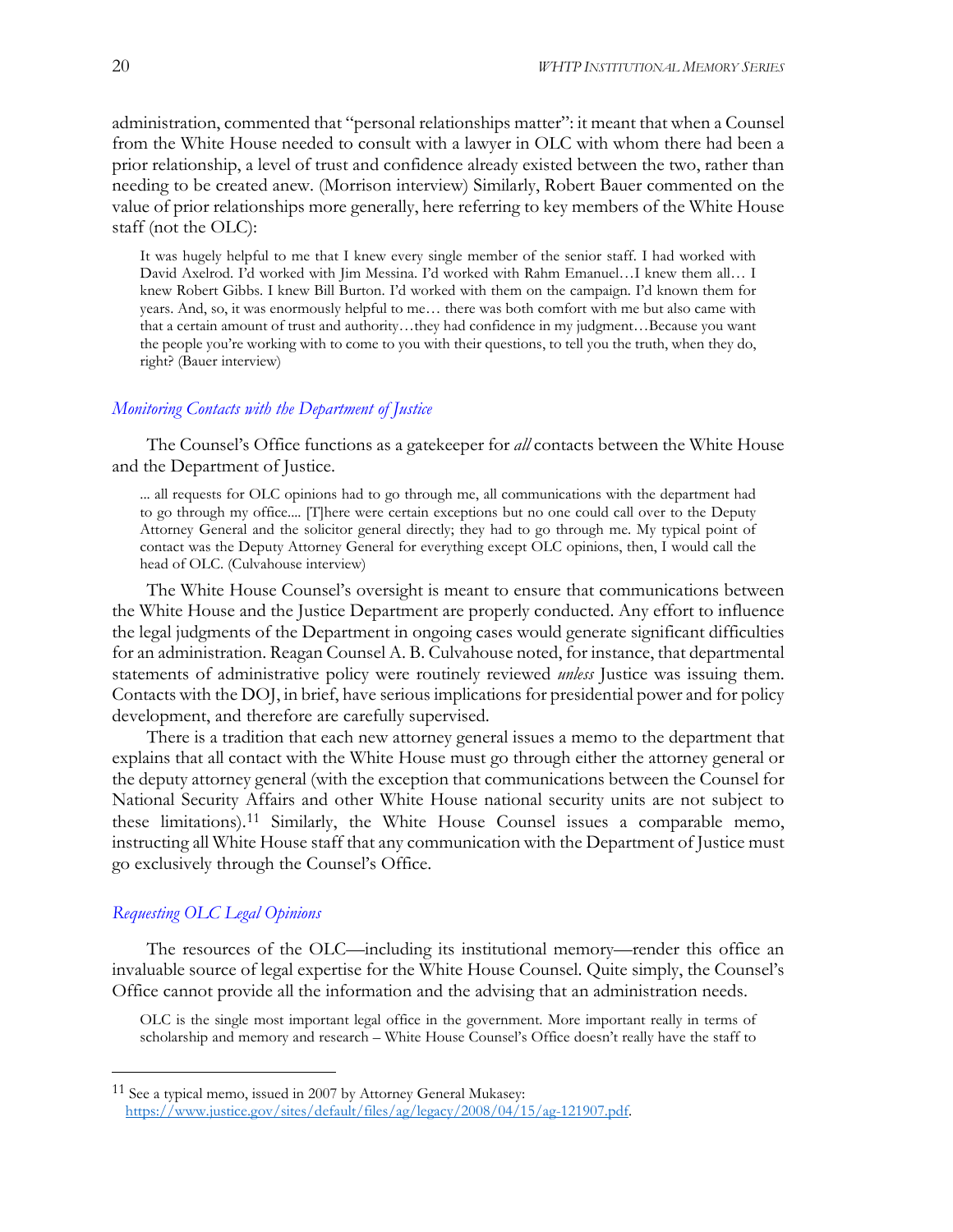do all [that] and they shouldn't. It should be done in OLC.... [T]he White House doesn't go to court without the department.... OLC was a huge problem for us in the sense that they were putting on a brake. We were free to ignore their advice but you knew you did so at your peril because if you got into trouble you wouldn't have them there backing you up, you wouldn't have the institution backing you up. So you did it at your risk; you did it at your risk.... You're best able to avoid the landmines if ... you restore the rightful place of the Office of Legal Counsel. When in doubt, ask them and they'll tell you where the landmines are. (Gray interview)

Several other Counsels echoed Gray's description of the OLC as a formidable ally and a significant check on the White House. However, precisely because of the similarities in their responsibilities, the relationship between the White House Counsel and the OLC can be highly competitive. Both are recognized as legal experts immersed in politics and policy. Exacerbating matters, the jurisdictions of their offices, having evolved through practice, are blurred and lack strict bureaucratic rationality.

Yet, to an even larger extent, this competitive relationship reflects differences between the organizations. The White House Counsel's Office is a "staff" unit, and its head serves at the pleasure of the president, while the Office of Legal Counsel in the Justice Department is a statutory office, accountable to Congress; the OLC was created in 1950, but Congress originally designated its responsibilities to the attorney general in 1789. The White House Counsel is appointed by the president and does not require Senate confirmation. In contrast, there are three categories of Justice Department personnel: a) presidential appointees who are subject to Senate confirmation, b) presidential nominees who are free of Senate confirmation, and c) careerists. As such, Department officials have numerous and crosscutting loyalties. Further, while the president's claim to executive privilege in regard to communications with the White House Counsel has been delimited in recent years, any possibility of the president successfully making such a claim in regard to the OLC may have been sacrificed in the Reagan administration. Reagan Counsel Peter Wallison recounts:

... it had to do with a request by the Senate Judiciary Committee for all of William Rehnquist's files when he was head of the Office of Legal Counsel at the Justice Department.... I thought that was simply harassment and I thought they were trying to create the kind of issue they could use to stop the nomination. I and the person who was then head of the Office of Legal Counsel in the Justice Department both felt this was a good executive privilege claim because the Office of Legal Counsel is the lawyer for the entire government, and in effect for the President, and everyone discloses everything to them to get rulings about legal issues. The whole underpinning of the attorney/client privilege, which is part of the executive privilege, is to get people to disclose all relevant information so you can give them the right advice. I thought, if there was ever a case, this was it. So I sent a memo to the President saying I thought he ought to claim executive privilege in this case, but Meese did not like at all that idea. We debated it in front of the President and the President decided he wouldn't claim it.... [I]t turned out not to be as serious a problem as I thought, except that it creates a precedent. In the future, if someone wants the files of the Office of Legal Counsel, they are more likely to get them because this precedent exists. The result of that is that some people aren't going to go to the Office of Legal Counsel for advice if they have to disclose things that they don't want turned over to a Senate committee. (Wallison interview, pp. 15-16)

Requesting a legal interpretation from the OLC, therefore, is clearly a strategic undertaking. If the Counsel does not involve the OLC—or, having received the OLC's interpretation, proceeds to set it aside—the White House is isolated and will lack support for its actions. Politically, this is risky and even dangerous. C. Boyden Gray, for example, unequivocally concluded that the White House should never go to court without Justice's support. At the same time, the OLC is staffed by experts who cannot claim executive privilege and, in any event, have allegiances that extend beyond the White House.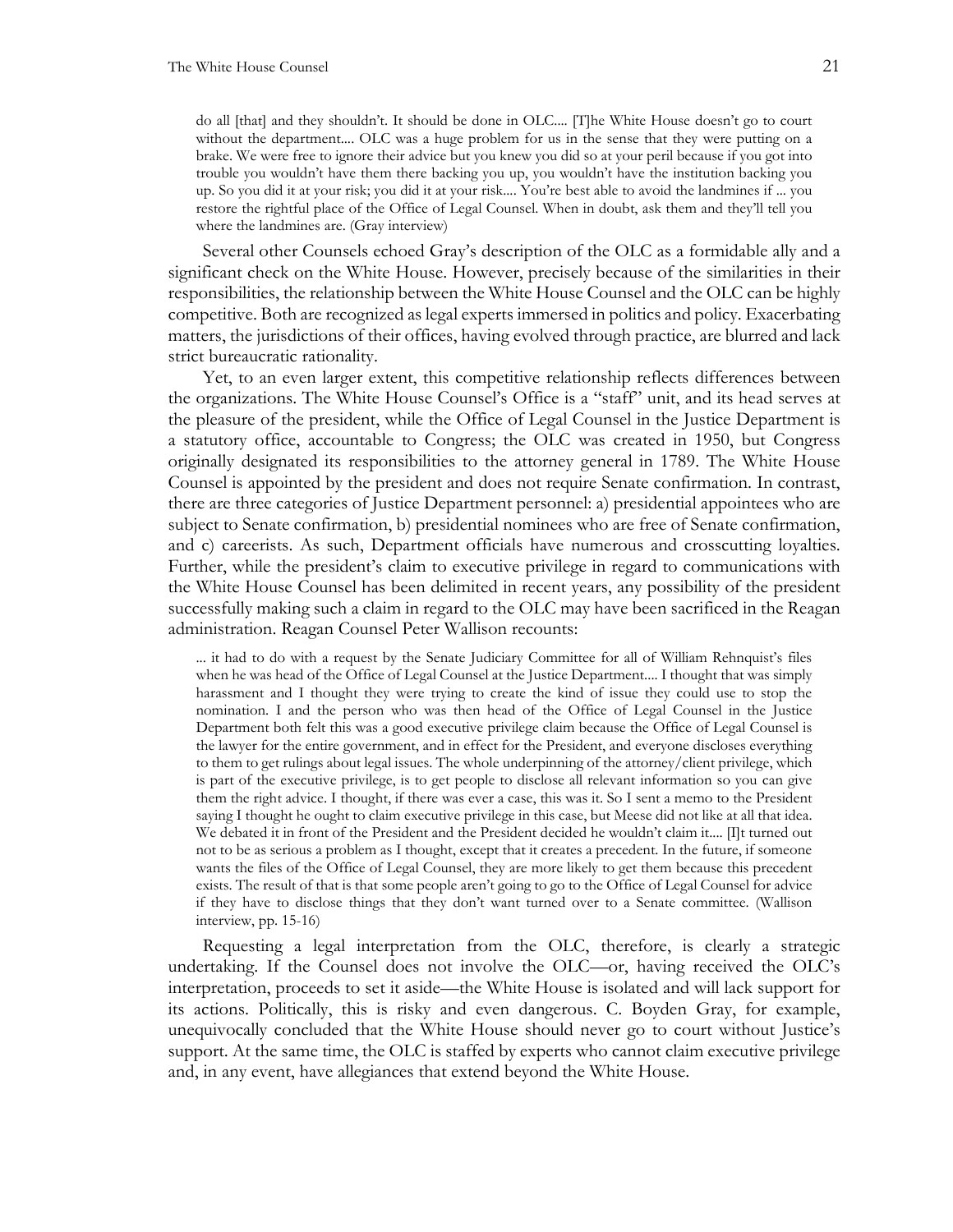On the practical side, people in the Counsel's Office and in OLC may engage in "informal" discussions, without committing to paper any official legal advice. At the very least, they may have *initial* conversations where certain proposed actions by the president are ruled out orally by OLC as legally unjustifiable, prior to proceeding to a discussion of a different course of proposed presidential action, which may generate a formal, written OLC opinion.

Of primary significance, however, is the belief by OLC lawyers that because they are carrying out the statutory authority lodged initially in the Attorney General in 1789 to "give his advice and opinion on all questions of law when required by the President of the United States" ("An Act to Establish the Judicial Courts of the United States" 1789), they are under an obligation to give "the best, as opposed to a merely colorable, view of the law to his (their) client" (Moss 2000). Thus, a debate has emerged between OLC and the Counsel's Office over the *standard* of legal interpretation that each feels obliged to give to the president. OLC takes a strict view that it is bound to give only the "best" view of the law: the Counsel's Office, under Robert Bauer, for example, believed that it is not realistic to label any view "the best," and, at least, on those national security issues that are characterized as "exigent circumstances," the Counsel owed it to the president to give him "a reasonable, plausible legal analysis (that) might require some adjustment in the policymaker's preferences, but that fundamentally permits the policy to be implemented the way it was designed" (Bauer interview). Thus, Bauer's view was that the legal advice that the Counsel provided to the president needed to be reasonable and credible, though not necessarily conforming to any ideal "best" view of the law.

The second area of debate between the Counsel's Office and OLC, as mentioned above in the ["Law, Politics, and Policy"](#page-14-0) section, is whether OLC's legal interpretation a) is the final and authoritative one with which the Counsel feels bound to advance to the president – or to dismiss it at its peril (as described earlier by C. Boyden Gray), or b) is simply one interpretation among other competing legal opinions from other executive branch units. This debate burst into the open when the *New York Times* reported the disagreement over the legal position the administration should take on the applicability of the War Powers Resolution to U.S. operations in Libya in April 2011. (Savage 2011) Obama Deputy Counsel Mary DeRosa explained that the Libya/WPR incident was an aberration, and that OLC continues to maintain its traditional role as "the last word":

In national security cases, OLC enters the legal advising process at an earlier stage than in other policy areas, as it listens and contributes to the discussion of the lawyers group: this earlier participation actually serves to strengthen OLC's role, rather than watering it down. In the vast majority of cases, the lawyers group position is a consensus position, and OLC is part of that consensus. OLC will not be asked for formal opinions on all issues, but at the end of the day, if there is disagreement among the lawyers, OLC is still "the last word," and its view will be transmitted to the president, who always has the authority to reject it, but will do so very rarely. (DeRosa interview)

Obama Counsel Bob Bauer stressed that OLC was informed and included throughout the legal advising process in the Libya incident. The key for him was the following:

I was not going to lock the President out of options by saying, "It's OLC's decision." Because I didn't think it *was* OLC's decision. I thought that OLC should be consulted, and I thought they should be fairly represented to the President. And all the legal views from every corner of the government that had an interest in the outcome *were* fairly represented in this process…But I was completely comfortable, as White House Counsel taking a position on this that was other than the position that, "Well, we have to let OLC decide"… because I didn't think that was actually the best way to serve the President's interests in those circumstances. (Bauer interview)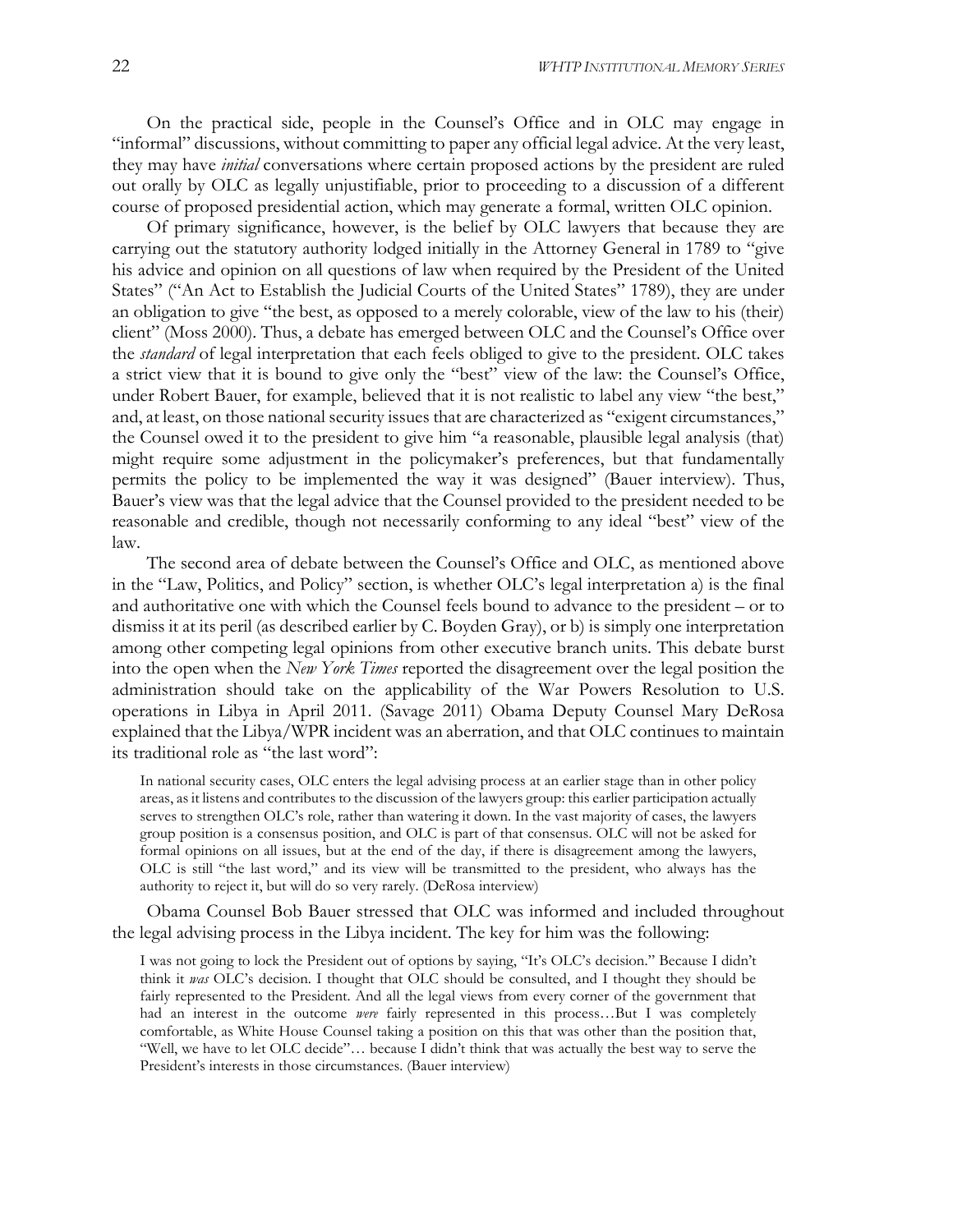## <span id="page-32-0"></span>**PRINCIPAL RELATIONSHIPS IN THE EXECUTIVE BRANCH**

Depending on the course of politics and policy in a presidential administration, the White House Counsel will interact with most of the executive branch departments and agencies. Likewise, given its functions, the Office could—and often does—interact with every White House unit. At the very least, the Counsel's Office will communicate with the general counsels throughout the executive branch, and will also process the paperwork associated with every presidential nominee or appointee. Having acknowledged the extent and scope of the Office's network, this section highlights the offices and departments with which past Counsels were in most frequent contact.

#### *THE WHITE HOUSE*

Within the White House, the Counsel's principal relationship—and greatest source of influence—has been either the president or the Chief of Staff. To whom the Counsel reports frequently has been a product of individual Counsels' past professional relationships, and this authority relationship has been clearly established at the time of appointment. This clarity is essential, if the president wishes to avoid destructive competition between two offices that are crucial to the success of the administration and its policy agenda.

#### *The President*

In electing to have the White House Counsel report directly to the president, presidents often have appointed individuals who were their longstanding friends or professional colleagues. Counsels with this profile included the following individuals:

- Ford Counsel Philip Buchen, a former classmate and law firm partner of the President;
- Carter Counsel Robert Lipshutz, a longtime friend and former attorney for the president;
- H.W. Bush Counsel C. Boyden Gray, who worked for George Bush throughout his twelve-year tenure in the White House;
- Clinton Counsel Bernard Nussbaum, who had hired Hillary Rodham Clinton to work on the Nixon impeachment investigations and remained a good friend of the Clintons throughout the intervening years; and
- George W. Bush Counsel Alberto Gonzales, a friend of and former counsel to Governor Bush.

Even with the advantage of a prior relationship with the president, Counsels have faced various challenges to their position and their influence. Some have found that prior relationships were insufficient guarantees of influence.

I talked to Hillary about some of these things [policy and political problems]. She agreed with me about the Independent Counsel, but she folded on me. She just came in and said, "The President wants to get on with his agenda." There was trust and confidence between the First Lady and me, but she was torn between me and her husband. I had only a few friends in the White House, including the First Lady. (Nussbaum interview)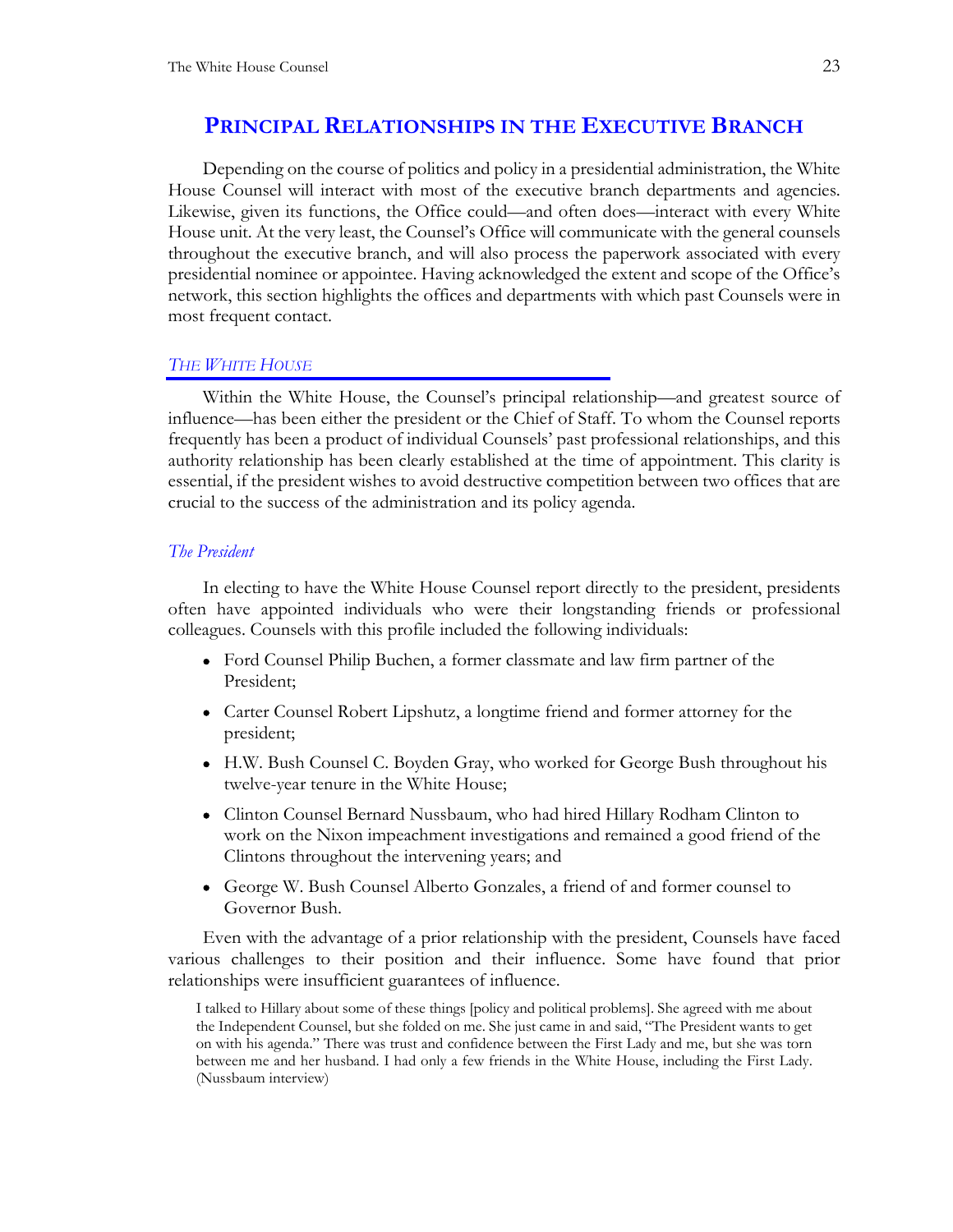The White House staff is likely to include a number of longtime presidential colleagues, all of whom may compete for access to the Oval Office.

Of course, even if the Counsel is able to sustain a close relationship with the president, there is no guarantee that the president will seek or follow advice. President Ford's decision to pardon former President Richard Nixon, arguably the most significant legal decision of his administration, was made without any consultation. Counsel Philip Buchen provided only *post hoc* support and legal reasoning.

Two administrations have recruited Counsels to raise the profile and significantly reestablish the Counsel's Office within the Washington community (see, too, "Turnover" in [Organization and Operations\)](#page-47-0). President Jimmy Carter appointed Lloyd Cutler to meet these needs; President Bill Clinton named Cutler, and then former Congressman and U.S. Court of Appeals Judge Abner Mikva and former U.S. Attorney and D.C. Corporation Counsel Charles Ruff; President George W. Bush turned to former Reagan White House counsel Fred Fielding. Cutler, in particular, has publicly stressed that he entered office with a promise of direct communication with the president. He claimed to have held President Carter to that commitment.

When I was asked by the President [Carter] to take this job, it was a mid-life crisis of his administration, the so-called "malaise" period. I said, "What kind of a role do you want me to play?" I knew him, but I didn't know him that well. He said, "I want you to play sort of a Clark Clifford role." I got that in writing and, of course, Clifford was so venerable and such a great storyteller, everybody thought that Harry Truman never made a move without consulting Clark Clifford. And every time I got left out of a meeting I would go to Jordan or I would go to the President and I would say, "I think that Harry Truman would have wanted Clark Clifford in this meeting." I was older than all the rest of them so nobody could gainsay me.... In theory I had the same deal with President Clinton but I didn't have the time to really capitalize on it. (Cutler interview, p. 8)

#### *The White House Counsel and Presidential Privileges*

The issue of confidentiality in the president's communications with the White House Counsel is a matter of intense concern. Of the various legal privileges that a president or a Counsel *might* claim—executive privilege, government attorney-client privilege, work product protection, deliberative process protection, and common interest doctrine—the two that are most salient are executive privilege and government attorney-client privilege.

The courts view these two as clearly distinct. Executive privilege refers to the constitutionally-based protection of confidentiality of a president's communications with any government officer when the chief executive seeks advice on the exercise of official governmental duties. (See the Wallison interview, p. 18, for a good explanation of the basis for executive privilege and how it may apply.) Its purpose is to promote candid and frank discussions between a president and his advisors. Government attorney-client privilege is a variant of the common-law attorney-client privilege, but with the following crucial distinctions:

1. the client is the Office of the President of the United States; and

- 2. the advice being rendered by a government attorney to the president is "for the purpose of securing primarily either
	- (i) an opinion on law, or
	- (ii) legal services, or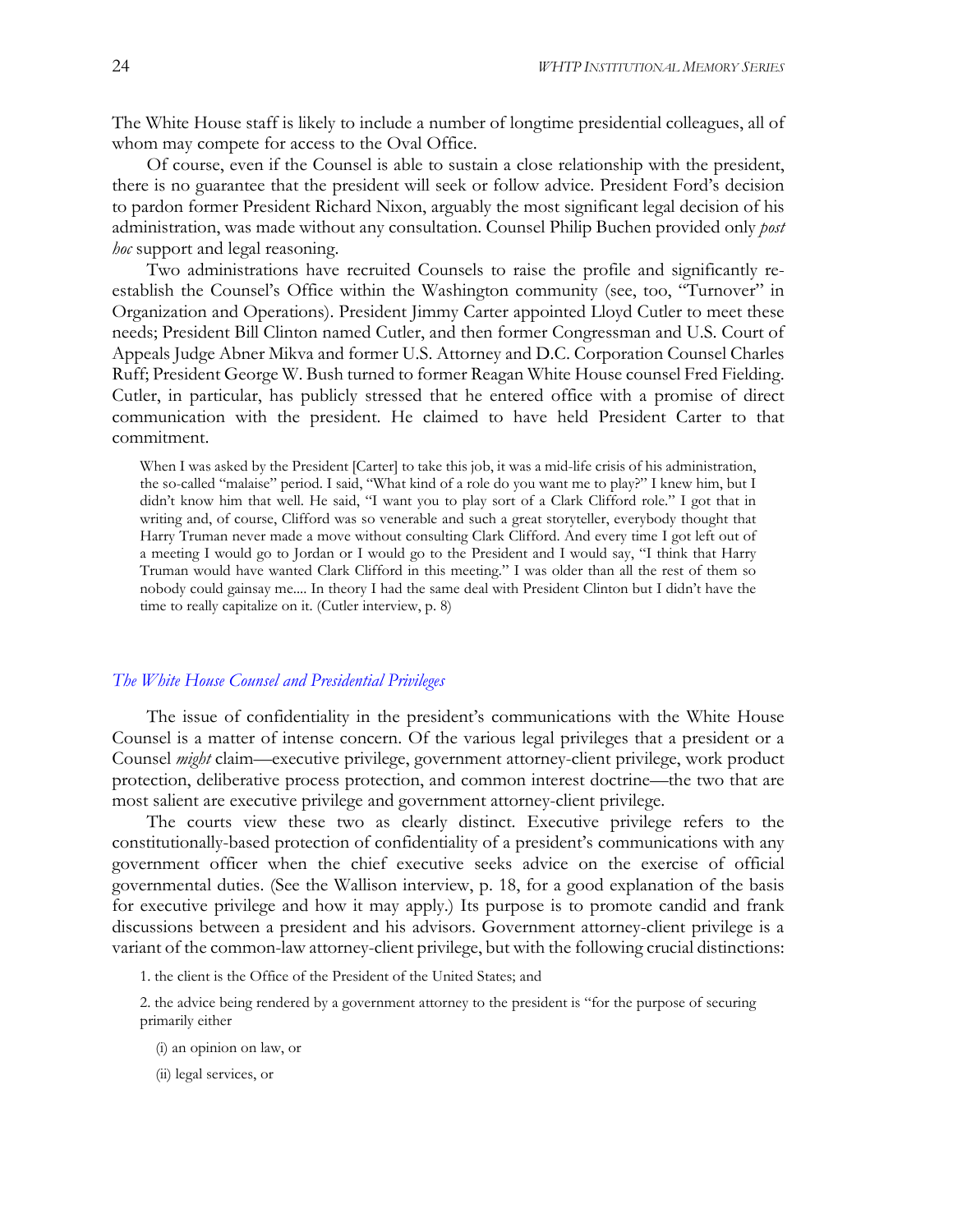(iii) assistance in some legal proceeding." $12 \alpha$  $12 \alpha$ 

Because the White House Counsel's Office is in the unique position of providing *both*  political and legal advice to the president, navigating the shoals of presidential privileges is an especially tricky venture. Judicial acceptance of a privilege claim is determined by many factors, such as the following:

- whether the nature of the conversation is political or legal;
- whether the person communicating with the president is doing so in either a legal or political capacity;
- whether the request for presidential communications comes from the courts, Congress or an Independent Counsel;
- whether the information is needed in a civil or criminal proceeding;
- whether the sufficiency of the asserted public interest in confidentiality outweighs the strength of the need for the information by another institution; and
- whether the requested information is available from an alternative source.

Varying combinations of these factors will produce different judicial outcomes, making for complex and unpredictable results.

The Clinton administration was embroiled in numerous legal controversies where it vigorously asserted a whole host of privilege claims, and it found little comfort in the federal court decisions in these cases. Legal scholars and commentators have reacted critically to that administration's decision to litigate. In contrast, most other White Houses found ways to assert such claims, but ultimately chose to resolve these conflicts through compromise, thus preserving the existence of the privilege. In essence, the Clinton administration forced the issue into the judicial process, and the courts ruled against it, narrowing considerably any maneuverability for such claims in the future.

The impact of these rulings on government attorney-client privilege and on the White House Counsel's Office's relations with the president, in particular, was especially damaging. In July 1998, the United States Court of Appeals for the District of Columbia ruled that Deputy Counsel Bruce Lindsey was not protected by government attorney-client privilege from testifying before a federal grand jury about conversations with the president about possible criminal conduct by the president and other government officials. The Court said:

With respect to investigations of federal criminal offenses, and especially offenses committed by those in government, government attorneys stand in a far different position from members of the private bar. Their duty is not to defend clients against criminal charges and it is not to protect wrongdoers from public exposure…Unlike a private practitioner, the loyalties of a government lawyer therefore cannot and must not lie solely with his or her client agency. (*In re: Bruce Lindsey* [Grand Jury Testimony], 158 F. 3d 1263 [D.C. Cir. 1998])

In reaction, Counsel Charles Ruff commented:

The practical result of the court's decision is that the president and all other government officials will be less likely to receive full and frank advice about their official obligations and duties from government attorneys. (Marcus, 1998, p. 1)

Thus, the Counsel's Office suffered a severe blow from this decision, and its ramifications will profoundly affect the next Counsel. In one sense, the specific circumstances of this case, where a Deputy Counsel was subpoenaed to testify in federal court about possible criminal behavior by a president, were so idiosyncratic as to be unlikely to recur very often. Yet to Bush

<span id="page-34-0"></span><sup>12</sup> *In re Sealed Case*, 737 F. 2d at 98-99 [quoting *U.S. v. United Shoe Machinery Corp*., 89 F. Supp. 357, 358-59 [D. Mass. 1950]] in *In re: Bruce Lindsey* [Grand Jury Testimony], 158 F. 3d 1263 [D.C. Cir. 1998].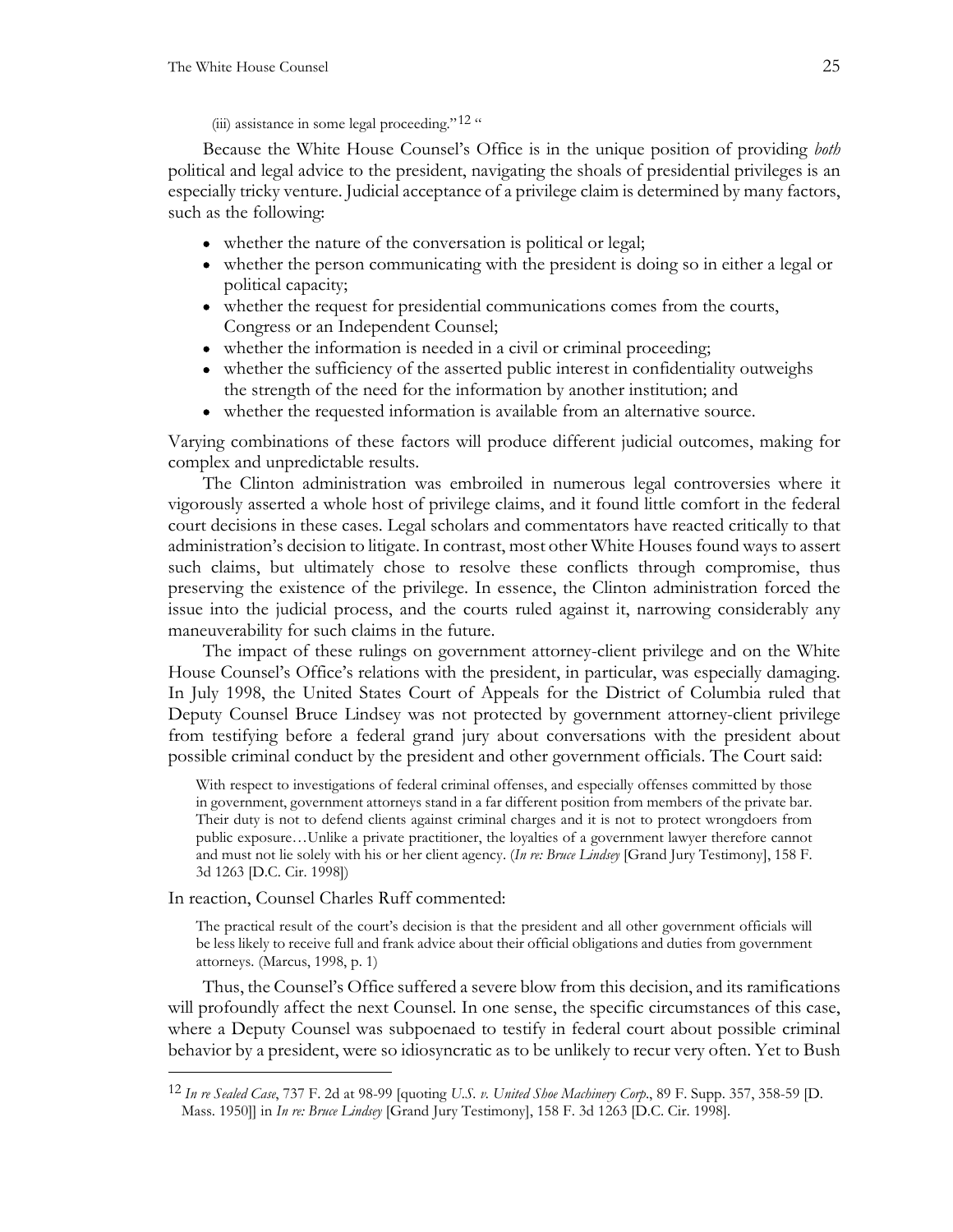Counsel C. Boyden Gray, the most unfortunate aspect was that the privilege was lost in a case concerning the president's personal behavior, rather than his official duties or matters of national security, where assertions of presidential privilege are treated more deferentially by the courts.[13](#page-35-0) Gray called this "the weakest possible case," which produced "rulings that reduce the leverage future presidents will have in cases when it really matters" (Strobel, 1998, p. 10).

Executive privilege in the years since the end of the Clinton administration has taken some different turns. It has arisen in circumstances that are far different than those of the Clinton years, including: 1) Vice President Cheney's refusal to provide information about his National Energy Policy Development Group to the General Accountability Office administrator and to government watchdog groups, Judicial Watch and the Sierra Club; 2) requests for top White House officials to testify before national commissions; 3) demands by congressional committees for documents and testimony from judicial nominees and other candidates requiring Senate confirmation, along with requests for senior White House officials to testify before congressional investigating committees; and 4) revising the law pertaining to access to presidential records (see Baker, 2005, p. A6). White House action on all of these fronts has been exceptionally strong and consistent in its mission to protect presidential communications. Most would judge that the results of its efforts have been largely successful.

The Bush administration made no secret of its intention to be aggressive in its protection of presidential prerogatives, and to be especially protective of executive privilege. It stated openly that it believed that previous administrations had relented too easily when faced with requests for confidential White House communications, and that this reluctance to push this concept to the limits had seriously weakened protection for the office and for the use of executive privilege by future occupants. It criticized the Reagan administration for succumbing too quickly to demands for presidential documents; on the other hand, it noted that the Clinton administration took its claims of executive privilege to court, and lost on all counts. Thus, under both administrations, protection for executive privilege had diminished.

<span id="page-35-0"></span><sup>13</sup> In a comparable context, see the contrast between *Clinton v. Jones* (520 U.S. 681 [1997]) (no presidential immunity from civil liability for personal conduct) and *Nixon v. Fitzgerald* (457 U.S. 731 [1982]) (absolute presidential immunity from civil liability for acts taken in an official capacity). See also *U.S. v. Nixon* (418 U.S. 684 [1974]) for special consideration of privilege claims based on national security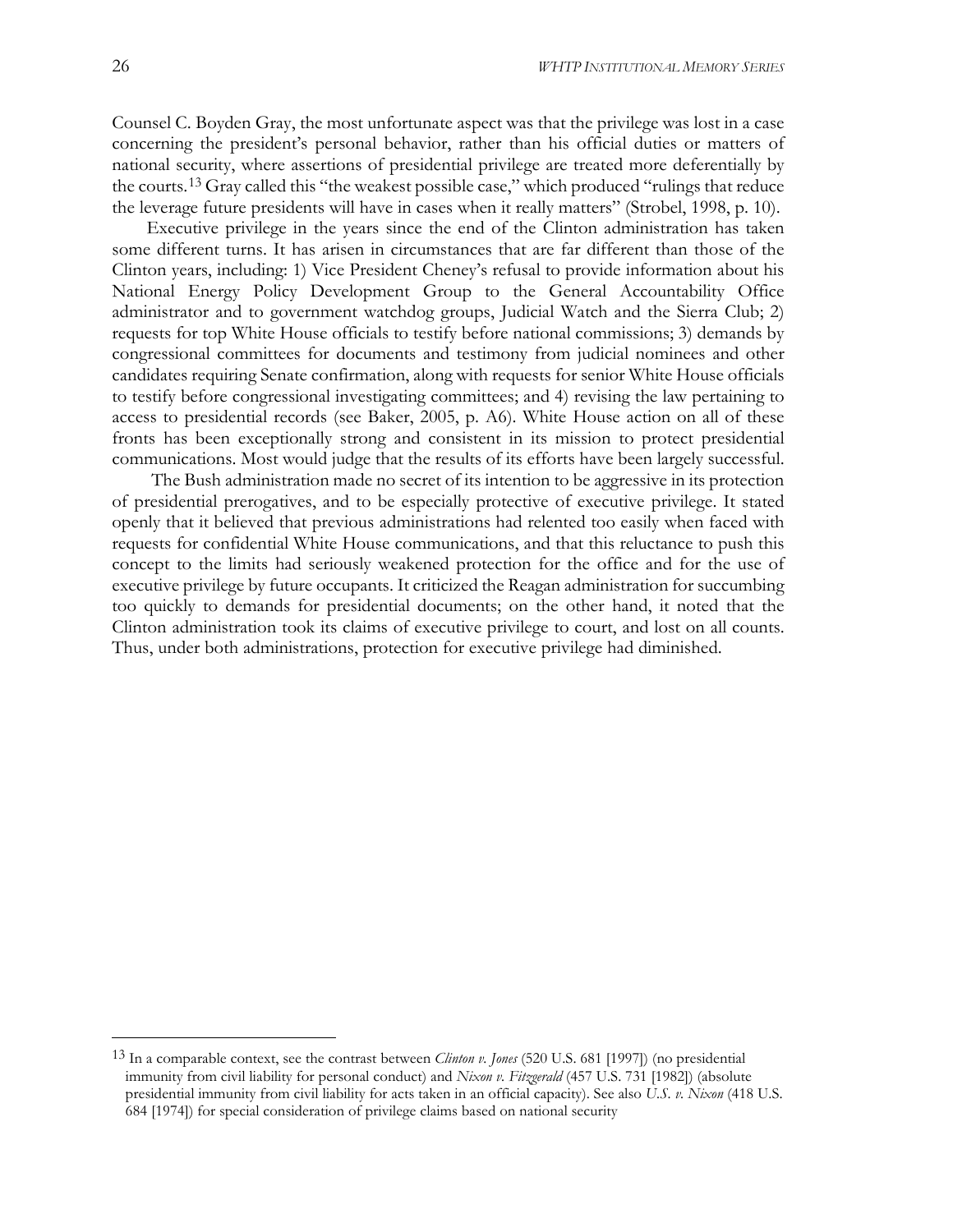*National Commissions*. The G. W. Bush administration permitted National Security Assistant Condoleezza Rice to provide sworn testimony before the National Commission on Terrorist Attacks Upon the United States (the "9/11 Commission") in a public hearing on April 8, 2004 after lengthy negotiations produced an agreement that would allow her to testify, but with an acknowledgement that this would not create a precedent. It would have been constitutionally tenable, though not politically palatable, for the president to insist that she not testify, since the topic under inquiry was the most extraordinarily sensitive, national security matter and would invariably involve her conversations with the president. Whether it created a precedent for the future, despite protestations to the contrary, remains to be seen until the next time a similar situation arises.

*Demands from Government Agencies and Independent Groups*. Vice President Cheney put up strong resistance to efforts from the GAO and from independent groups to compel him to release records from his energy task force meetings. He won the round with GAO Comptroller David Walker in December 2002 when District Court Judge John D. Bates ruled that the GAO lacked standing to sue the vice president for refusing to turn over the records (see *Walker v. Cheney,* 230 F. Supp.2d 51 [D.D.C. 2002]). In February 2003, the case ended when the GAO decided not to appeal the ruling. The case did not reach the point where Vice President Cheney needed to actually claim executive privilege, rather, he won the court battle more on procedural grounds rather than on substantive ones.

The second case filed against Vice President Cheney requesting access to his task force records came from Judicial Watch and the Sierra Club. Similarly to the district court ruling in the GAO case, the U.S. Supreme Court ruled in June 2004 largely on procedural grounds but with language that was clearly deferential to the executive branch, noting that "special considerations control when the Executive Branch's interest in maintaining the autonomy of its office and safeguarding the confidentiality of its communications are implicated" (see *Cheney et al. v. U.S. District Court*, 542 U.S. 367 [2004]). At issue in the case was the question of whether the D.C. Circuit Court of Appeals had the authority to issue a writ of mandamus against the District Court, as requested by the Vice President, which would order the District Court to halt the discovery process in the suit by the two groups against the Vice President.

Without reaching the substantive question of executive privilege, the Supreme Court ruled that the Court of Appeals did have the discretion to grant a mandamus petition, but that it had misinterpreted the scope of protection afforded to presidential immunity from judicial process in *U.S. v. Nixon* (418 U.S. 683 [1974]), and that the protection in civil suits here was broader than that in criminal proceedings, as in *Nixon*. The Court remanded the case to the Court of Appeals for further action, reminding it of "the paramount necessity of protecting the Executive Branch from vexatious litigation that might distract from the energetic performance of its constitutional duties" (*Cheney et al. v. U.S. District Court*).

In a unanimous ruling in May 2005, the Court of Appeals dismissed the lawsuit altogether, thus sparing Vice President Cheney from having to disclose the details of internal government meetings under federal open meetings laws. The decision contained language that bolstered the executive branch's protection of confidentiality, despite the fact that no specific claim of executive privilege was actually presented in the case: "The president must be free to seek confidential information from many sources, both inside the government and outside" (see *In Re: Cheney*, No. 02-5354 [2005]). The decision was viewed predictably by opposing sides: the administration was cheered by the strong affirmation of the principle of executive branch confidentiality, while open government advocates saw it as a setback to its efforts to make government accountable and transparent.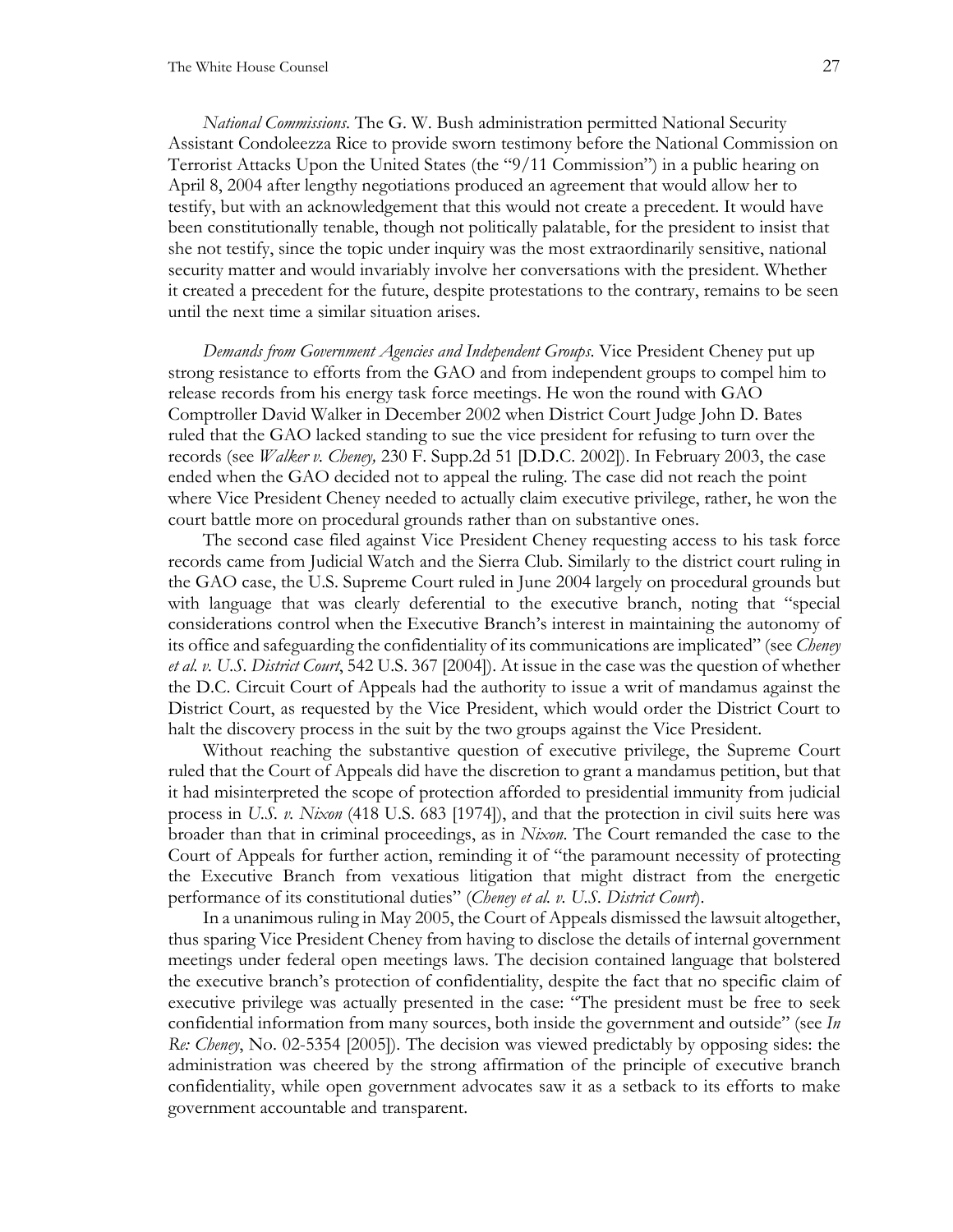*Demands from Congress: The Senate Confirmation Process and Oversight Investigations*. A number of Bush administration nominations faced demands from Senate committees for documents from prior executive branch positions held by specific nominees. There was an unusually high number of these confrontations during the Bush years because there was a pattern of selecting nominees who had held previous sensitive positions in either the current Bush or Reagan administrations. It could be  $-$  or should have been  $-$  expected that these nominees would be asked by Senate committees during the confirmation process to discuss their prior work and to produce some of it as evidence of their professional competence. When the White House balked at these requests and claimed that the Senate was overstepping its bounds, a clash between the branches ensued. What makes this especially noteworthy is the frequency of such interchanges.

The administration faced this issue of Senate demands for documents from judicial nominees at least four times: with Miguel Estrada on his nomination to the D.C. Circuit Court of Appeals, and with Harriet Miers, John Roberts and Samuel Alito on their nominations to the U.S. Supreme Court. The administration allowed the Estrada and Miers nominations to be withdrawn rather than to relinquish the papers, while it managed to reach some accommodation with the Judiciary Committee on the Roberts and Alito selections. Estrada, Roberts and Alito all had some combination of prior work at either the Department of Justice (in either the Solicitor General's office or in the Office of Legal Counsel) or in the White House Counsel's office in the Reagan administration. Miers was the sitting White House Counsel at the time of her nomination to the Supreme Court. In all of these cases, it was predictable that there would be inter-branch clashes, given the already politically charged environment of Senate confirmations and the uncommon ingredient that each of these nominees had worked in executive branch offices that claimed some degree of confidentiality from having to disclose their work-product to a coordinate branch of government.

A similar pattern evolved with the nominations of sitting White House advisors to other executive branch positions, raising the issue of high-profile officials already serving in non-Senate confirmed positions in the White House who would now face public scrutiny in open Senate confirmation hearings where, as with the judicial nominations, the Senate committees would expect to question the nominees and have access to their records as a basis for judging their professional fitness. Among those included were National Security Assistant Condoleezza Rice, on her nomination as Secretary of State and White House Counsel Alberto Gonzales, on his nomination as Attorney General. The record here was successful on both, although the confirmation hearings were exceptionally testy, leaving some bitterness on both sides that would come back to haunt these two new Cabinet members in subsequent Hill appearances.

As the Bush administration headed towards the end of its tenure, there were executive privilege battles still underway.

The most serious of these conflicts arose out of congressional efforts to find the facts about the Justice Department firing of nine United States attorneys in late 2006. Both houses of Congress instituted inquiries into this matter in 2007 through their respective Judiciary Committees, requesting documents and/or testimony from Alberto Gonzales (then-Attorney General), Harriet Miers (former White House Counsel), Sara Taylor (former White House political director), Josh Bolten (White House chief of staff), Karl Rove (then-Deputy White House chief of staff and former Director of the Office of Political Affairs), William Kelley (then-Deputy White House Counsel), and J. Scott Jennings (then-Deputy Assistant to the President in the Office of Political Affairs). The only witness to appear was Taylor, who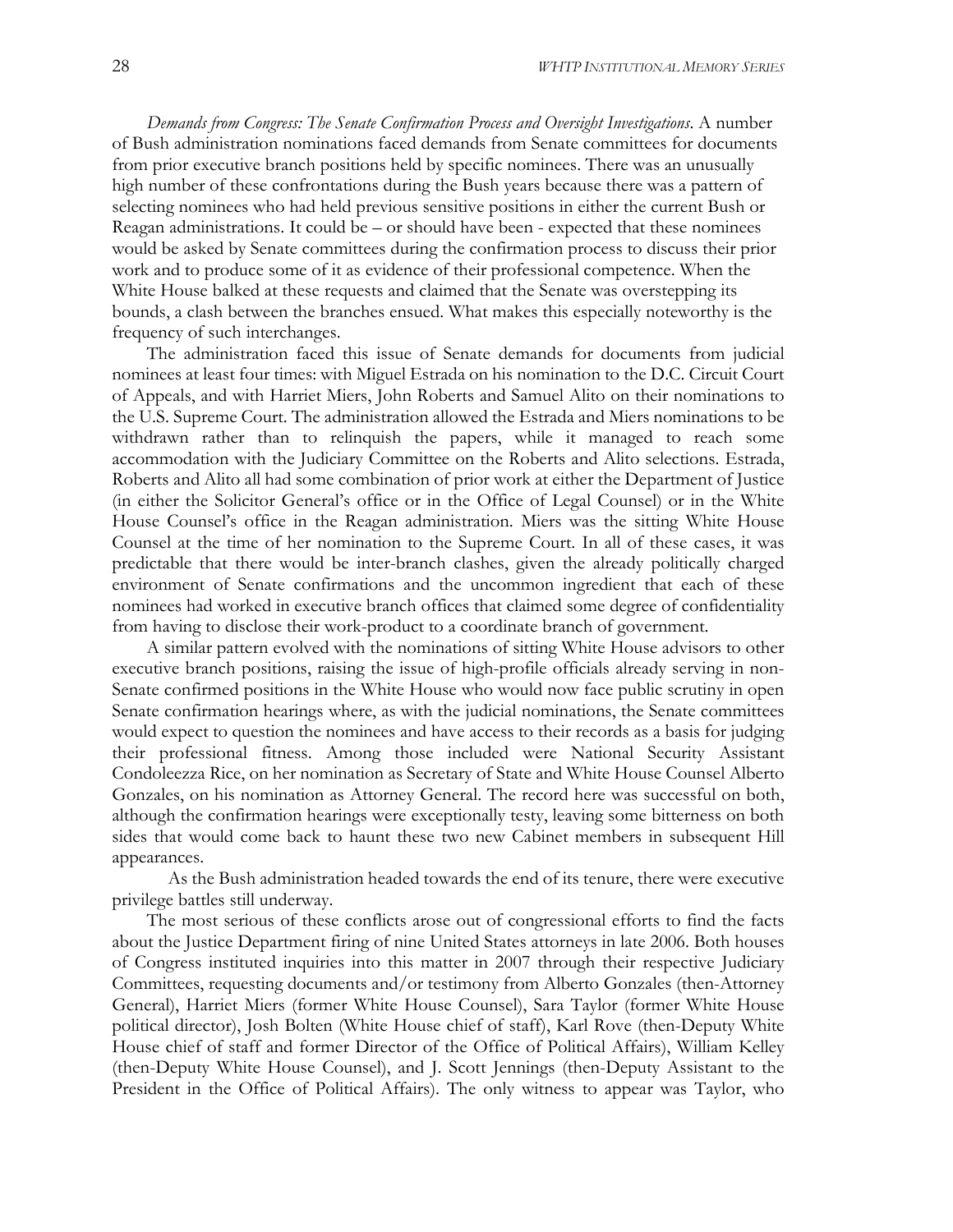testified before the Senate committee in July 2007, but refused to answer questions that she thought were protected by privilege.

This matter spawned three claims of executive privilege by President Bush in an effort to quash congressional attempts to demand White House communications and testimony about internal decision-making processes, contempt citations against Miers, Bolten and Rove, and a lawsuit initiated by the full House to force compliance with its subpoenas. That suit resulted in two federal court decisions. The District Court ordered Miers and Bolten to appear before the House Judiciary Committee and to provide the subpoenaed documents (*Committee on the Judiciary of the U.S. House of Representatives v. Miers et al.* [No. 2008-0864, 7/31/08], while the D.C. Circuit Court of Appeals granted a temporary stay in this dispute (*Committee on the Judiciary of the U.S. House of Representatives v. Miers et al.* [No. 08-5357, 10/6/08]).

In the District Court opinion, Judge Bates (a George W. Bush appointee) used strong language to cast doubt on the administration's arguments. He rejected its theory of absolute immunity that maintained that the communications of close presidential advisors (and former advisors) were categorically privileged, and that Congress had no legitimate interest in inquiring about why the nine prosecutors were dismissed. He stated:

The executive's current claim of absolute immunity from compelled Congressional process for senior presidential aides is without any support in the case law. … At bottom, the Executive's interest in "autonomy" rests upon a discredited notion of executive power and privilege. As the D.C. Circuit and the Supreme Court have made abundantly clear, it is the judiciary (and not the executive branch itself) that is the ultimate arbiter of executive privilege. Permitting the Executive to determine the limits of its own privilege would impermissibly transform the presumptive privilege into an absolute one, yet that is what the Executive seeks through its assertion of Ms. Miers's absolute immunity from compulsory process. That proposition is untenable and cannot be justified by appeals to Presidential autonomy. (*Committee on the Judiciary of the U.S. House of Representatives v. Miers et al.* [No. 2008-0864, 7/31/08], p.86).

He ruled that Congress, indeed, has a legitimate and an important interest in inquiry here because the House Judiciary Committee is specifically charged with oversight of the Department of Justice.

After the White House lost its effort to ask for a stay of the District Court's ruling, it appealed to the D.C. Circuit Court of Appeals, which, in a per curiam opinion on October 6, 2008, granted the administration the temporary delay it requested while the appeal from the District Court was pending. The appeals court recognized that "The present dispute is of potentially great significance for the balance of power between the Legislative and Executive Branches. But the Committee recognizes that, even if expedited, this controversy will not be fully and finally resolved by the Judicial Branch – including resolution by a panel and possible rehearing by this court en banc and by the Supreme Court – before the  $110<sup>th</sup>$  Congress ends on January 3, 2009." Once the  $110<sup>th</sup>$  House ceased to exist, the subpoenas expired, and the case became moot.

The potential continuation of this case into the next administration prompted scholars to consider novel questions that it could raise. For example, could a former president still claim executive privilege on behalf of former aides? And if he did, wouldn't it be up to the incumbent president to decide whether such claims are in the best interest of the institution of the presidency (Froomkin, 8/1/08)? Judge Bates noted in his opinion that "A former President may still assert executive privilege, but the claim necessarily has less force, particularly when the sitting President does not support the claim of privilege" (*Committee on the Judiciary of the U.S. House of Representatives v. Miers et al.* [No. 2008-0864, 7/31/08).

One additional development of note here was Attorney General Mukasey's September 30, 2008 appointment of a special prosecutor, Nora Dannehy, to investigate the firing of the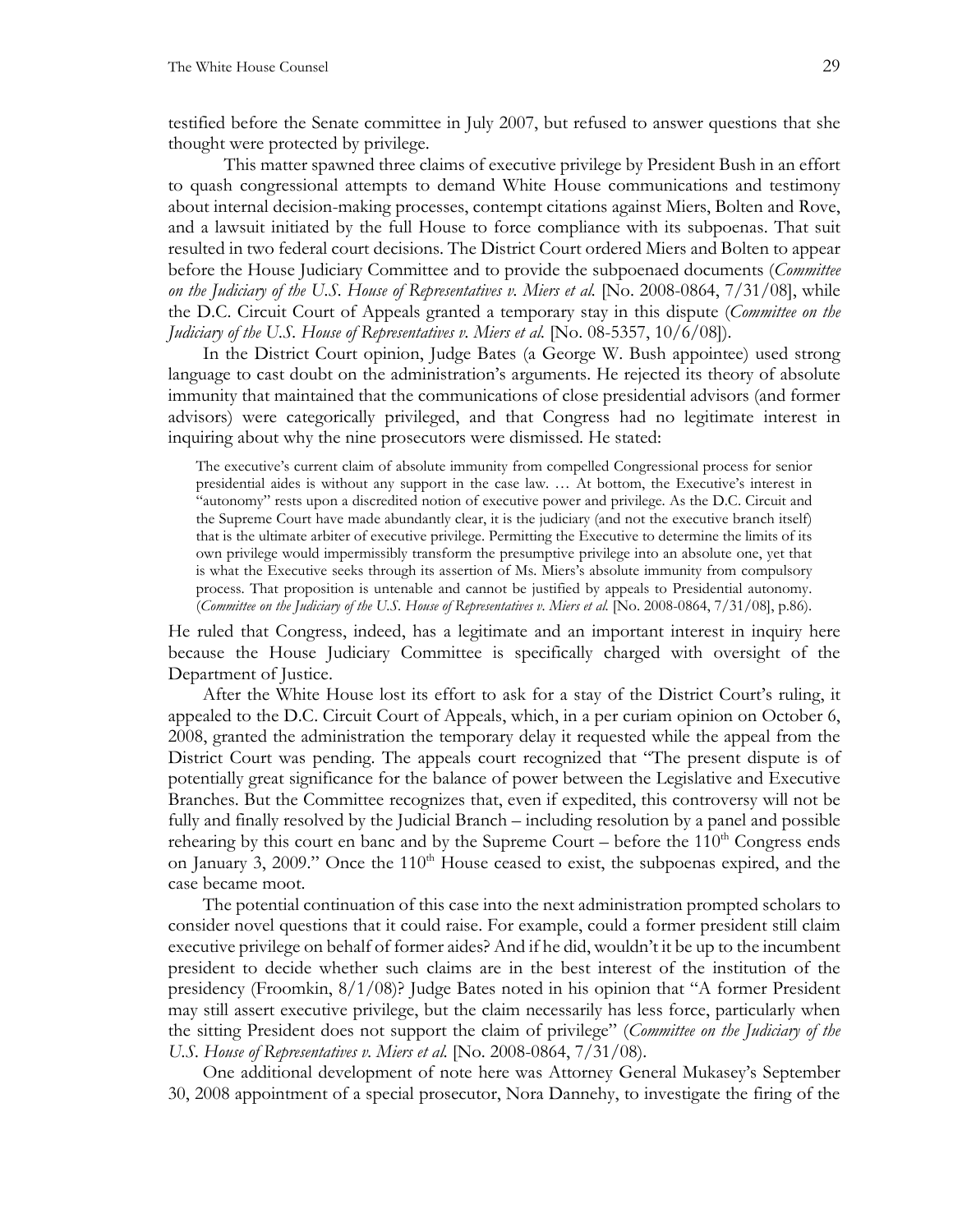U.S. attorneys to determine if there was White House involvement, if the firings were politically motivated, and if there is sufficient evidence to bring criminal charges against those responsible for the decisions to dismiss the attorneys. Mukasey agreed to appoint a prosecutor on the recommendation of an internal Justice Department report that cited frustration in its own inquiry because two key witnesses, Miers and Rove, were uncooperative. The prosecutor had subpoena power which the internal department probe did not. Within days of the prosecutor's appointment, the Department of Justice issued a statement that the White House would cooperate fully with the prosecutor (The *BLT*, 10/1/08).[14](#page-39-0) This episode ended with the submission of Dannehy's report to Attorney General Eric Holder in July 2010, concluding that there was "insufficient evidence" to file charges against any former Bush administration official for the firing of the U.S attorneys. (Leopold 2010)

The final contribution of the Bush administration to post-Clinton executive privilege controversies may be the one with the longest shelf-life, since it began in November 2001 and ended only when the Obama administration took office and issued an executive order in January 2009 that overrode the Bush executive order from seven years earlier. This is the matter of public access to presidential records. President George W. Bush issued an executive order on November 1, 2001 titled "Executive Order 13233: Further Implementation of the Presidential Records Act" that purported to "provide for an orderly process, so that information can be shared" (Fleischer, White House Briefing, 11/1/01). Critics saw in the revised procedures real potential for indefinite delay in the release of records, along with other objections (e.g., diminution of the archivist's role, expanding the authority of former presidents to withhold records, authorizing presidential assistants or relatives to make privilege claims, and extending the right, for the first time, to the Vice President to make privilege claims).

The controlling authority for public release of presidential records was the Presidential Records Act of 1978 (PRA), along with an executive order from the Reagan administration issued in 1989. The underlying principle was public ownership of presidential papers, with access and release pursuant to regulations established ultimately by the National Archives and Records Administration (NARA).

Scholars and other groups mobilized on two fronts to challenge the order: they testified in Congress and sued in federal courts. The case in the courts was filed immediately by the American Historical Association, the National Security Archive, and other professional groups, seeking injunctive and declaratory relief, asking the court to find that "the order was an impermissible exercise of the executive power" (*AHA v. NARA*, No. 01-2447, 10/1/07). These critics viewed President Bush's effort to revise Reagan's executive order as, instead, a *repeal* of the PRA and replacement of it with a new executive order whose provisions ran counter to the spirit and the law of the PRA. District Judge Colleen Kollar-Kotelly dismissed the case on jurisdictional grounds in a decision on March 28, 2004, but the plaintiffs filed a motion to "alter or amend" the judgment, and the court agreed in September 2005 to reconsider its earlier ruling. On October 1, 2007, Judge Kollar-Kotelly struck down the section of the EO that permits a former president to indefinitely delay the release of White House

<span id="page-39-0"></span><sup>&</sup>lt;sup>14</sup> An interesting side note is the letter sent to the Department of Justice from Deputy White House Counsel Emmet Flood that detailed the documents that the White House did and did not release to the Department for its internal inquiry. It withheld internal documents about the firings but did not assert privilege, since the Department of Justice is part of the executive branch. Flood noted, however, that the documents were "covered by the deliberative process and/or presidential communications component of executive privilege in the event of a demand for them by Congress" (The *BLT*, 10/1/08)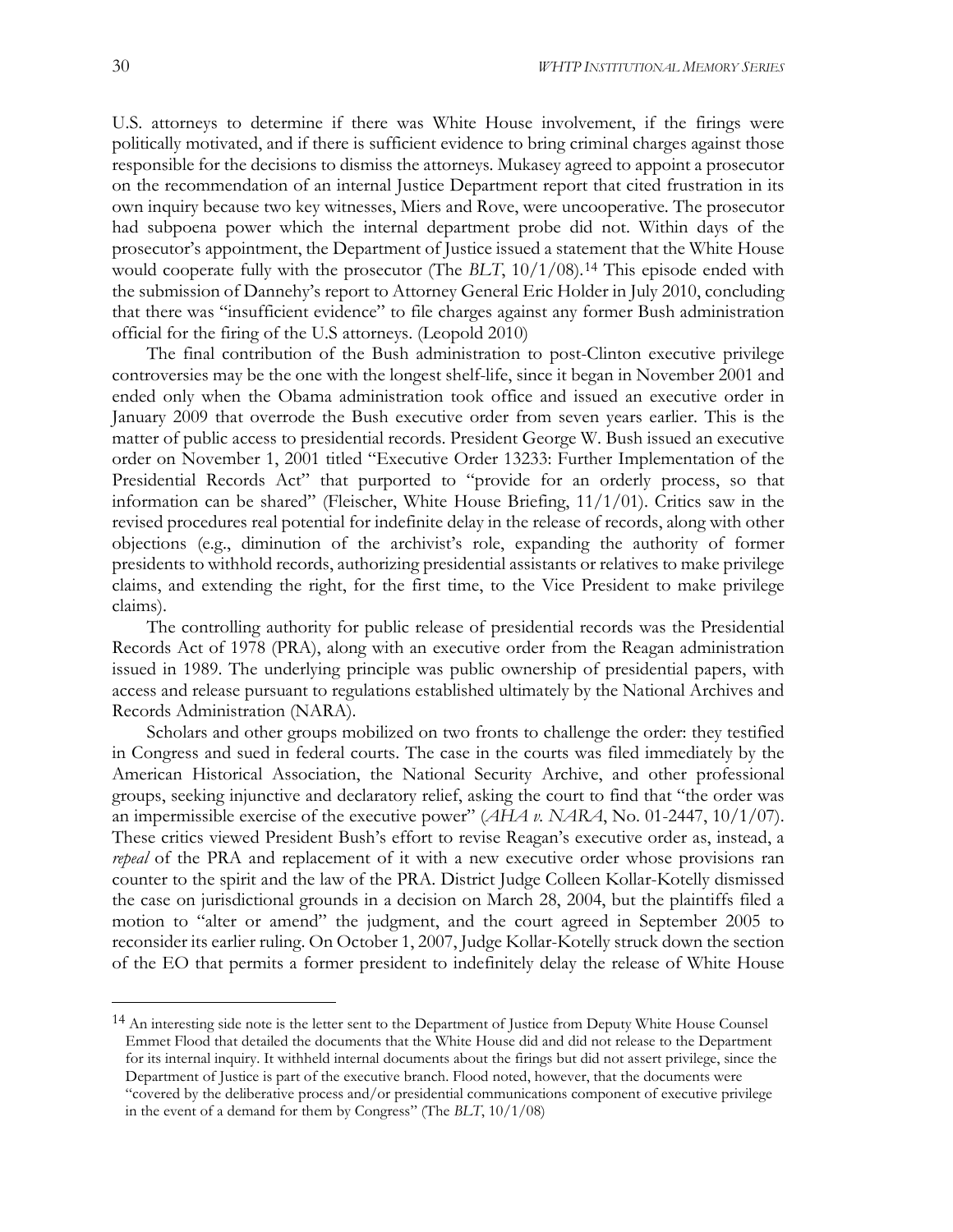records, ruling that it is contrary to the PRA. The court did not reach the objections to the EO that relate to claims of privilege, holding that they were not yet ripe for judgment because no incumbent or former president or former vice president had actually asserted a privilege claim to any document at issue at that time.

On January 21, 2009, President Barack Obama issued Executive Order 13489 – Presidential Records overriding former President Bush's order, and restoring the former procedures and provisions of the Presidential Records Act of 1978.[15](#page-40-0)

#### *The Chief of Staff*

The alternative authority relationship, in which the Counsel reports to the Chief of Staff, was chosen in the Reagan administration. Reagan's White House Counsels had previously been professional colleagues of the Chief of Staff. Still, a change in the Chief of Staff did not necessarily result in the appointment of a new White House Counsel. The Reagan Counsels left office for a variety of personal and institutional reasons: Fred Fielding, because he "was ready to go out into the real world"(Wallison interview, p. 1); and Peter Wallison, because of pressures generated by Iran-contra (Wallison interview, p. 15). A. B. Culvahouse, the third and final Reagan Counsel, served two Chiefs of Staff: Howard Baker and Kenneth Duberstein.

Although reporting to the president through the Chief of Staff might appear to be a disadvantage, Culvahouse argues otherwise.

[Howard Baker] is my mentor and my friend. He was my ace in the hole in the White House. I think to the extent I was an effective White House Counsel is because he gave me a lot of support as did the President. But people did not try to go around me or over me very frequently and never very successfully. (Culvahouse interview)

Still, the Reagan White House Counsels presided over an office that was widely seen as being focused more on law than on policy.

In the Reagan White House, the Counsel's Office was viewed as sort of an additional final check. Unlike I think some other White House Counsel's Offices, we didn't really have a policy agenda. We felt like we were to be honest brokers as well as lawyers. (Culvahouse interview)

It seems, therefore, that the expectation that the Counsel relates to the Chief of Staff, rather than directly with the president, contributed to effecting a significant change in the orientation of this office.

#### *The White House Staff*

The White House Counsel's Office is in contact with virtually every unit in the White House. The consequent dialogues and negotiations add immeasurably to the Office's workload. Tight deadlines compound the difficulties.

Everything else [apart from Iran-contra] there were lots of cooks, lots of principals and lots of lawyers, and sometimes just trying to reach a decision or trying to force a decision in a timely way tended to be a lot of what I did. For right or wrong, we have to get an answer to this question and get it today. . . . The timing was forced by your own judgment or sometimes you'd have deadlines. Sometimes you'd have the ranking Republican on the committee calling up and saying if you don't tell us what you think the committee is going to go forward tomorrow regardless. (Culvahouse interview)

<span id="page-40-0"></span><sup>15</sup> [https://www.whitehouse.gov/the\\_press\\_office/ExecutiveOrderPresidentialRecords.](https://www.whitehouse.gov/the_press_office/ExecutiveOrderPresidentialRecords)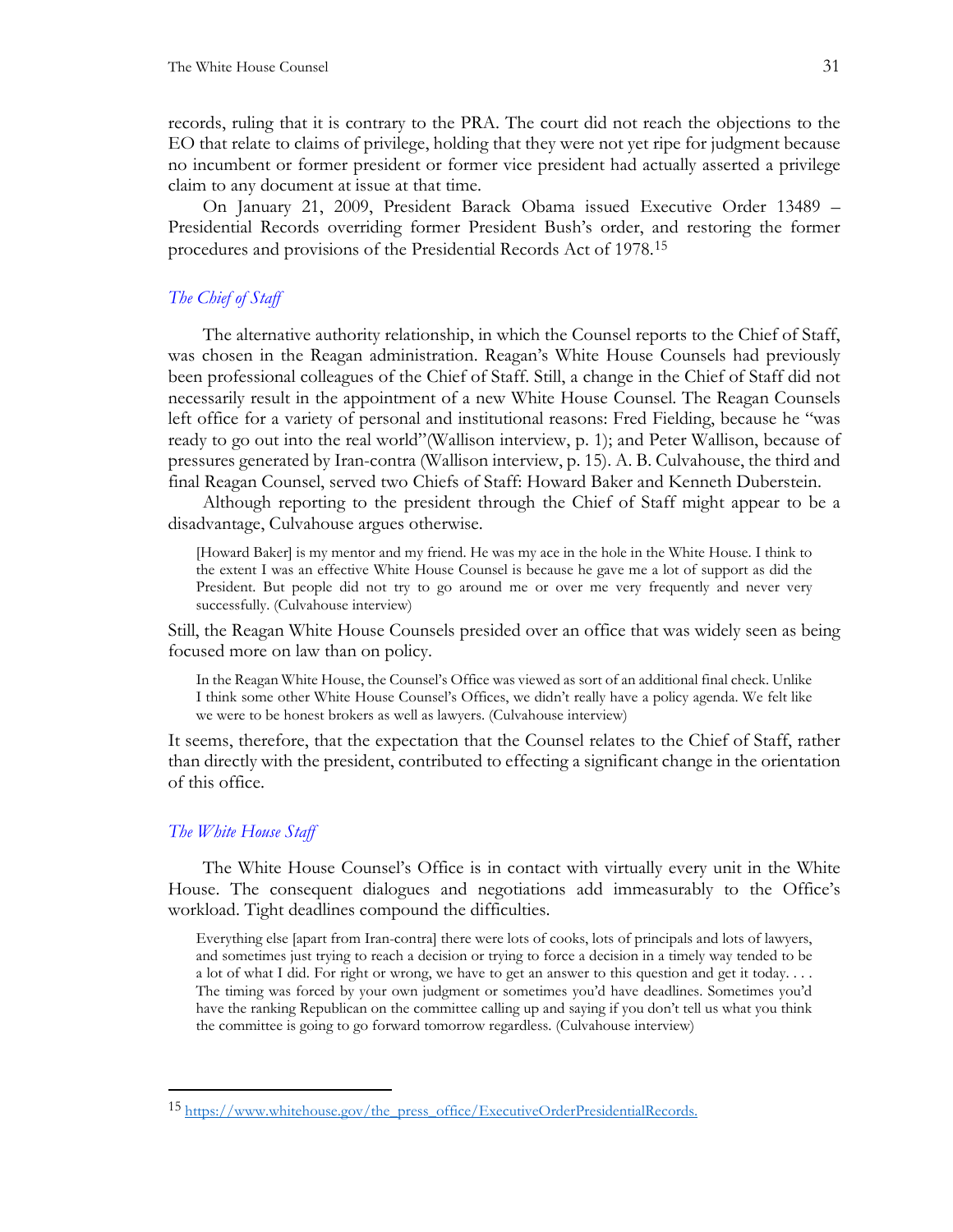The scarcest resource is always time, obliging the Counsel to exercise careful judgment in determining which meetings to attend and in allocating staff. (See ["Organization and](#page-47-0)  [Operations"](#page-47-0) for a more detailed discussion of these issues.)

Past Counsels have stressed that their participation in domestic and foreign policy-making may facilitate decision-making and avert difficulties. Notably, the Counsel has chaired the War Powers Committee in some administrations and, in a number of White Houses, including George W. Bush's, has regularly attended the meetings of senior domestic policy-makers. In particular, speechwriting and legislative advising draws the Counsel's Office into contact with a wide range of other White House units. This circumstance has prevailed since the Eisenhower administration.

[I]t is our judgment that Counsel to the President should have, in addition to his other functions, the responsibility of coordinating the development of the proposed legislative program for the President. After the legislative program has been approved by the President it should be the function of Counsel to coordinate the content of the State of the Union message, the Budget Message, and Economic Report, as well as special legislative messages to make sure they comport with the President's program.

This part of the Counsel's job during the Eisenhower Administration worked exceedingly well during those eight years.... This function ... will require that Counsel to the President work very closely with the Director of the Office of Management and Budget, the Secretaries of the various departments, and also the General Counsels of the various departments. He will also have to work very closely with the President's Press Secretary, the President's Assistant in charge of Congressional Relations, the Chairman of the Council of Economic Advisors, and the President's Assistant in charge of preparing Presidential messages. (Memo, Eisenhower Special Counsel Gerald Morgan and Associate Special Counsel Edward McCabe to Ford White House Counsel Philip Buchen, 2 October 1974)

The following list provides examples of the units with which the Counsel's Office has predictably and consistently established strong relationships.

- Communications Office, regarding presidential speeches, travel, and campaign expenses. This relationship may be especially close during the campaign seasons, when travel expenses and contacts are subject to strict legal standards.
- Legislative Affairs, regarding legislation, nominations, and confirmations. Some White House Counsels have participated directly in legislative negotiations, even communicating directly with Senators about judicial appointments.
- Personnel Office, regarding appointments and clearances. This responsibility also causes the White House Counsel's Office to consult regularly with the FBI and the ABA. C. Boyden Gray noted that the relationship between these two offices was so close that his assistant married the director of the Office of Presidential Personnel. (Gray interview)
- Office of Political Affairs, regarding travel and campaign expenses.
- Press Office, regarding presidential press conferences. In some administrations, the Counsel's Office has also prepared presidential statements about federal court rulings that affect the presidency or the executive branch.
- Office of Management and Budget, regarding budget proposals, rescissions, and deferrals.
- National Security Council staff, regarding foreign policy.

#### *The Office of the Vice President*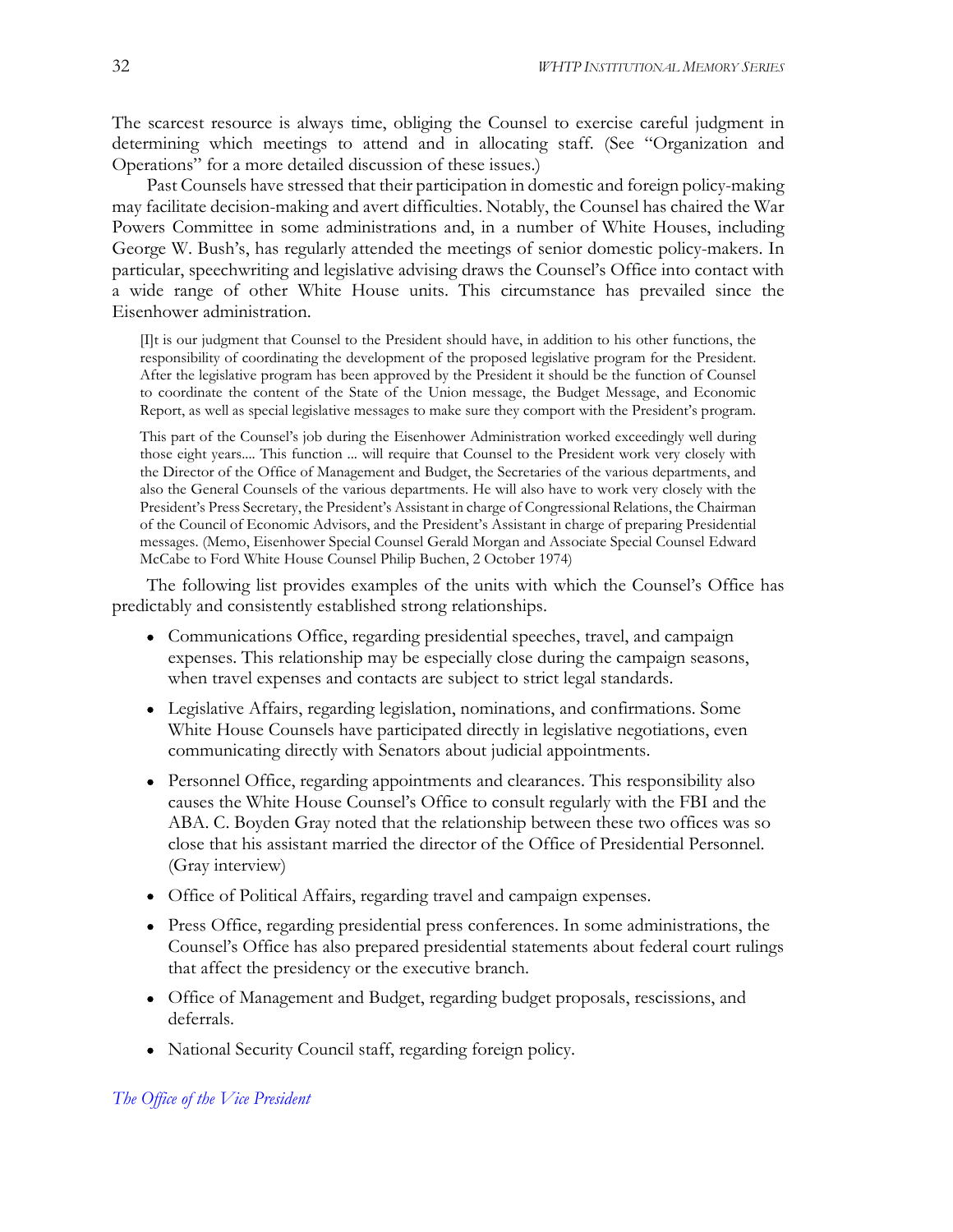As the office of the Vice President has increased dramatically in stature, functions and influence during the last thirty years, the office of Counsel to the Vice President also has undergone a change in profile and, thus, a change, or at least a deepening, in its relationship to the office of White House Counsel. Analysts credit Walter Mondale with the expanded role of this office, as he negotiated the outlines of his responsibilities with President Carter at the time of Carter's selection of Mondale as his running mate. Mondale made clear that he wanted to be a "roving minister" (one without a specific policy portfolio), and that he expected to have "a seat at the table," advising the president on all major issues. Al Gore had a similar arrangement with President Clinton, with a special focus on the "reinventing government" initiative and on overseeing technology policy.

But, the most dramatic advance in vice presidential influence came with Vice President Dick Cheney's eight years in office during the George W. Bush administration, and it was accompanied by the equally stunning transformation of the office of Counsel to the Vice President. The redefinition of the office of the Vice President under Cheney seems likely to be one of the chief legacies of the Bush presidency. *Washington Post* reporter Barton Gellman in his book, *Angler: The Cheney Vice Presidency* (2008)*,* quotes former Vice President Quayle as saying that Cheney had the understanding from Bush that he would be a "surrogate chief of staff" (Gellman, 2008, p. 58). According to Gellman, Cheney had an "unseen hand" and an operative role in every major policy decision, both domestic and foreign, including the most sensitive, high-profile issues of national security, the economy, the environment, and interpretations of law.

Whether the change in role of the vice president's office can be attributed primarily to Dick Cheney's forceful personality, policy command and personal political network (and thus revert back to a more modest form with subsequent vice presidents) or whether the actual structure and function of the office have changed in longer term ways is not yet known. But few would deny that the vice-presidency under Cheney was profoundly more influential than that of its other predecessors.

The increased scope of the substantive responsibilities of the Vice President demanded that the office of Counsel to the Vice President would be in the loop on all of these policy discussions and decisions. It is for this reason that the office of Counsel to the Vice President, at least under the Bush administration, operated in close tandem with the White House Counsel's office to an unprecedented degree. In his book, *The Terror Presidency: Law and Judgment Inside the Bush Administration* (2007), former OLC head Jack Goldsmith confirms this changed role of the Vice President's Counsel. Referring to the Bush administration, he says: ". . . in no previous administration was the Vice President's Counsel so integrated into the operations of the powerful Counsel's Office. This changed in the Bush II presidency, when the Vice President's small office fused into the President's operating structures. The new arrangement reflected Vice President Cheney's enormous influence on President Bush" (Goldsmith, 76). He further noted that the Vice President's Counsel under Cheney was "an altogether different type of Vice President's Counsel, one who received all of the important government documents that went to Alberto Gonzales, and was always in the room when Gonzales was discussing an important legal issue" (Goldsmith, 2007, p. 76).

Cheney's choice of David Addington as his Counsel, and later as his Chief of Staff, was pivotal in the re-conceptualization of both offices – that of the Vice President and that of Counsel to the Vice President, because Addington shared Cheney's penchant for an invigorated vice presidency (and presidency), and thus both offices simultaneously increased in power and function. Here, too, the sheer force of Addington's personality and intellect may suggest that this redefined view of the office of Counsel to the Vice President may reflect the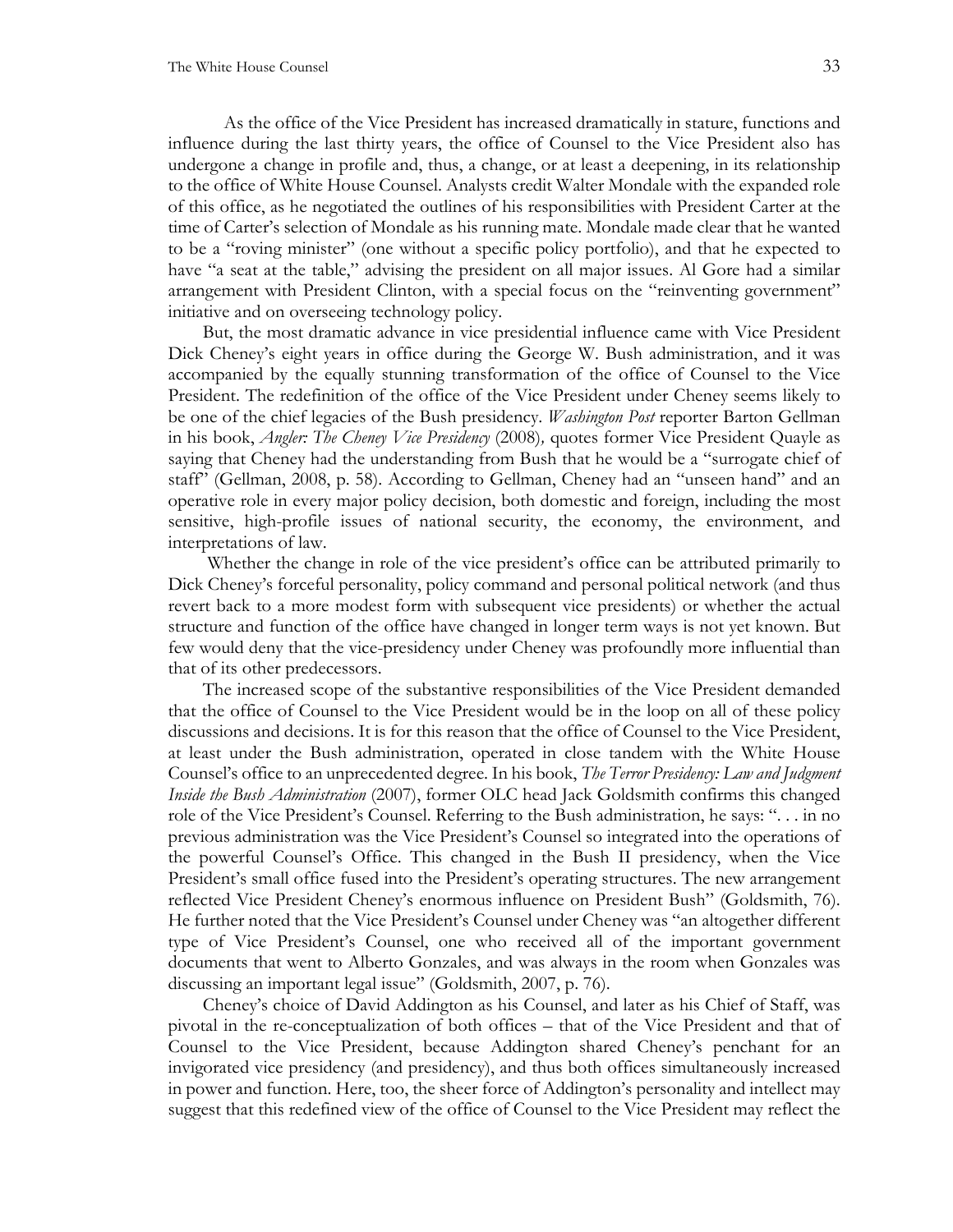expectations only of the George W. Bush administration. It is a choice that a Vice President will need to make between a more traditional model of Vice President and Counsel to that office and the model of those two offices under Cheney and Addington. In either scenario, it seems clear that a stronger connection between the two Counsel offices, Vice President and White House, has been forged and might be expected to continue, although the personalities and relevant professional expertise of the players remain important contributors.

#### <span id="page-43-0"></span>*DEPARTMENTS AND AGENCIES*

Perhaps the most distinctive contribution of the White House Counsel's Office to the wider White House staff comes through its consultations with the Department of Justice, and more specifically with the Office of Legal Counsel. The White House Counsel, as discussed in the ["Functions "](#page-17-0) section above, properly serves as the gatekeeper for all White House communications with the Department of Justice.

#### *The Department of Justice*

The extent and nature of a White House Counsel's contact with the Department of Justice has been particularly influenced by three factors:

- 1. The extent of the president's judicial agenda, including judicial nominations;
- 2. The strength of the president's relationship with the Attorney General; and
- 3. The relative activism of the White House Counsel and the Attorney General as policy-makers.

A larger judicial agenda creates the need for more contacts with the Justice Department. Similarly, a strong presidential relationship with an activist Attorney General may establish a line of communication that is more exclusive of the White House Counsel.

All of the Justice Department contacts, however, are made in a political environment that is highly suspicious of White House–Justice Department associations. Close relationships between Presidents and Attorneys General in the Nixon and Reagan administrations, for example, injured the credibility of both of these offices. This, in its turn, hampered the officeholders' ability to implement their policy decisions. Likewise, past executive privilege decisions may discourage presidents from contacting the Justice Department, because those communications have even less protection than do those with White House aides.

*The Attorney General*. The Attorney General and the White House Counsel appear, at first glance, to share similar advisory roles and jurisdictions. Notwithstanding differences in accountability (the Attorney General is subject to Senate confirmation) and circumstances (executive branch department vs. White House staff), the distinctive contributions of the White House Counsel and the Attorney General have more often been negotiated through practice than by invoking abstract principles. Conflict has occurred frequently, and presidential libraries contain numerous memoranda of understanding between attorneys general and White House Counsels.

White House Counsels and Attorneys General, however, have rarely been equals within an administration. Presidents have tended to name either an Attorney General *or* a White House Counsel with whom they were well-acquainted. The selections have, more often than not, been connected to the judicial agenda of the president: a longer judicial agenda has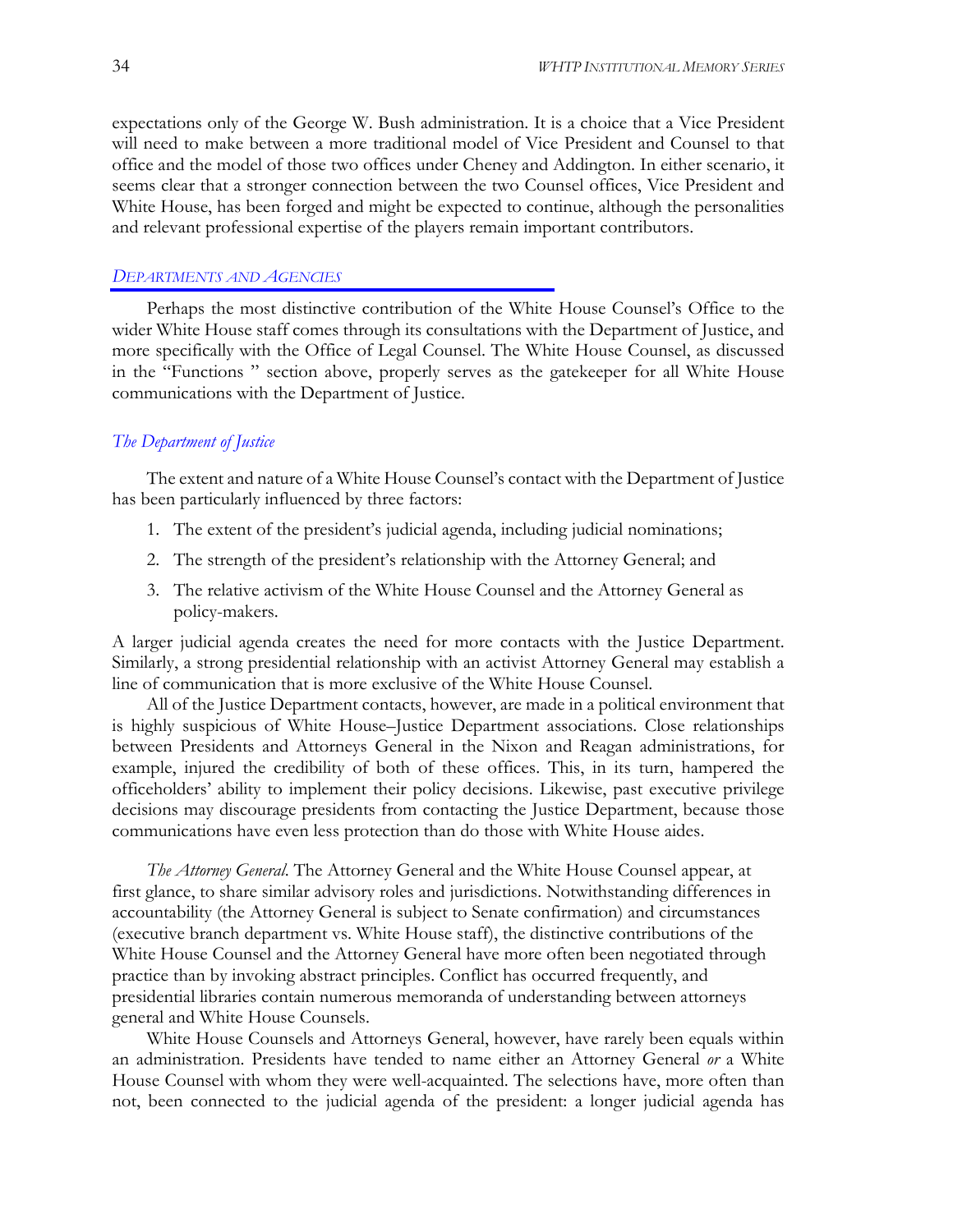generally coincided with the nomination of a presidential colleague to the Attorney General's office.

The appointment of a close presidential colleague to the White House Counsel's Office, however, may allow the Office to enter into more substantive policy discussions. Though C. Boyden Gray hedges his comments with a series of qualifiers, he acknowledges that he did influence the direction of several key legislative negotiations:

[President Bush] kept drawing me into the Civil Rights Bill in 1990-1991. I didn't really want to do that because it was very difficult politically, but he kept yanking me back into it.... But I would say that civil rights was legal policy, not necessarily part of the Counsel's Office historically any more than the ADA [Americans with Disabilities Act] was. I did very little on the ADA act.... I had a lot to do in the prior administration about teeing it up for then-Vice President Bush to make it a campaign promise during the '88 campaign. But I spent very little time on it once we got in the White House.... I was involved very little, maybe ten or twenty hours worth. It was very little. The hours I spent were very important, it turned out, but I was not involved in the day-to-day negotiation of the language or the lobbying.

I had to have permission to work on the Clean Air Act. I wanted to work on it because I had an interest in it but it was something that [Chief of Staff John] Sununu was wary about and the President was a little nervous about because of the time it would take from other responsibilities. Again, I could only do it because I had discharged my other obligations. I think at the end of the day people were appreciative of my being involved in it. (Gray interview)

*The Office of Legal Counsel (OLC)*. If the White House Counsel and the Attorney General regularly vie for the president's attention, the White House Counsel's Office and the Office of Legal Counsel are even more frequently competitors in legal interpretation. Though cooperative relationships have been established – doubtless facilitated by the exchange of personnel between the offices – they tend to jockey for advantage within an administration. (See ["Functions "](#page-17-0), especially item 5 on White House Counsel–Justice Department relations, for an extended discussion of these practices.)

I doubt there was very much communication directly with the Office of Legal Counsel that didn't go through White House Counsel's Office. In fact, as I've said many times in forums that have talked about this issue, the real conflict between offices, inherent conflict, is between the White House Counsel's Office and the Office of Legal Counsel at the Justice Department because the White House Counsel's Office is growing and growing and is acquiring more and more capabilities to do that kind of research and analysis that the Office of Legal Counsel does and it does it for the president. But there is a real tendency on the part of cabinet officers also to come to the White House Counsel's Office and ask for advice about legal issues. ... [M]ost of the time the Office of Legal Counsel at the Justice Department never hears about it. It just goes on. But when the White House has a constitutional question that's really the point at which this becomes quite sensitive because that is an area that the Office of Legal Counsel has traditionally handled for the White House. But if the White House staff is large enough and they consider themselves strong enough and smart enough, they can handle those things too and advise the President on constitutional issues. The White House staff always wins over the agencies and his Cabinet, always, because they're closer to the president. So they have first cut, if you will, on any issue that comes up to the presidential level. If there's a constitutional question about the president's power, if they want, they can make that decision on their own without consulting the OLC. Whenever you get a situation like that, where some group has the first opportunity and doesn't even have to inform the other group, over time, that first group is going to grow larger and larger and more competent, and eventually freeze the second group out completely. For this reason, eventually, the White House Counsel's Office will freeze out the Office of Legal Counsel. I think that's the long-time trend. (Wallison interview, pp. 17-18)

On this same point, C. Boyden Gray has stressed that the ambitions of the White House Counsel's Office (in Wallison's words, above, "large enough . . . strong enough . . . smart enough") can endanger an administration. Gray advises re-establishing the OLC as an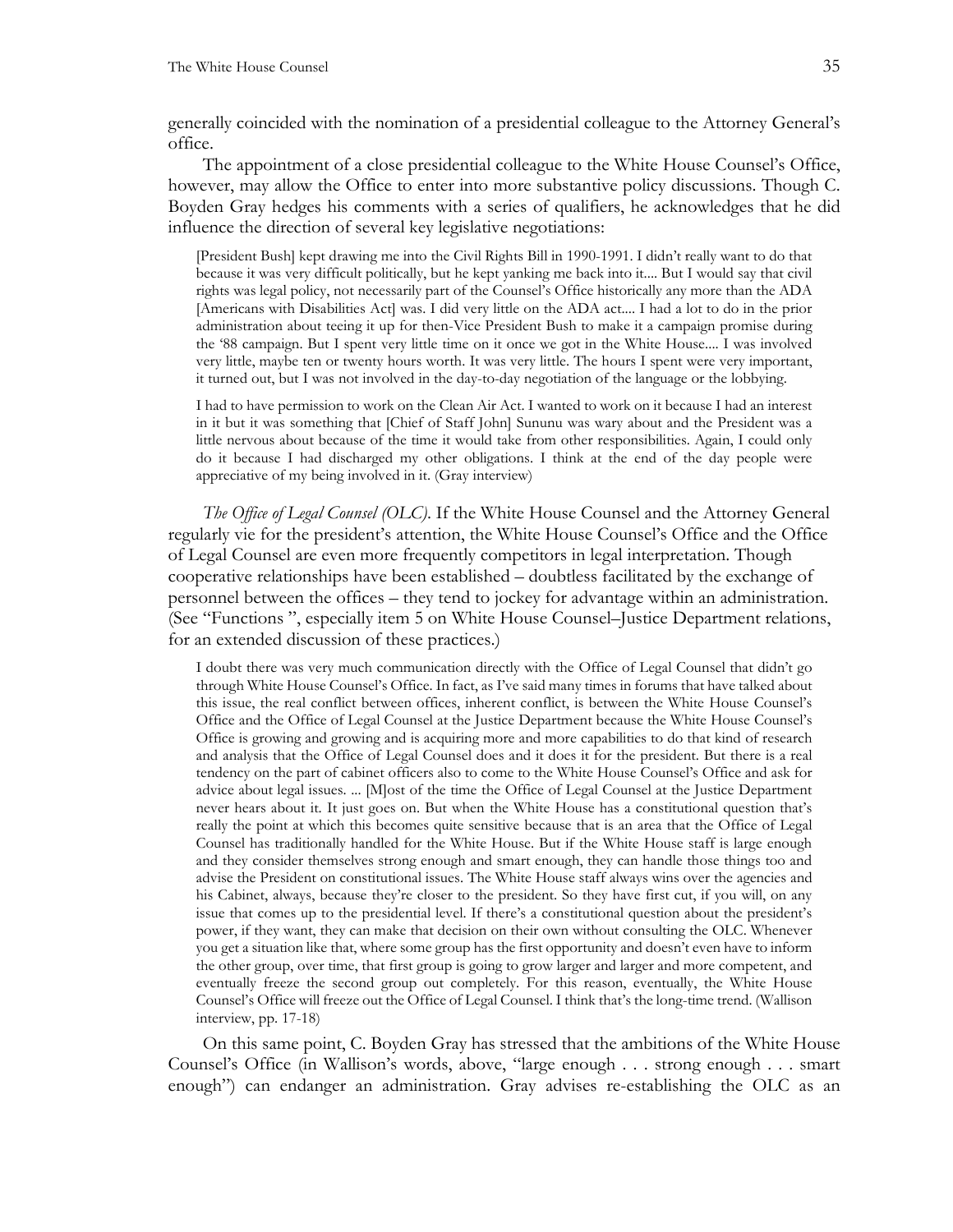influential legal commentator, concluding that the advantages gained from the OLC's insights far outweigh any disadvantages resulting from its sometimes critical stance.

Traditionally, OLC has labored under the radar screen, as an office of highly trained legal professionals whose responsibility is to provide authoritative legal opinions to guide the actions of the president and executive branch agencies. Former White House Counsels of both political parties have remarked how critical it is for the Counsel to seek OLC's opinion on constitutional questions, and to treat that opinion with respect and deference, even when it means telling the president that there is no constitutional authority to do what he proposes (see, for example, earlier comments by Cutler and Gray).

During the years of the George W. Bush administration, some have suggested that there was a different twist in this relationship. Rather than a contentious or wary relationship between the two offices, they instead operated as close, cooperative allies, resulting in outcomes that sometimes were unhelpful to both. The attacks of September 11, 2001 thrust OLC into the prime role of providing legal analyses to the White House Counsel's office on the extraordinary new set of anti-terrorism policies the president was contemplating. Beginning almost immediately thereafter, OLC produced controversial legal opinions interpreting the scope of the president's authority under the Commander-in-Chief clause and determining the applicability of domestic statutes and obligations under the Geneva Conventions relating to torture and domestic spying.

The central role of OLC was revealed when, in June 2004, some of these memos were leaked to the public and disseminated widely. The spotlight on this office was, indeed, atypical and unwelcome, but the greater issue is the institutional impact of an OLC that was compliant with, rather than skeptical of, a president's desired policies and unorthodox theories of the office. This coordinated approach between OLC and the White House Counsel's Office resulted in considerable damage to the professional reputations of both, but especially to OLC, because it had previously guarded its historically uncompromising tradition of independence jealously and with justifiable pride. Of greatest significance, however, is that an OLC that gave the White House Counsel's office the uncritical legal advice it wanted to hear and carry back to the president, rather than a strictly honest appraisal of the law that outlined the applicable legal restraints on executive power, acted inappropriately as an advocate for the president's policy goals. In the end, such action by OLC did both the Counsel's Office and the president a disservice when these policies came under withering public criticism and judicial challenge. The concern for the politicization of OLC in the G.W. Bush administration resulted in congressional hearings and proposed legislation to more closely oversee its work (e.g., The OLC Reporting Act, S.3501, which would have required the Attorney General to report to Congress when the Department of Justice concludes that the executive branch is not bound by a statute).

This decline in trust and reputation of OLC suggests that current and future White House Counsels should be attentive to those who are appointed to serve in OLC and to the quality of advice they receive from OLC. As a response to public criticism of OLC during the G. W. Bush administration, a group of fourteen former OLC attorneys who had served in the Clinton administration released a document on December 21, 2004, "Principles to Guide the Office of Legal Counsel," to offer an explanation of the traditional conduct of the office, and to urge a return to these principles. First among their ten guidelines was: "When providing legal advice to guide contemplated executive branch action, OLC should provide an accurate and honest appraisal of applicable law, even if that advice will constrain the administration's pursuit of desired policies. The advocacy model of lawyering, in which lawyers craft merely plausible legal arguments to support their clients' desired actions, inadequately promotes the President's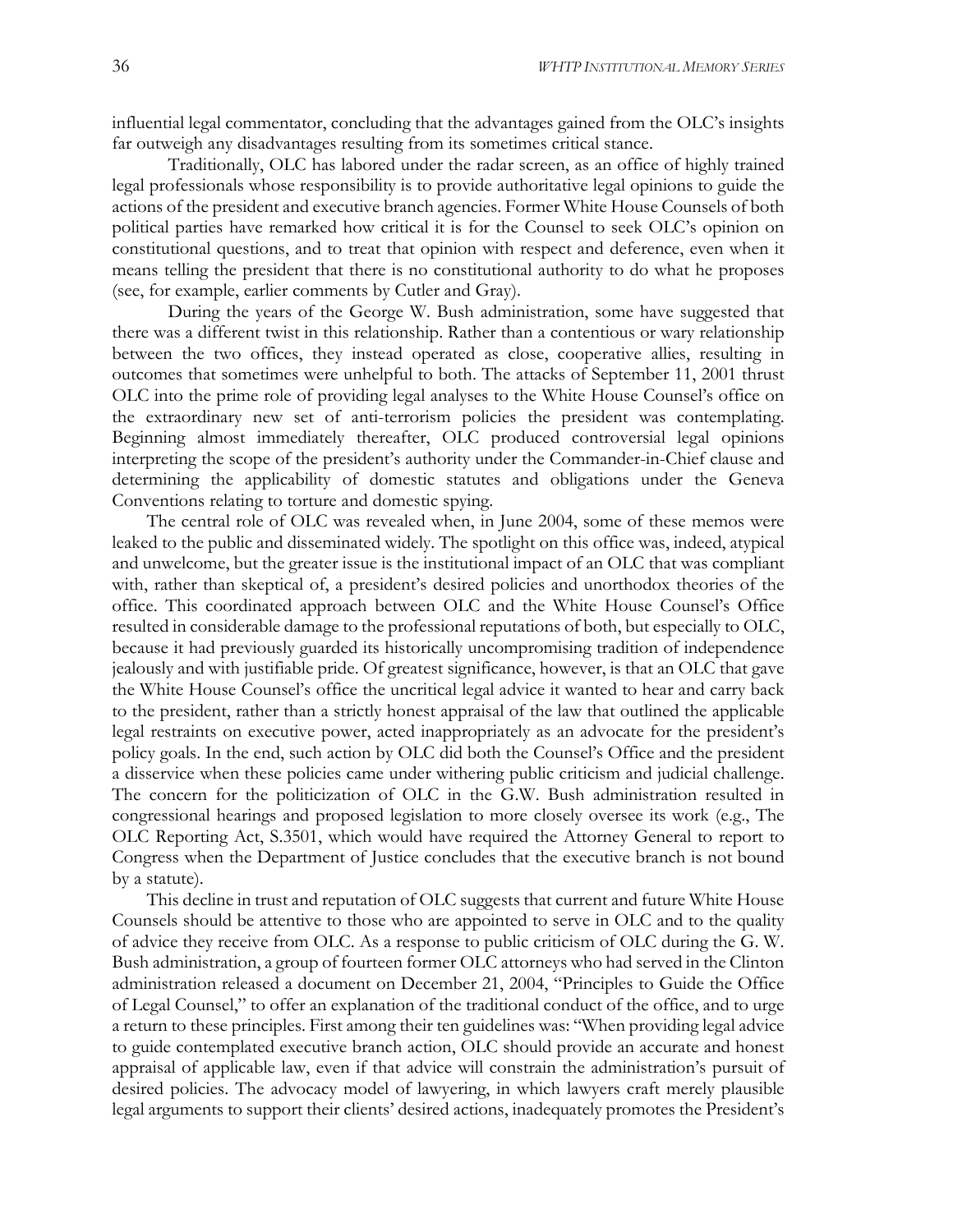constitutional obligation to ensure the legality of executive action."[16](#page-46-0) (This statement makes unambiguously clear the connection between OLC and the Counsel's Office and the crucial, *constitutional* significance of accurate, unvarnished legal advice from the former to the latter.)

*Office of the Solicitor General*. The function of the Solicitor General in the Department of Justice is to serve as the attorney for the United States government in cases before the federal courts. This includes: 1) authorizing the civil cases to be appealed from the district courts to the circuit courts, and deciding which cases to appeal to the Supreme Court, when the federal government is a losing party in either of the two lower court levels; 2) representing the federal government, through legal briefs and oral arguments, in all cases where it is a party, and 3) submitting amicus curiae briefs in those cases where the United States is not a party but has an interest. (Salokar 1992)

The Counsel needs to maintain a relationship with the Solicitor General, although this is delicate terrain for both to navigate. In similar fashion as with the Office of Legal Counsel, the Solicitor General and the White House Counsel come into this relationship from very different vantage points. The Solicitor General's official responsibility is authorized by statute and by Department of Justice regulations: the White House Counsel acts here only as a "staff" member whose role is to represent to the Solicitor General the president's interest in any pending cases. Obama administration Counsels Craig and Bauer noted that it was important for the Counsel to maintain contact with the Solicitor General and to stay informed about cases in which the president or the administration more broadly had an interest. In referring to relations with the Solicitor General's office, Gregory Craig recalls:

We had to deal ourselves in... and I think we were much less aggressive than we should have been at the very beginning. I think the White House Counsel has got to be there and talking to the SG about what's going on in that office. (Craig interview)

Obama Counsel Bob Bauer noted that he met with the Solicitor General every two weeks, and he offered the following comments, when asked if the Solicitor General solicited his advice on upcoming Supreme Court cases: "Yes, I solicited the SG to solicit my advice!" On a more serious note, he explained that "the SG, like the Department of Justice, that's a relationship you have to be a little careful about. You express views, where it's appropriate to express views about upcoming cases, the ones where the administration clearly has an interest in having its position appropriately, you know, represented…But there is also the SG as lawyers who represent the interests of the executive branch over time, you have to respect that" (Bauer interview).

#### *Other Executive Branch Departments and Agencies*

With the notable exception of the Justice Department, the White House Counsel typically communicates with the executive branch departments and agencies through the general counsels.

We used to have more or less monthly meetings of all the General Counsels of the departments and the executive branch. It's a little more difficult to meet with the General Counsels of the so-called independent agencies, as you know, but we do meet even with them on some matters.... Typically a lot of it would be show and tell, what we're doing and what that General Counsel thought was a problem that would go to the White House. A lot of it has to do with the ground rules for executive privilege and turning documents over to Congress which we don't think should be turned over to Congress but

<span id="page-46-0"></span><sup>16</sup> Se[e http://www.acslaw.org/files/2004%20programs\\_OLC%20principles\\_white%20paper.pdf.](http://www.acslaw.org/files/2004%20programs_OLC%20principles_white%20paper.pdf)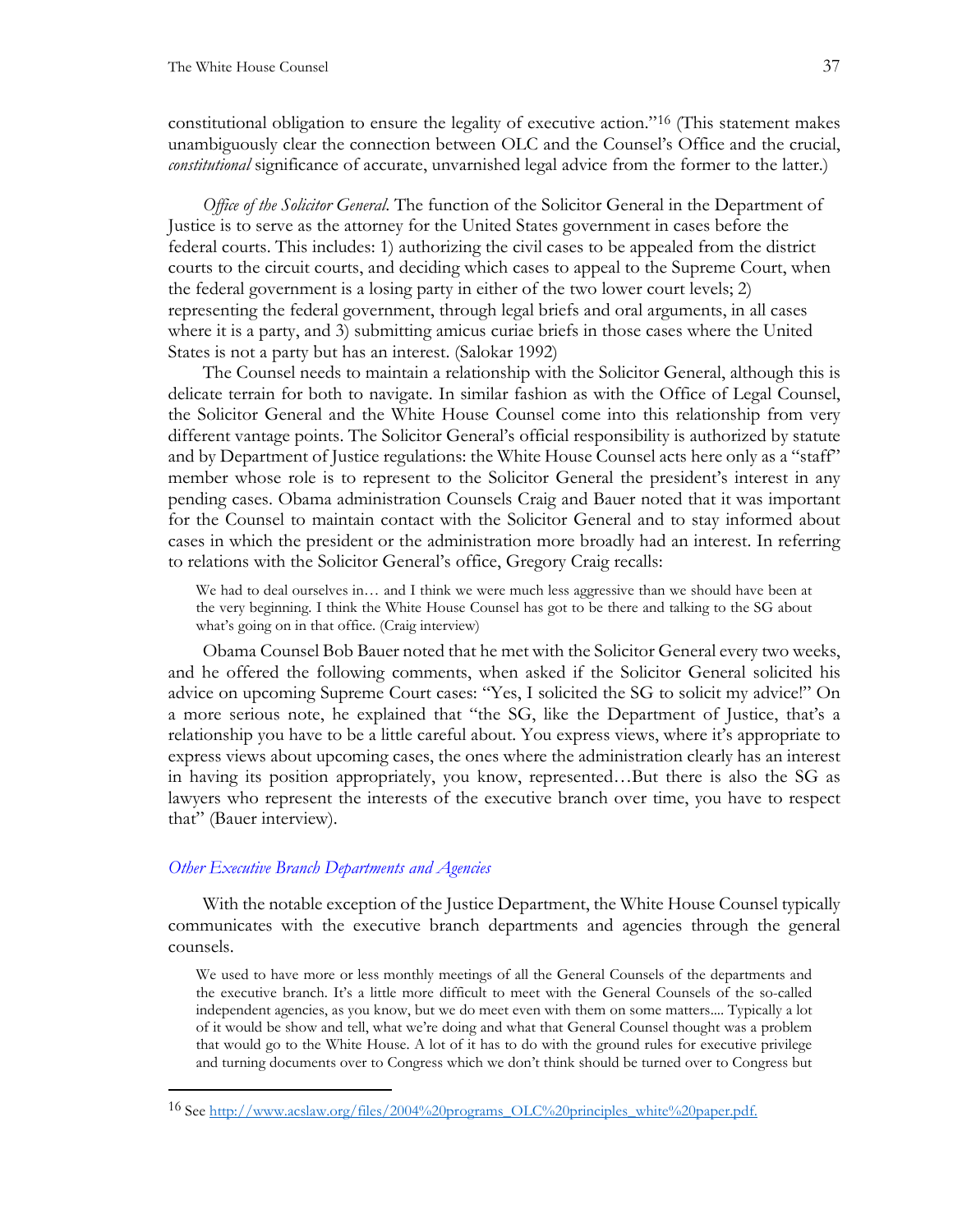which the department under the thumb of Congress always wants to turn over without ever consulting the president, whose privilege it is not to provide them. (Cutler interview)

C. Boyden Gray noted that the White House Counsel's Office is "supposed to be the lead focal point for all of [the General Counsels'] dealings with the White House. . . . They come to you. We tried to have meetings on a regular basis but it degenerated after a while because you saw them all so much anyway" (Gray interview). He added that exceptions to this rule occurred, in most departments and agencies, only when the secretary or the agency chief executive had issues to discuss with the White House Counsel. Occasionally, Gray said, he would speak with the deputy secretary. Communications with the independent regulatory agencies were handled with special care and circumspection.

<span id="page-47-0"></span>The Justice Department, however, was the standard exception. The White House Counsel and the Attorney General typically were in daily communication with one another.

### **ORGANIZATION AND OPERATIONS**

The internal organization of the White House Counsel's Office has changed considerably since John Dean established the unit in the Nixon White House. Dean was the first Counsel whose duties primarily focused on "lawyering," and he was the first as well to seek out new legal responsibilities and draw them into a separate office in the White House.

Since the 1970s, the size of the Office of White House Counsel has expanded from two or three attorneys to more than 40 lawyers at times during the Clinton administration. The counsel's office during George W. Bush's presidency at times had more than 35 staffers (Patterson, 2008, p. 67); after the Democrats took over Congress in the 2006 elections, triggering investigations into range of issues, the office increased in size to a total of 22 lawyers (Baker 2007). The Counsel's Office during the Obama administration has ranged from 24 to a high of 35 lawyers.

Some former Counsels attribute this growth to the increasingly hostile Washington environment faced by recent presidents and the mounting scrutiny of their appointees. Lloyd Cutler recalls, for example: "In Carter's day, when I came in, including myself, there were six lawyers. Twenty-five years later, under [Bill] Clinton, there are probably forty lawyers, fifty lawyers. Part of that is dealing with the attacks on the President and these enormous vetting responsibilities that descend on the White House counsel" (Cutler interview, p. 5). Similarly, John Tuck, an aide to Chief of Staff Howard Baker in the Reagan White House, recalled "a whole huge shadow Counsel's Office" that developed following the Iran-contra revelations. (Baker interview).

Although presidents from FDR through Richard Nixon had aides with the titles of "Special Counsel" or "Counsel," such staffers typically had more wide-ranging policy responsibilities. The origin of the title "Special Counsel" can be traced back to Samuel Rosenman, the FDR speechwriter who oversaw much domestic policy during World War II. Rosenman served as a justice on the New York State Supreme Court until FDR finally persuaded him to move to Washington to work full-time for the President in the early 1940s. "Special Counsel" was viewed as an appropriate title for the lawyer and former judge. Later aides with the title (for example, Clark Clifford and Charles Murphy in the Truman administration, Theodore Sorensen under Kennedy, Harry McPherson in the Johnson White House, and John Ehrlichman in the first year of the Nixon administration) also were lawyers and typically participated in policy development and speechwriting. The Eisenhower White House to some extent was an exception: Gerald Morgan, as Special Counsel, and Edward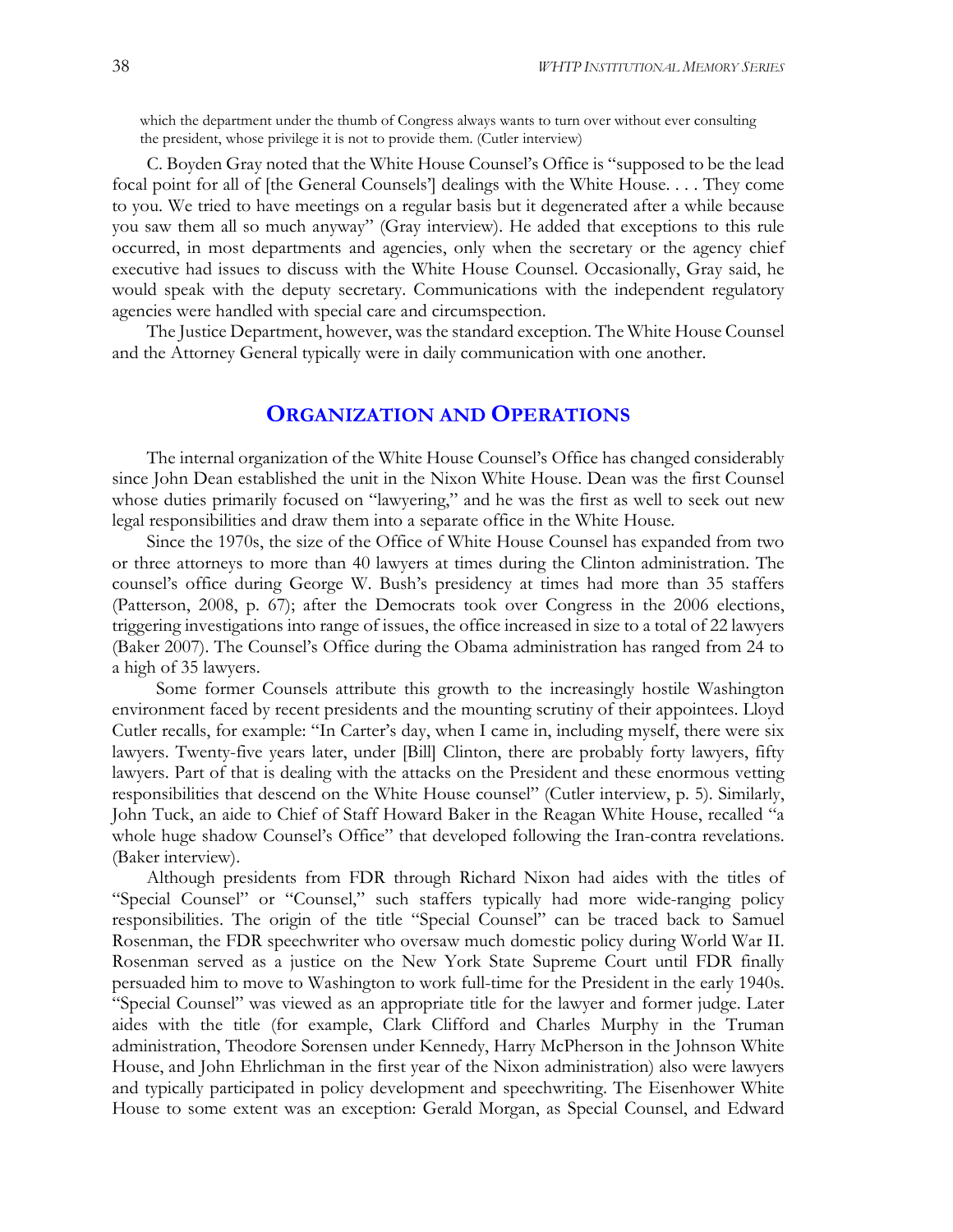McCabe, an Associate Special Counsel, worked on tasks quite similar to some of those in the contemporary Counsel's Office.

#### *INTERNAL DIVISION OF LABOR*

The Counsel's Office has been structured internally in numerous ways. Typically, however, the White House Counsel, as a senior presidential advisor, participates in myriad activities and issues, many of which cannot be predicted or planned for. Indeed, the Counsel's time often is consumed almost completely in handling crises or unexpected demands. Thus, Reagan Counsel Peter Wallison remembered:

At least politics and crises are the two things that you know will be around when you take the job. One of the reasons you need a capable staff with clear lines of authority and responsibility, is that at some point you are going to be completely consumed with something, and that means your office has to function without you. So you need a really good and capable deputy, which I had [in] Jay Stephens, and you need very good lawyers, and then they have to know what their areas of responsibility are so that they don't have to keep coming to you for the allocation of assignments. (Wallison interview, p. 25)

Obama Counsels Gregory Craig and Bob Bauer emphasized their priorities for hiring members of the Office: Craig looked for people that had "really great legal skills…intellect and performance capacity, proven performance… [and] political skills…having worked in the world of politics, either in the campaign or on the Hill or in the Clinton White House or in some Washington DC experience." Finally, "collegiality was really vital… because we had a team system throughout" (Craig interview). For his part, Bauer "wanted senior appellate, trial and DOJ experience. Just practical experience plus excellent working relationships with DOJ" (Bauer interview). Both Craig and Bauer operated the office with a "team" structure: both delegated areas of responsibility to deputies and teams of staffers. This structure permitted the Counsel to spend time where it was most needed. Yet key to the success of this arrangement was the deep confidence that both Craig and Bauer expressed for their Office colleagues. For example, Bauer said,

There were meetings that they (Mary DeRosa and Caroline Krass [an Associate Counsel who worked alongside DeRosa on national security]) attended, including meetings with the president. They met with me twice a week, they made decisions about when I needed to intervene, and I did. . . . I didn't attempt to put myself in the company of people at, say, the Deputies level, who were deeply immersed in these issues and experienced in them in a way that I was not. (Bauer interview)

Bauer noted the following about his meetings with Counsel Office staff members:

I met twice a week with the national security team, once a week with the White House legal issues, at least twice a week with the nominations team, and these were set, scheduled…I met with each of the component parts of the White House Counsel's Office, and then, we had one weekly meeting …with everybody. (Bauer interview)

#### *Deputy Counsels*

Counsel offices beginning with John Dean's all have included at least one Deputy Counsel on their staffs. (For occupants of this position, see [Appendix 2.](#page-59-0))

A Deputy Counsel routinely serves as the primary overseer of workflow within the Office as well as a substitute for the Counsel. The Deputy also may perform other tasks at the direction of the Counsel.

James Castello was the deputy who really was my person [alter ego], and managed the staff, and was at the second meeting I couldn't be at if I was at the first one. [He] probably had the most to do with the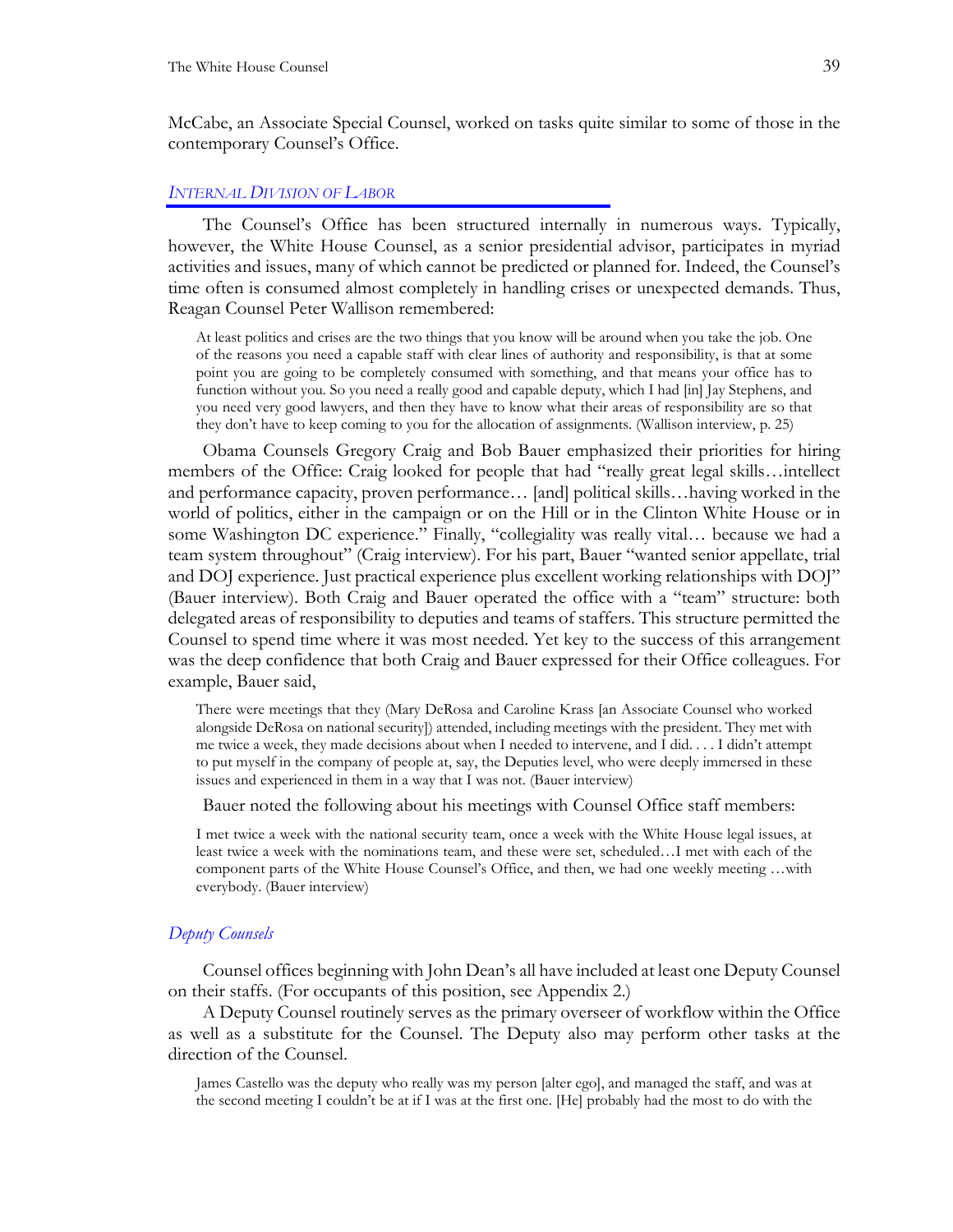legislative agenda. He met regularly with the legislative office and made sure that there weren't any surprises on the Hill that the President didn't know about or [that] what was going up as our core legislation didn't have any pitfalls in it. (Mikva interview, p. 16)

Such deputies typically are charged with assuring that the Counsel sees only the highest priority items. On personnel issues, for instance, Reagan Counsel A. B. Culvahouse stated:

. . . I clearly was the principal advisor to the President . . . within the White House on the vetting process which included not only the people to be nominated by the President but also people who would be appointed by the President even if they did not require Senate confirmation as well as anyone who would get a White House staff badge. Even the Park Service people who pruned the plants would come through the White House Counsel's Office. I never saw their files or anything, unless there was a problem. So the default rule was if there was a problem certified as such by my deputy then it would be put on my desk. So I saw 10 per cent of the files roughly. (Culvahouse interview)

Likewise, C. Boyden Gray noted: "My deputy [inaudible] read far more forms than I did but if there were problems with any high-ranking person it got kicked up to me and then I would have to deal with it, either deal with it with the President, or deal with the cabinet officer if it was one of his top people" (Gray interview).

In the Clinton White House, long-time presidential confidante Bruce Lindsey served for much of the administration as a "Deputy Counsel for Special Projects." According to Abner Mikva, besides a host of other activities,

. . . there was always a special project he was involved in, either for the President or because the President would indicate to me or [Chief of Staff] Leon [Panetta] that he wanted somebody that could really use his clout effectively. For instance, Bruce was the point man on the baseball strike. ... I don't think I said Bruce, go do the baseball strike… It was known that we needed somebody who could go in there and say, "The President really thinks this ought to be done, or that ought to be done, and nobody could do that like Bruce. So he spent a lot of time on things like that. (Mikva interview, pp. 12-13)

Throughout the George W. Bush and Obama presidencies, White House Counsels relied on Deputy Counsels. Obama Counsel Gregory Craig appointed one Principal Deputy, Daniel Meltzer, and three Deputies, each with designated areas of responsibility: Mary DeRosa for national security, Neal Wolin for economic affairs (the first time a Deputy was assigned for that policy area, reflecting the Obama administration's taking office soon after the financial crisis of 2008), and Cassandra Butts, who oversaw the appointments process.

#### *Immediate Support Staff*

In addition, the Counsel's immediate staff (often an administrative assistant and an executive secretary) usually is responsible for assuring that external deadlines are met and internal work is parceled out appropriately. A. B. Culvahouse, for example, reported having "three non-attorney people who worked for me: an executive assistant, an administrative assistant and an executive secretary. The first two spent most of their time assigning out projects and making sure the work was done and the deadlines were observed" (Culvahouse interview).

#### *Special Counsels*

In recent White Houses, aides with the title of "Special Counsel" have on occasion appeared in the Counsel's Office. Typically, these are staffers assigned to handle short-term or "crisis" situations that may involve congressional or other investigations, such as the Irancontra or Whitewater affairs. Most observers attribute the swelling of the Counsel's Office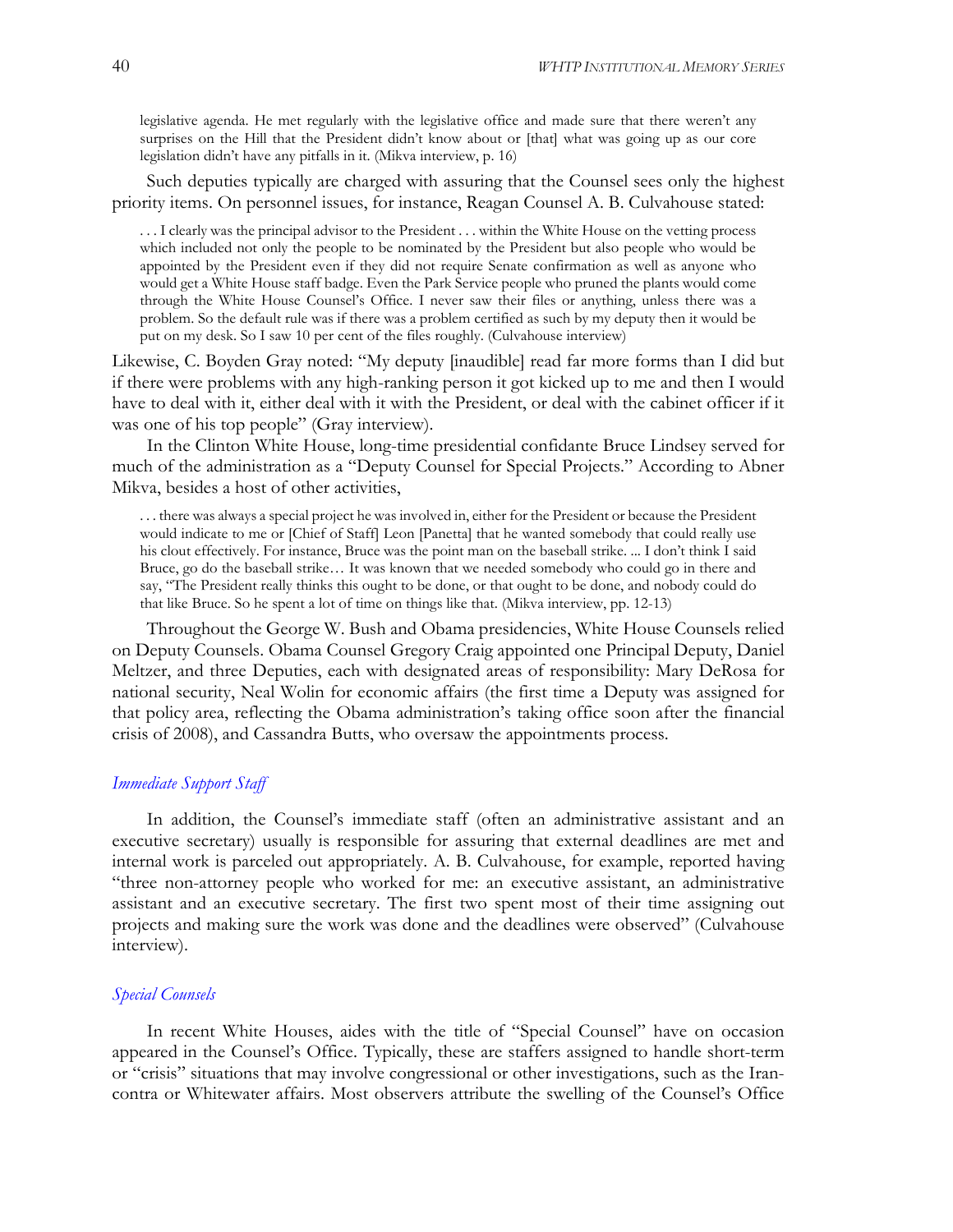over the course of an administration to such crises and the heightened external scrutiny of administrations.

As noted previously, Norm Eisen was selected by Obama Counsels Craig and Bauer to serve as Special Counsel for ethics, charged with interpreting and monitoring ethics legislation and additional ethics rules issued by an administration for staffers in the White House Office and Executive Office of the President, and, on occasion, for cabinet officials and other presidential appointees.

#### *Other Work*

Moreover, given the range of diverse responsibilities that have come to be lodged in the Office of White House Counsel, some substantive division of labor usually appears. For instance, a Deputy Counsel and one or more other members of the Office participated in judicial selection in the Carter, Reagan, Bush, and Clinton administrations. Although presidents have always paid most attention to nominations to the U.S. Supreme Court, recent White Houses also have focused on nominations to the U.S. Courts of Appeals and, to a somewhat lesser extent, the U.S. District Courts.

Similarly, after the initial flurry of "vetting" for nominations and appointments at the beginning of an administration, typically one Assistant or Associate Counsel and a Security Assistant or Clearance Counsel (and staff) in the Office handle FBI and financial disclosure reports on nominees to executive branch openings (see, e.g., Wallison interview, pp. 9-11). The lawyer also is responsible for taking the confidential reports to Capitol Hill to the chairs and ranking minority members of the appropriate Senate committees, with potentially problematic allegations flagged. In the second term Clinton White House, a "Senior Counsel" was among those handling these responsibilities.

Other tasks that commonly have been assigned to particular lawyers in the Counsel's Office have included interpreting and monitoring compliance with ethics legislation, Presidential travel, and the distinctions between "official" and "political" events and funding also have received specialized scrutiny. Moreover, Reagan Counsel A. B. Culvahouse recalled:

Someone in my office would have reviewed and approved anything that the President said, signed or issued his name to -- from the ridiculous declaring next week national dairy goat week which is the kind of thing that happens all the time, to pretty important things, veto messages, signing statements. And we would not only review it for form and legality but if it were legislation we would also have a recommendation: should the president sign, should he veto, should he let it become law without his signature. . . . We would approve scheduling requests. If people were coming in to see the President, we would get a list of the attendees and look at them for propriety and seemliness and should the President see someone who ten years ago had been convicted of something. (Culvahouse interview)

Still other attorneys in the Counsel's Office focus on issues of international trade and transportation, defense and national security policy (to support the Counsel's role as chair of the War Powers Committee), and government regulation. As noted earlier, another primary responsibility of the Office is to protect presidential prerogatives, frequently on matters involving executive privilege, the issuance of executive orders, or interpretation of legislation.

#### <span id="page-50-0"></span>*RHYTHMS OF QUADRENNIAL GOVERNANCE*

Over the course of a presidential term, the activities, demands, and emphases of the Counsel's Office typically follow common patterns. The first year is both demanding and somewhat distinctive. After that, the work of the Counsel's Office—like much of the rest of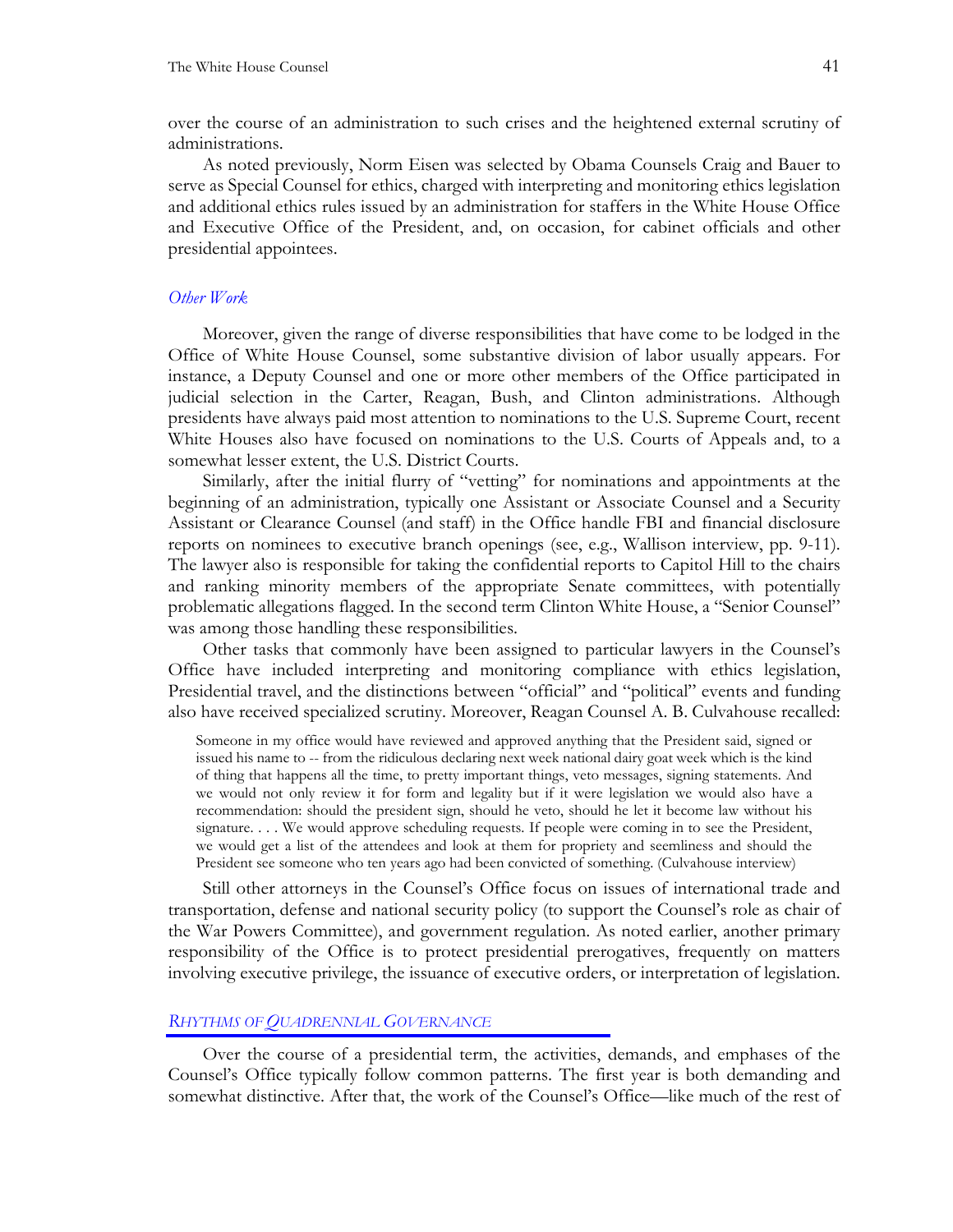the administration—to a significant extent reflects the presidency's efforts to respond to external deadlines. Other tasks arise more routinely throughout an administration.

#### *First Year*

A major task that begins well before Inauguration Day and continues through most of the first year is vetting for nominations and appointments. C. Boyden Gray remembered: "for the first year that's all you do, is read FBI reports and ABA reports. It's not much fun. Financial disclosure reports. It's not much fun" (Gray interview).

During this early period as well, the Counsel's Office seeks to assure that all White House staffers and political appointees are informed of the ethics statutes, executive orders, and other administration rules under which they must work. Gray described his approach to handling the task: "My rule of thumb was: 'If it's fun, stop! If it feels good, stop! If you're having fun, you're doing something wrong!' That's the way I summed up all the rules" (Gray interview).

At the outset, too, the Counsel's Office needs to give White House staffers instructions on how to keep their files. Phillip Brady recalled that in the Bush administration, the Counsel (Boyden Gray) and Deputy Counsel (John Schmitz) "... tried to be very careful to ensure all new employees were given a Counsel's Office memo that would articulate what [were] presidential documents and what needed to be preserved, and that sort of thing" (Brady interview, p. 7).

The initial weeks and months of a new administration also bring numerous other demands. Chief among them: the president's budget must be submitted by February 2<sup>nd</sup>, the economic report is due at about the same time, and the legislative agenda, congressional messages, and bills must be drafted and sent to Congress. The Counsel's Office is involved in all of these activities.

#### *Annual Cycles*

The following are important yearly responsibilities that require the Office's engagement: preparation of the president's budget, and drafting of the State of the Union address and the Economic Report of the President. Although the Counsel's Office is not the central player in any of these, it does perform the pivotal role of ensuring that the processes and the officials involved act in accordance with prevailing legal and ethical guidelines.

#### *Electoral Cycles*

As the mid-term congressional elections or a presidential re-election campaign approaches, the Counsel's Office faces other tasks. The Office may well be besieged with requests for advice from other White House staffers and from political appointees throughout the executive branch about the sorts of partisan and electoral activities in which they and their aides are legally permitted to engage. In most administrations, the Counsel and staff try to anticipate such requests and related problems by sending out written guidelines and holding information sessions.

Clinton Counsel Abner Mikva remembered the memo he wrote to White House staffers and other political appointees for the 1996 presidential campaign:

The idea came from the fact that that kind of the same memo had been written every four years since anybody could remember. I think we even had a copy of the memo that not Gray but one of the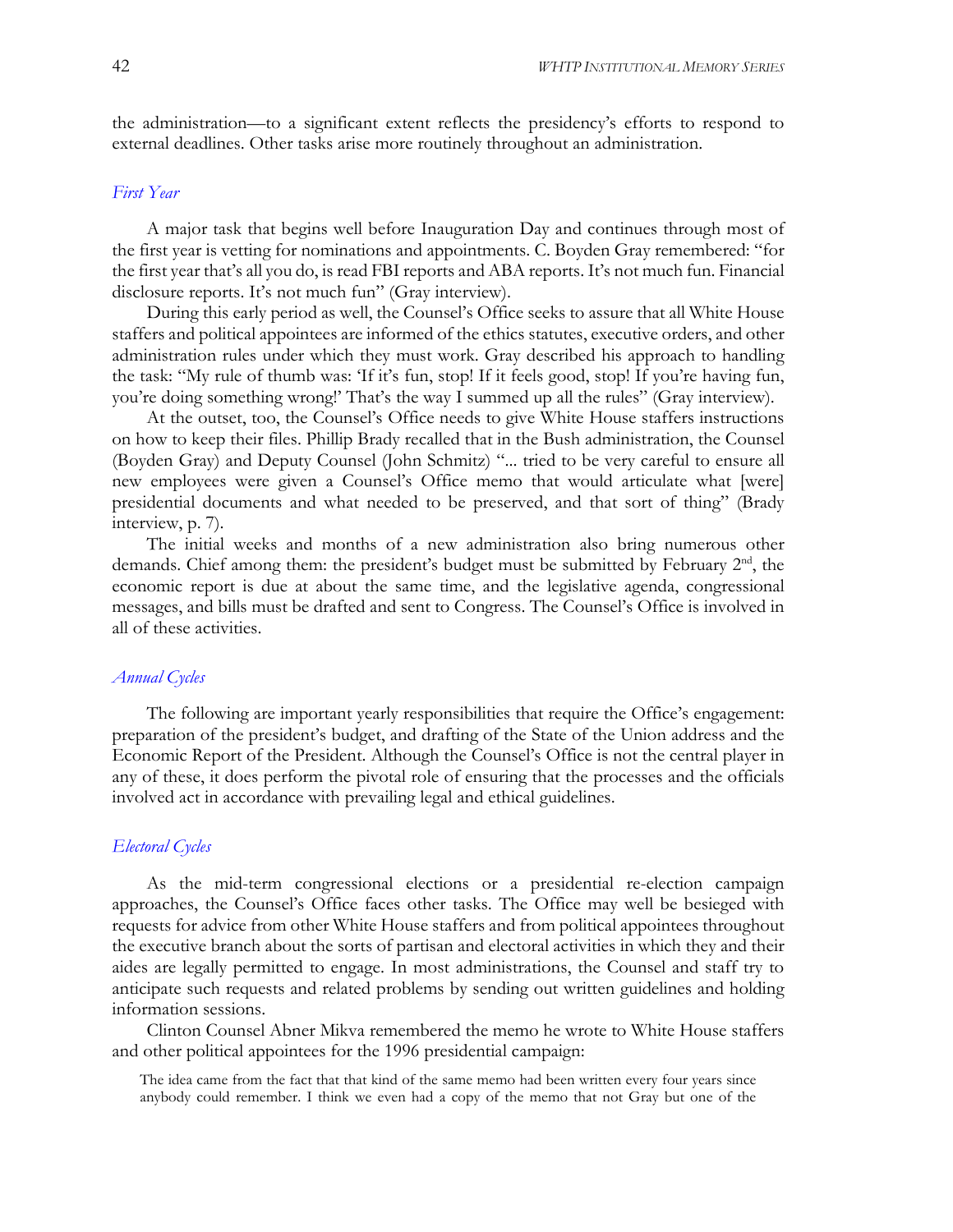predecessors had sent out—maybe Fielding; it may have been Fielding—sent out during his [tenure]. (Mikva interview, p. 13)

#### Moreover, as elections approach,

. . . the president becomes more involved in direct politics which raises questions about . . . how much of his time would be devoted to it, who pays for it, all those things. That becomes much more important every two years. Whether the President is running for election or not, usually he's out doing things, raising funds or otherwise supporting candidates, which require you to make these kinds of allocations in the best possible way to avoid charges of wrongdoing. (Wallison interview, p. 24)

Mikva noted that in retrospect, "None of us saw fit to raise a warning flag for the President."

I had seen what goes on in state politics. I'd been a state legislator for ten years. I know governors in Illinois pick up the phone when they're sitting in the governor's office and lean on people to give money to their campaign and the party. It's just a fact of life and I suspect it goes on in most states. I'm sure it went on in Arkansas. I think this government came in to the White House not very sensitive to the fact that the White House and the federal government is a different place. So I should have warned the President. (Mikva interview, pp. 13-14)

#### Indeed, Lloyd Cutler has remarked,

When a president is up for re-election, there are all sorts of temptations, things a president wants to do that may be legally questionable but that he wants to do to get re-elected. For a White House Counsel, those are the hardest calls to make. You should tell a White House Counsel to leave before that last year of a president's first term. (Cutler, Duke panel transcript)

The presidential electoral cycle also can influence submission of judicial nominations to the Senate. Former Deputy Counsel Phillip Brady noted: "Well, there's the four-year calendar, and as you're getting closer and closer to the presidential election, you're going to have less receptivity (in the Senate) to confirming people for lifetime appointments" (Brady interview, p. 4).

#### *Final Year*

The last year of a presidency can be "dangerous" (Culvahouse, Duke panel transcript). This is a time when requests for pardons, commutations, executive orders, and other presidential actions may be likely to reach fever pitch. It also is a time when presidents may be especially responsive to those who have supported and worked with them for numerous years, and the president makes appointments to boards and commissions.

#### *More Regular Tasks*

Many of the other tasks handled by the Counsel's Office are performed throughout an administration. Reagan Counsel A. B. Culvahouse recalled, for example, that this included the judicial selection committee, which met "every two weeks and more frequently if—basically the idea was to get people's nominations up as soon as possible so if the FBI was able to process background checks and all the materials were in we sometimes would meet every week" (Culvahouse interview). Executive orders also need to be drafted throughout an administration.

In contrast, Culvahouse continued:

Congress tends to work in fits and starts. . . . The legislative agenda can be heavy or it can be light. There were also Statements of Administration policy that we would review. If it was a statement of Justice Department policy, we would not review it. Sometimes we would say, "This should not come out of the White House; the Justice Department or the State Department should issue this." Sometimes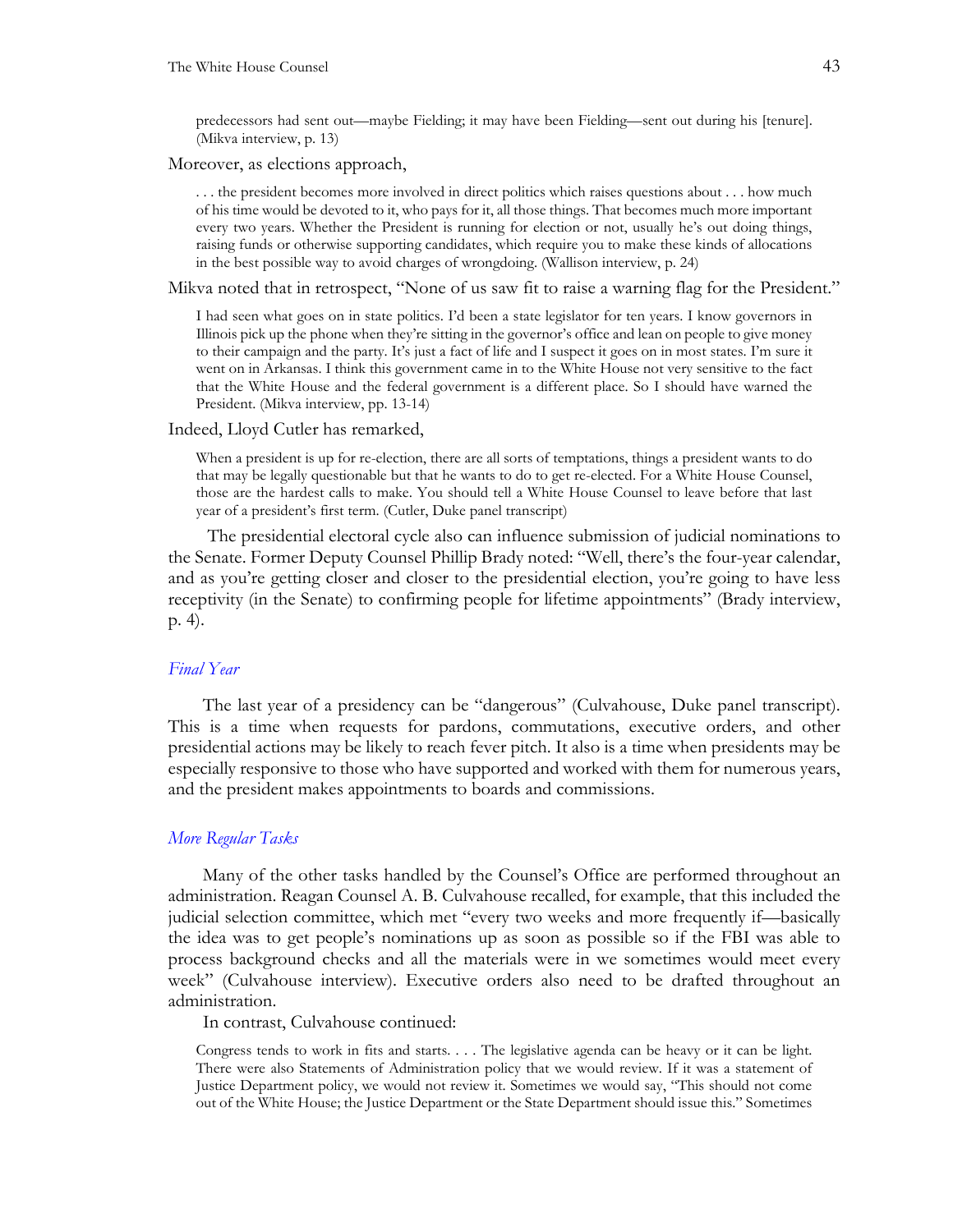we would be involved in deciding who ought to comment on the bill, and who ought to testify. If it was going to be a Statement of Administration policy, which is in effect attributed to the President, we would look at those carefully. Those would be in effect a letter that would say here's what the Administration thinks about S-332, the omnibus such and such act. (Culvahouse interview)

Other legislative decisions to which the Counsel's Office responds are more routine:

There was even someone who handled the disease-of-the-week. Congress passes all of these little bills all the time, establishing that a certain week, for example, will be cystic fibrosis week, and a presidential proclamation is required. So somebody has to read what Congress said and then prepare the proclamation. When there was all this talk about testing urine and blood for drugs, I had someone handle that, and he was our fluids man. It was pretty informal but yet I knew what each of the people in the Office would be handling. So I could always bring that person in. (Wallison interview, p. 12)

In addition, throughout an administration, new individuals must be nominated for and appointed to positions throughout the executive branch. After the first year, "The nomination process was fairly continuous... So every week there would be nominations to be processed, people to be vetted, ethics agreements to be looked at" (Wallison interview, p. 9). Informing new hires about ethics regulations also had to continue.

Meanwhile, questions about presidential travel continually arise. In the Reagan White House, for example, "Alan Raul . . . was in charge of presidential travel. That was a big and difficult issue because of what had to be paid for by private funds, by political funds or by government funds. So they were constantly, the people in the political office and in the travel office, they were constantly calling Alan for advice on that subject" (Wallison interview, p. 23).

#### *Crises / Scandals / Unexpected Events*

Counsels, of course, find themselves (and their staffs) handling unexpected situations and, on occasion, crises, at least as seen from the administration's perspective. As chair of the War Powers Committee, the Counsel has responsibilities whenever U.S. troops are (or may become) involved in hostilities.

Lloyd Cutler, who served as Counsel for both Presidents Jimmy Carter and Bill Clinton, observed that the job has become more driven by scandal and congressional efforts to probe more deeply into administrations:

We were doing executive privilege in the Carter days; we were doing it in the Clinton days. We had demands from congressional committees for White House documents and agency documents; drafts of legal opinions, for example, were so much more pervasive. Mostly, it's the difference that when I worked for Carter while we did have the Billy Carter problem and a few others, Hamilton Jordan's alleged drug violations—which turned out to be entirely untrue, while we had a couple of those, most of what I did was substantive. . . . In Clinton's time I had the same understanding that I could be in on all these things but I had to put in so much of my own daily effort, and my staff did, on the investigations of the President, Whitewater, et cetera, that I had no time. . . . I would say working for Carter—which was a year and a half—not more than 20 per cent [of the Counsel's work] was what I call playing defense. Under Clinton it was closer to 80 per cent. (Cutler interview, p. 6)

A scandal of one sort or another also is likely to occur at some point during an administration. In the words of Peter Wallison:

. . . you can always count on . . . some kind of big scandal. It's like that; something is going to happen. When I took that office, I assumed there was going to be a blizzard. What I didn't realize was that there would be a hundred-year snow in the form of Iran-Contra. You don't know those things in advance. The last six months was virtually all Iran-Contra. I couldn't escape it. (Wallison interview, p. 24)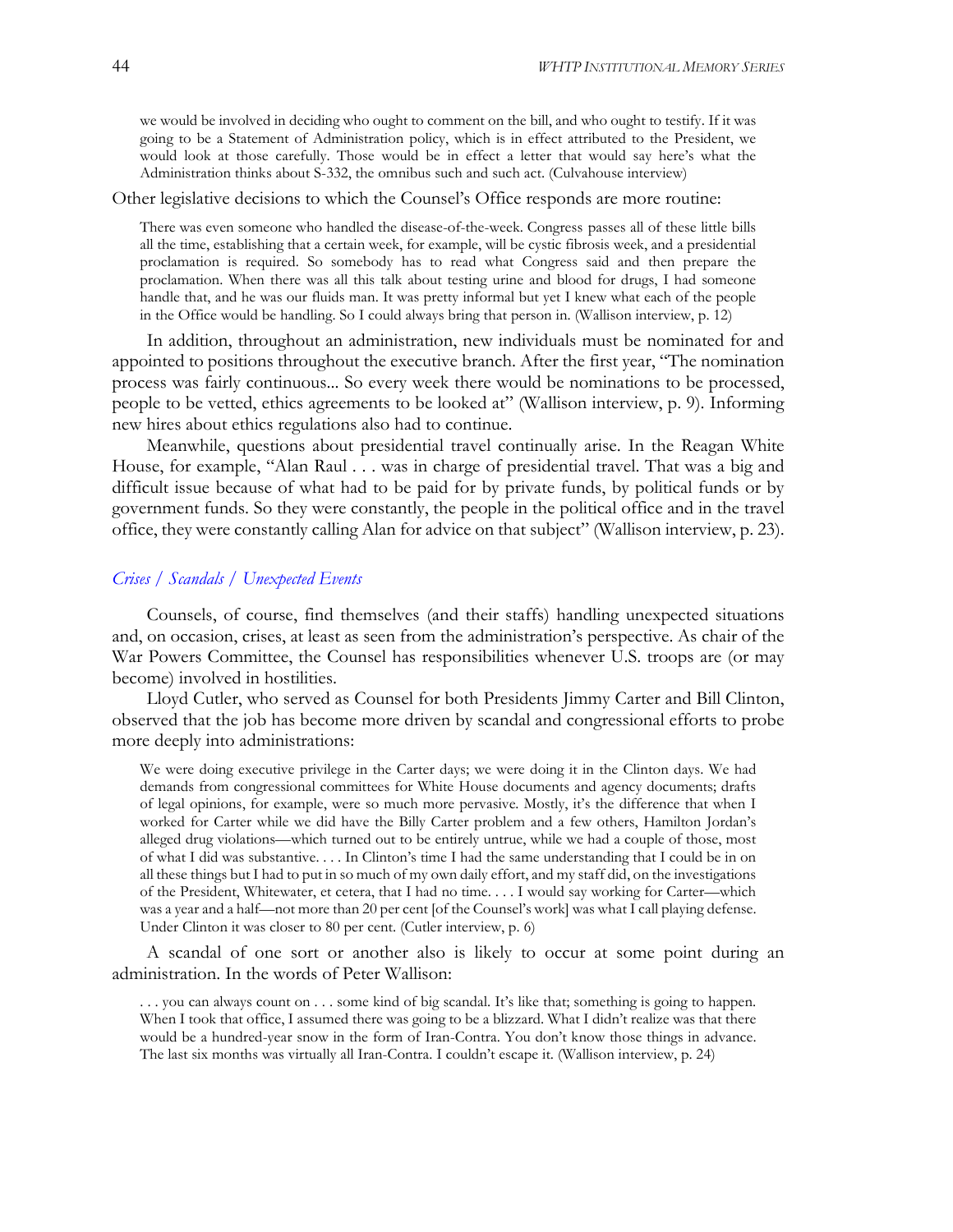#### *THE COUNSEL'S DAILY SCHEDULE*

Although there certainly is no "typical day" for a White House Counsel and the larger Office, some daily routines can be identified. For the Counsel, most days involve a stream of meetings, including meetings of the White House senior staff, meetings with the Counsel staff, participation in discussions of policy initiatives and major speeches, and weekly or bi-weekly sessions on judicial nominations. President Bush's Counsel, C. Boyden Gray, pithily summarized the job as "Meetings all day long. Meetings, meetings, meetings" (Gray interview). When surprises or crises occur, of course, the Counsel is typically on call.

Peter Wallison, for example, remembers:

I would usually arrive at the White House about seven in the morning. The staff meeting was at eight; that is, the senior staff meeting was at eight. So I would come in; I'd read the newspapers.... to see if there was anything in the newspapers, anything I hadn't already heard on the radio coming in in the morning or before I went to bed the night before. ... In most cases, I would then go to the staff meeting at eight o'clock. Sometimes I would go down to [Chief of Staff Donald] Regan's office in advance of the staff meeting and I would raise a subject that I saw in the papers or heard about, something like that, that I thought he might want to talk about at the staff meeting or that he might not want to talk about at the staff meeting or he might have to have an answer if the question comes up at the staff meeting about what I thought. ... I would get ten, fifteen minutes with him about something before the staff meeting started. That was fairly rare. Then we'd go in the staff meeting. ... Then after the staff meeting ... every morning I would have my own staff meeting. ... And I would review with them the things that came up at the senior staff meeting that would relate to the things that they were doing. So they would each get directions about what were the issues the White House was dealing with today and what they were going to hear from their clients. (Wallison interview, p. 23)

#### A. B. Culvahouse's recollections are similar:

We'd have a senior staff meeting which was twenty-five people in the Roosevelt Room every morning at 7:30. Then we'd have a meeting in [Chief of Staff Howard] Baker's office that was never on the schedule but which everyone knew about of six people. Howard [Baker], [Deputy Chief of Staff Kenneth] Duberstein, [Press Secretary Marlin] Fitzwater, [National Security Assistant Colin] Powell, me, [Assistant to the President for Communications Thomas] Griscom and Dan Crippen. ...It was basically referred to as the "real meeting." ...[The first meeting was about] what was going to happen, what was coming up, sort of broadly defined. But it was not a secure meeting because if you talked about anything really interesting it would find its way to the press. (Culvahouse interview; cf. interview with Baker)

Culvahouse also had a daily staff meeting "at least early on, during the Iran-Contra investigations, and then I would meet with the other staff at least twice a week" (Culvahouse interview).

After meeting with the Counsel staff, in Peter Wallison's words, the Counsel "would start to handle the crises of the day, whatever they happened to be. Mostly that's what you did. William French Smith was once asked what it was like to be Attorney General and he said, "It's one damn thing after another." And that's basically what it's like to be White House Counsel: "It's one damn thing after another" (Wallison interview, p. 23).

Obama Counsel Bob Bauer introduced a novel approach to his Counsel's Office staff meetings.

At 9:00 AM, I met with my chief of staff and my Deputies for one hour, and we had an agenda, and we just marched through that agenda, and it was decidedly divided into two parts, and this is a big challenge for the White House Counsel. The first part was, "What's immediately ahead? What have we committed to do? What's the day-to-day traffic?"

The second part is "What are we not thinking about that is three to six to nine months to a year down the road that we're not working on right now because we're so swept up in the excitement of the day?" (Bauer interview)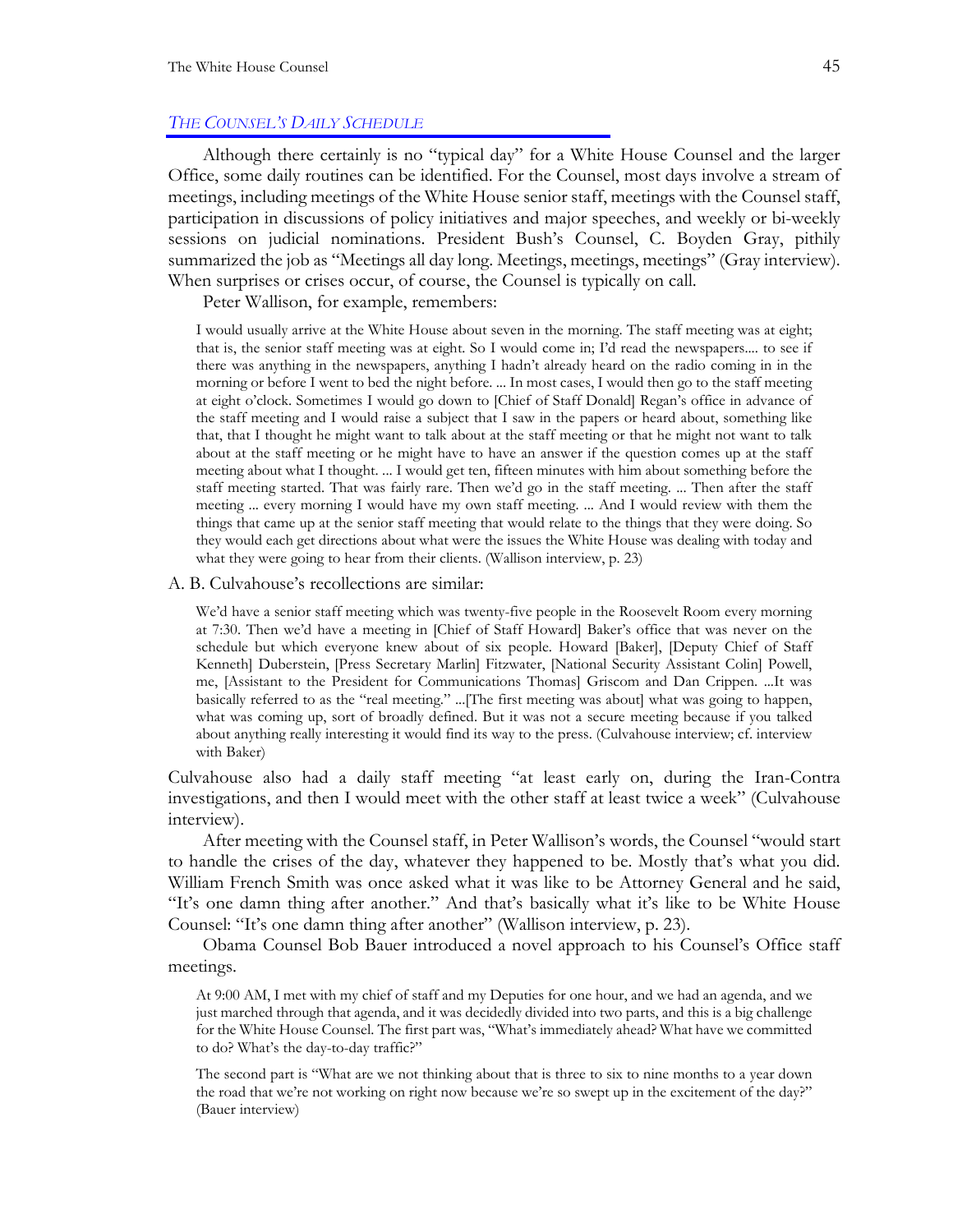Often, at least for contemporary Counsels, the days and weeks can be long ones. Some recall six-day weeks and weekdays of more than twelve hours, especially when crises arise. Taking over in the aftermath of the Iran-Contra revelations, A. B. Culvahouse reported:

I'd try to get in by 7:15 so I could read the President's intelligence daily brief and get a briefing particularly on the Iran-Contra investigations, anything that had changed since the night before. I tended to leave probably 10-ish. Then I'd work like from 8:00 to 6:00 on Saturday. I worked every Sunday for the first while and then after about six months I tried to keep Sundays free for my family ... Of course you have the secure telephone at home which quickly became the blankity-blank White House phone because it would ring at all hours of the day and night. It had a unique ring. (Culvahouse interview)

In the scandal-plagued Clinton administration, "being on Clinton's legal team, with its 18-hour workdays and constant pressure, burned people out. [Special Counsel Jane] Sherburne recalls working in her windowless office day after day, never seeing daylight" (Oliphant, 2000, p. 5). Clinton's third Counsel, Abner Mikva, commented on the physical demands:

I came in at sixty-nine and I was actually seventy by the time I left, and the physical schedule was just more than I could handle. I would come in at six-thirty in the morning and leave at nine at night. I was the first one out of the White House! They were all still doing scheduling meetings and all kinds of things. I'd never served a president younger than I was, and I realized that maybe if I'd had the personal relationship with him beforehand, which I didn't, maybe I could have played the nice graybeard that would be called in once in a while to consult. But to run the kind of schedule that the rest of the senior staff was running - and that he had every reason to expect out of a White House Counsel - was way beyond me. I walked out totally exhausted. It turned out I had pneumonia. I didn't realize that until after I left. (Mikva interview, p. 17)

With some understatement, Jonathan Turley, a George Washington University law professor, remarked: "This was not a job to envy. Every[one] in the Clinton administration seemed to age before our eyes"(Oliphant, 2000, p. 4).

Under less harried circumstances in the Reagan administration, Peter Wallison recalled:

I didn't make a habit of it, I don't think, of being in on Saturdays. When Iran-Contra started, I did; I would go in Saturdays and Sundays. But before that it was a pretty easy job actually except for the constant pressures. It didn't involve my having to work very late most of the time. As a lawyer I was used to working twelve hours a day. I would always work twelve hours a day no matter when I got to the office. A tough day was sixteen hours but twelve hours was a pretty ordinary day. I doubt I left before seven many times; I probably left at eight. I don't have a distinct recollection of this but I do know that I wasn't seeing my family all that much during this time. (Wallison interview, p. 32)

The more striking memory may be the constant pressure. Wallison also observed:

In the White House you never get away from the tension and the pressure of the job. You can go home but you turn on the television or you listen to the radio or you look at a newspaper, there are things that you are working on or you know about, or you know that are constantly coming at you. So, even though you don't even recognize it, you're constantly at work and constantly under pressure. It can be extremely wearing, for that reason. As I say, you don't recognize it. You don't know that you are always at work. You don't realize it, but you are, because your mind is constantly occupied with what is going on in your office. . . . When you're in the White House you've got every possible opponent, in effect; all the political opponents are at you all the time. When you're in the Treasury Department or even when you're working for the Vice President—I had left that out—the pressure is much less. . . . Everyone, however, has an interest in what the White House is doing, so you have a legion of opponents. (Wallison interview, pp. 26-27)

Nonetheless, C. Boyden Gray has commented that, despite the "never-ending pressure . . . some of it is unnecessary. I can say that looking back on it; perhaps I'm not sure I felt that way at the time. There are meetings that you don't have to attend, stuff you don't have to do. You have to discipline yourself just to walk away from it and go to the gym and work out. You can find time. I found time" (Gray interview). And, Mikva recalled, serving as Counsel was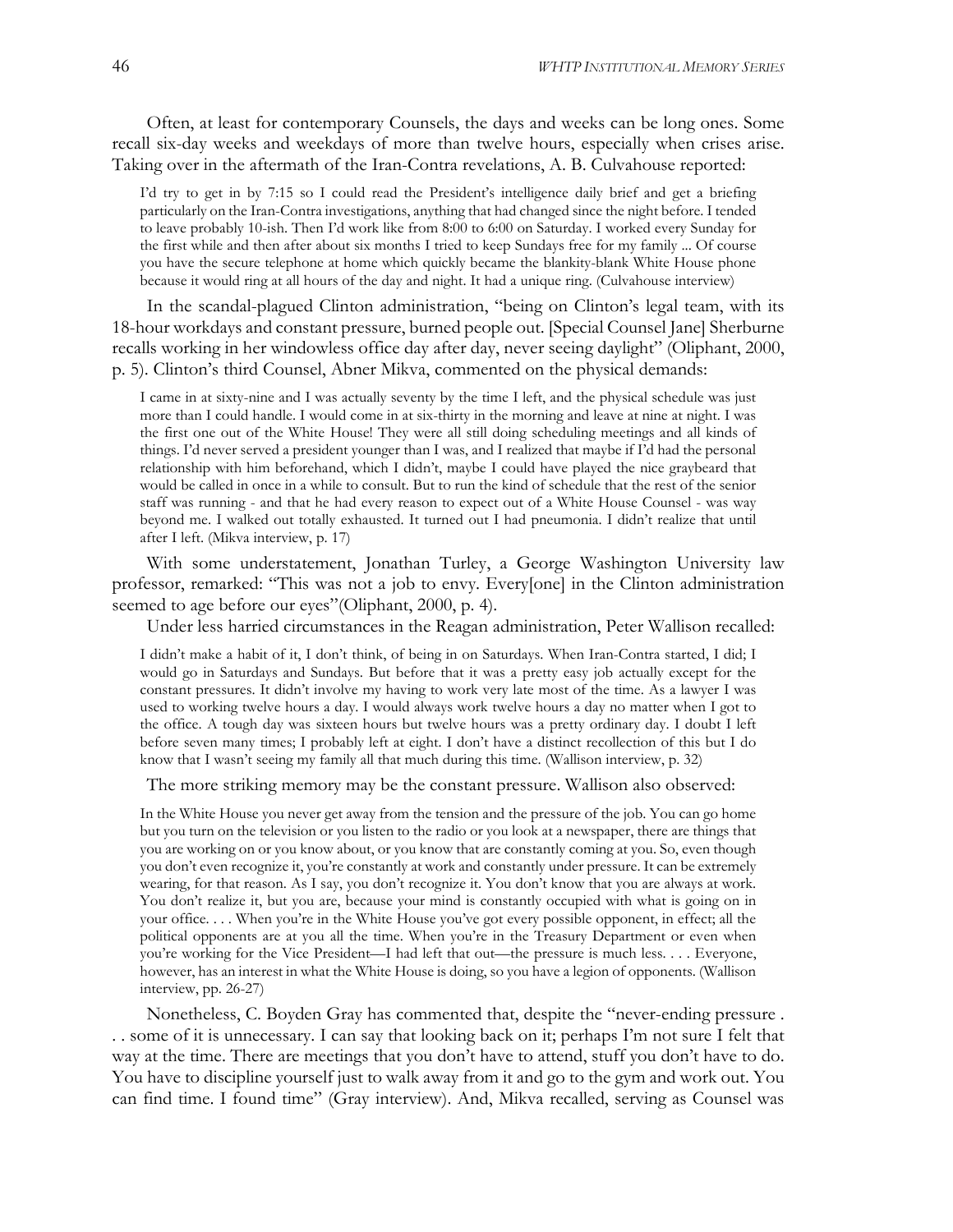"exciting. You're at the point of some very important decisions. Whether you're making them or not, you're involved in the decisional process. You're dealing with interesting people, interesting situations. There just was not a single boring moment that I had" (Mikva interview, p. 17).

#### *TURNOVER: COUNSEL AND DEPUTY COUNSEL*

Given the demands on the Counsel as well as the often unforgiving nature of Washington, it is scarcely surprising that relatively few Counsels stay in the position for more than two years. Only Philip Buchen (Ford) and C. Boyden Gray (Bush) stayed through their administrations. Fred Fielding worked even longer as Counsel to Ronald Reagan, serving from January 1981 until February 1986. (See [Appendix 2.](#page-59-0))

In recent presidencies, Counsels have departed for a variety of reasons. Some, such as John Dean, became directly involved in administration scandals. Others—J. Fred Buzhardt, Peter Wallison—departed after the president or chief of staff who brought them to the White House was forced out. Gregory Craig left in the first year of the Obama administration, hampered by his strong support for closing the prison on Guantanamo and by his difficult relationship with Chief of Staff Rahm Emanuel. Still other Counsels joined the White House staff explicitly on a temporary basis, to help handle political or policy crises. In Democratic administrations, such figures have tended to be well respected, "old Washington hands" themselves (like Lloyd Cutler, Abner Mikva, and Charles Ruff). Fred Fielding was the Republican counterpart in the George W. Bush administration. In the Reagan administration, by contrast, the new Counsel, A. B. Culvahouse, was a trusted associate of the incoming Chief of Staff, Howard Baker, who himself fit this same profile.

When a Counsel has left the White House, his or her deputies have often departed within several months. One exception has been Clinton aide Bruce Lindsey, who was lodged in the Counsel's Office (typically as a "Deputy Counsel to the President for Special Projects") from 1993 through 2000, working under multiple Counsels (and always with a second Deputy Counsel).

In addition, there has been somewhat higher turnover among Deputies than among Counsels. Typically, Deputy Counsels leave to pursue other opportunities both in and outside the administration. Over the period from 1971 through 2008, no Deputy Counsel has succeeded a Counsel, although at least one (Cheryl Mills) turned down the job when it was offered to her. Clinton's sixth Counsel, Beth Nolan, served as an Associate Counsel in the first term. Deputy Counsels Cheryl Mills and William P. Marshall served as Associate Counsels (Mills under Nussbaum, Cutler, Mikva, and Quinn, and Marshall under Ruff) before being named Deputies. In the Obama administration, however, Kathryn Ruemmler served as Deputy to Counsel Bob Bauer, and she succeeded Bauer as Counsel when he departed in June 2011.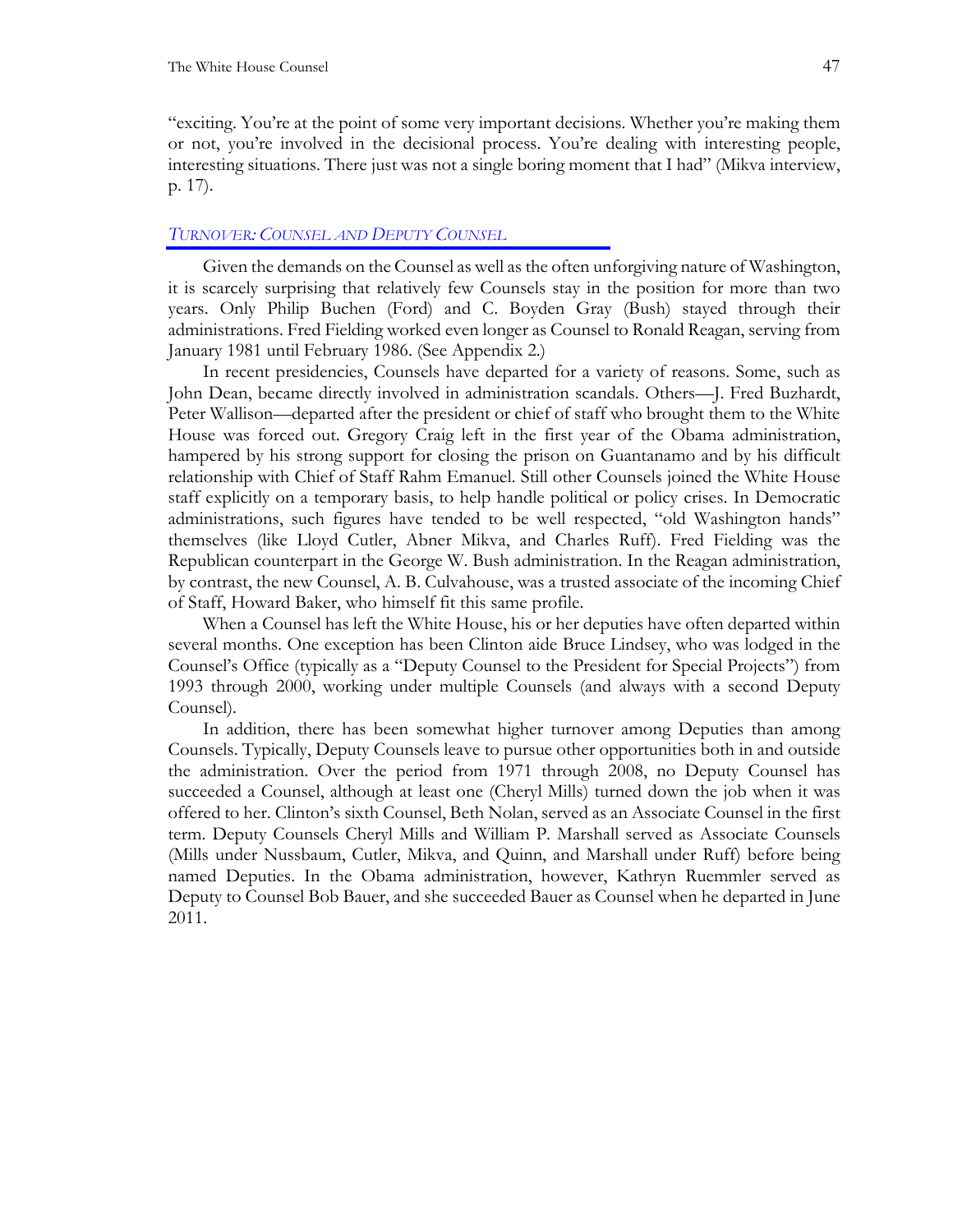## **APPENDICES**

## <span id="page-57-0"></span>*APPENDIX 1. FUNCTIONS OF THE OFFICE OF WHITE HOUSE COUNSEL*

- *1. Advise on the exercise of presidential powers and defend the president's constitutional prerogatives*
	- o Review (and, in unusual cases, draft) executive orders
	- o Review all recommendations for pardoning and commutation
	- o Review requests for federal disaster relief
	- o Review CIA drafted intelligence findings and approve covert action proposals
	- o Interpret treaties and executive agreements
	- o Review all presidential statements and speeches for consistency and compliance with legal standards, and in anticipation of legal challenges
	- o Participate in editing the State of the Union address
	- o Advance recommendations about executive privilege
	- o Chair the president's War Powers Committee
	- o Manage the processes associated with presidential disability or succession
- *2. Oversee presidential nominations and appointments to the executive and judicial branches*
	- o Participate in the selection of nominees for the top Justice Department positions participate in the selection of General Counsel nominees throughout the executive branch and in the NSC staff
	- o Chair the joint White House–Department of Justice judicial selection committee
	- o Supervise the vetting and clearance process (FBI, IRS, 278 forms, and financial disclosure forms) for all presidential nominees and appointees to the executive and judicial branches
	- o Negotiate Senate access to the FBI reports on each nominee
	- o Conduct "murder boards" to prepare nominees for Senate confirmation hearings
- *3. Advise on presidential actions relating to the legislative process* 
	- o Review legislative proposals from the president, Executive Office of the President, and executive departments and agencies
	- o Review bills presented for signature or veto, prepare signing statements and veto messages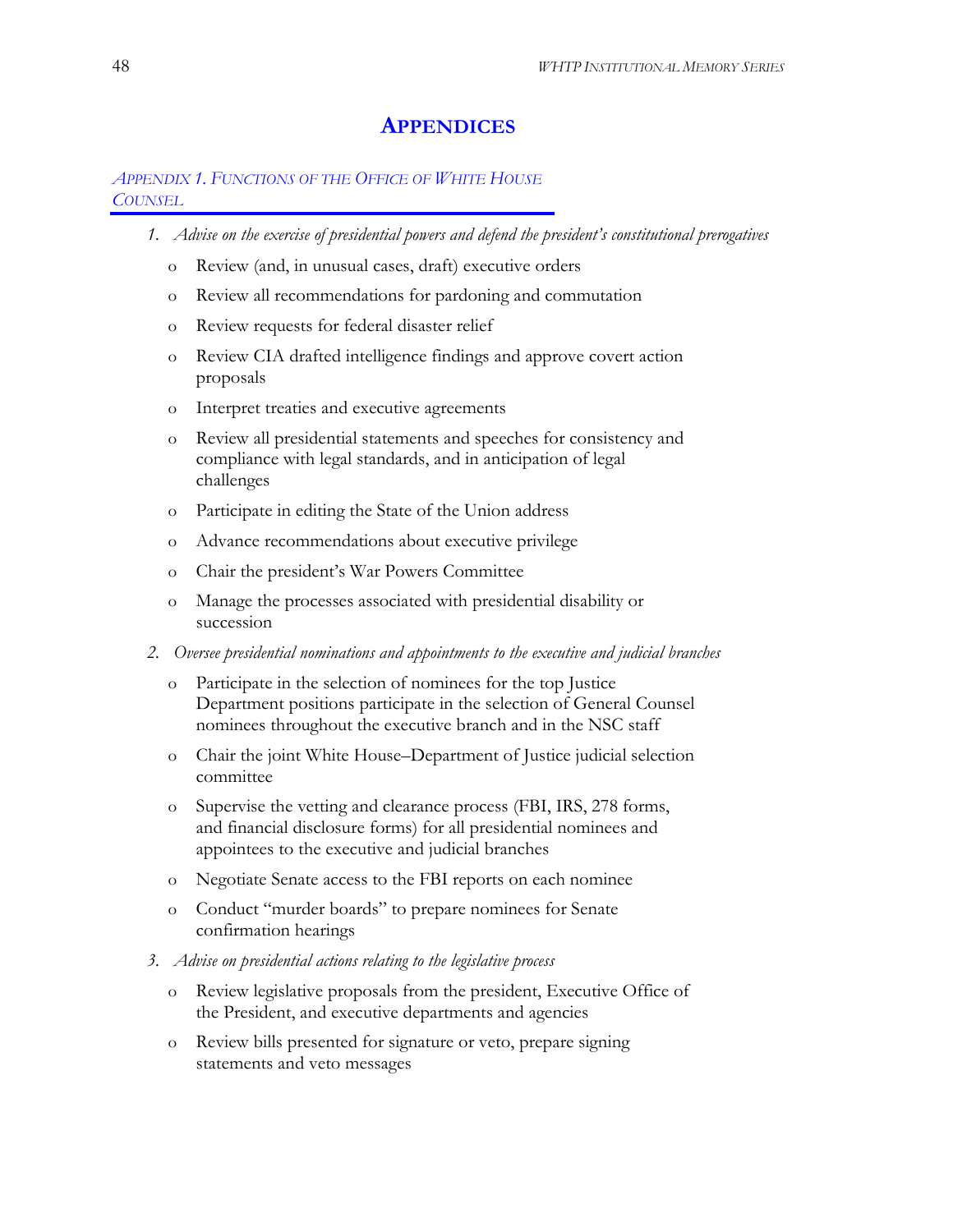- o Review State and Defense Department authorizations and appropriations proposals
- o Draft budget rescissions and deferrals
- o Participate in negotiations associated with Senate treaty hearings
- o Participate in legislative negotiations concerning policy, document requests, treaties, and nominations
- *4. Educate White House staffers about ethics rules and records management and monitor for adherence* 
	- o Distinguish between government expenses and campaign expenses
	- o Review presidential travel
	- o Approve requests for appointments with the president, monitoring those for propriety, seemliness, legality, and executive privilege issues
	- o Respond to document requests and subpoenas, directed to the president and to other White House and executive branch officials, by Congressional committees and Independent Counsels
	- o Serve as the ethics officer for the White House staff and senior executive branch appointees
- *5. Handle department, agency, and White House staff contacts with the Department of Justice* 
	- o Conduct all consultations with the Office of Legal Counsel and other Justice Department offices
	- o Request OLC legal opinions on matters of constitutional law
	- o Consult with and coordinate department and agency General Counsels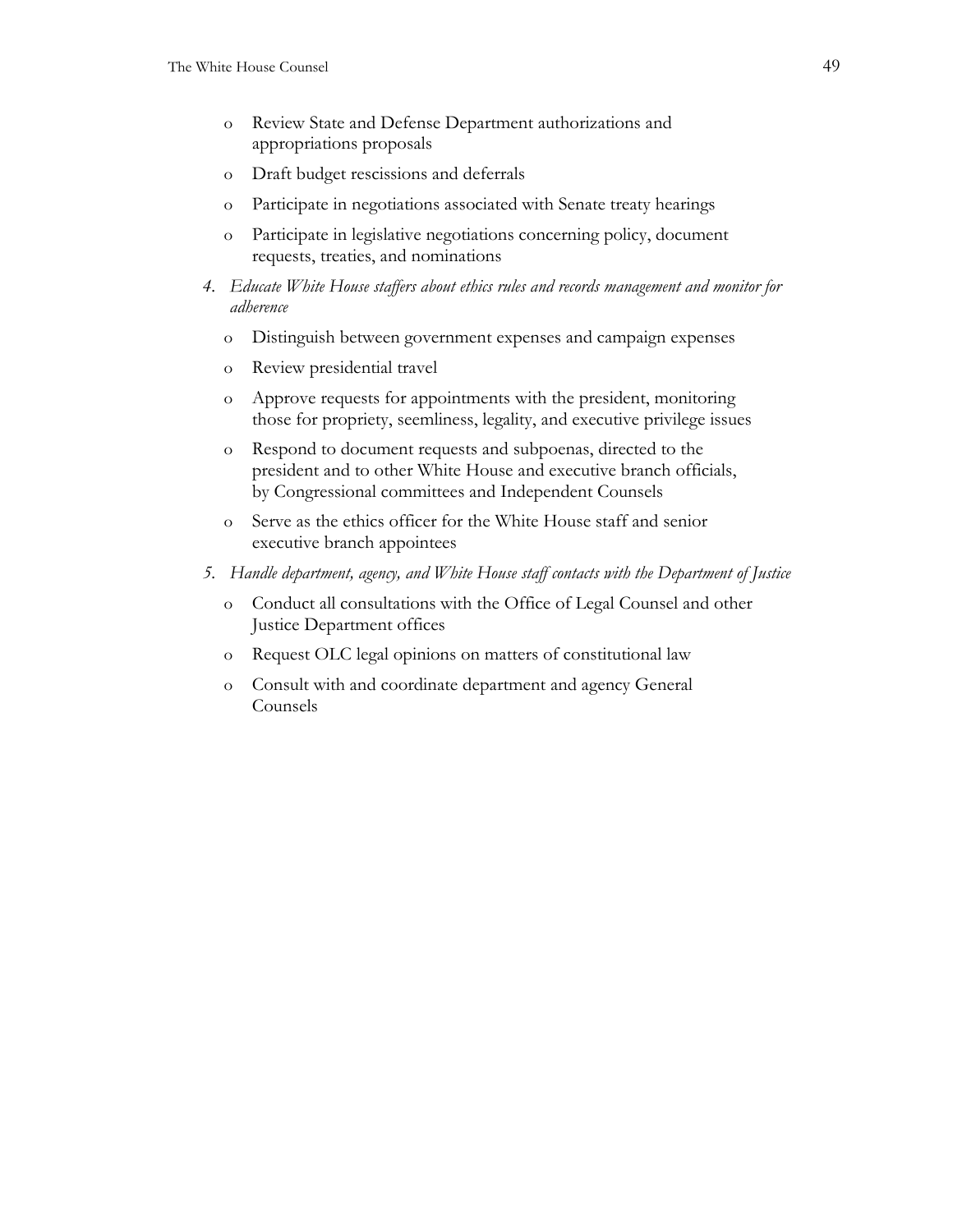| President  | Counsels                | Dates                             | Deputies              | Dates           |
|------------|-------------------------|-----------------------------------|-----------------------|-----------------|
|            | Neil Eggleston          | $5/14-$                           | Mark Aziz             | $5/14-$         |
|            |                         |                                   | Michael Bosworth      | $5/14-$         |
|            |                         |                                   | Christopher Fonzone   | $5/14-$         |
|            | Kathryn Ruemmler        | $6/11 - 5/14$                     | Caroline Cheng*       | $1/13 - 12/13$  |
| Obama      | Robert Bauer            | $12/09 - 6/11$                    | Caroline Cheng        | $12/09 - 6/11$  |
|            |                         |                                   | Kathryn Ruemmler      | $12/09 - 6/11$  |
|            | Gregory Craig           | $1/09 - 12/09$                    | Daniel Meltzer*       | $1/09 - 1/10$   |
|            |                         |                                   | Mary DeRosa           | $1/09 - 6/11$   |
|            |                         |                                   | Neal Wolin            | $1/09 - 12/09$  |
|            |                         |                                   | Cassandra Butts       | $1/09 - 1/10$   |
|            | Fred Fielding           | 2/07                              | J. Michael Farren     | $2/07 - 10/08$  |
|            |                         |                                   | Emmet Flood           | $10/08 - 1/09$  |
|            |                         |                                   | William Burck         | $10/08 - 1/09$  |
| W. Bush    | <b>Harriet Miers</b>    | $11/04 - 1/07$                    | William K. Kelley     | $3/05 - 3/07$   |
|            | Alberto Gonzales        | $1/01 - 11/04$                    | David G. Leitch       | $12/02-$        |
|            |                         |                                   | Timothy E. Flanigan   | 11/04           |
|            |                         |                                   |                       | $1/01 - 11/02$  |
|            | <b>Beth Nolan</b>       | $8/99 - 1/01$                     | Bruce R. Lindsey      | $1/93 - 1/01$   |
|            |                         |                                   | William P. Marshall   | $12/99 - 1/01$  |
|            | Charles F. C. Ruff      | $2/97 - 8/99$                     | Cheryl Mills          | $/96 - 8/99$    |
| Clinton    | John (Jack) Quinn       | $11/95 - 2/97$                    | Kathleen Wallman      | $/96-$          |
|            | Abner Mikva             | $9/94 - 11/95$                    | James Castello        | $3/95 -$        |
|            | Lloyd Cutler            | $3/94 - 9/94$                     |                       |                 |
|            | <b>Bernard Nussbaum</b> | $1/93 - 3/94$                     | Joel I. Klein         | $7/93 - 3/95$   |
|            |                         |                                   | Vincent W. Foster     | $1/93 - 7/93$   |
| H. W. Bush | C. Boyden Gray          | $1/89 - 1/93$                     | John P. Schmitz       | $1/89 - 1/93$   |
| Reagan     | A. B. Culvahouse        | $1/87 - 1/89$                     | Phillip D. Brady      | $/88 - 1/89$    |
|            |                         |                                   | Jay B. Stephens       | $/86 - /87$     |
|            | Peter Wallison          | $4/86-$                           |                       |                 |
|            | Fred Fielding           | $1/81 - 2/86$                     | Richard A. Hauser     | $1/81-$         |
|            |                         |                                   | Herbert E. Ellingwood | $1/81-$         |
|            | Lloyd Cutler            | $10/79 - 1/81$                    | Michael Cardozo       | $10/79 - 1/81$  |
| Carter     |                         |                                   | Joseph Onek           | $9/79 - 1/81$   |
|            | Robert J. Lipshutz      |                                   | Margaret A. McKenna   | $1/77 - 12/79$  |
| Ford       | Philip W. Buchen        | $\frac{1/77 - 8/79}{8/74 - 1/77}$ | Edward C. Schmults    | $10/75 - 1/77$  |
|            |                         |                                   | Roderick Hills        | $4/75 - 10/75$  |
|            |                         |                                   | Philip Areeda         | $10/74 - 2/75$  |
|            | J. Fred Buzhardt        | $1/74 - 8/74$                     | Fred Fielding         | $5/73 - 1/74**$ |
| Nixon      | <b>Leonard Garment</b>  | $5/73 - 1/74$                     |                       |                 |

## <span id="page-59-0"></span>*APPENDIX 2. COUNSELS & DEPUTY COUNSELS, 1969–2016*

*Note*: Dates are approximate.

\* Principal deputy

\*\*On Counsel staff since 10/70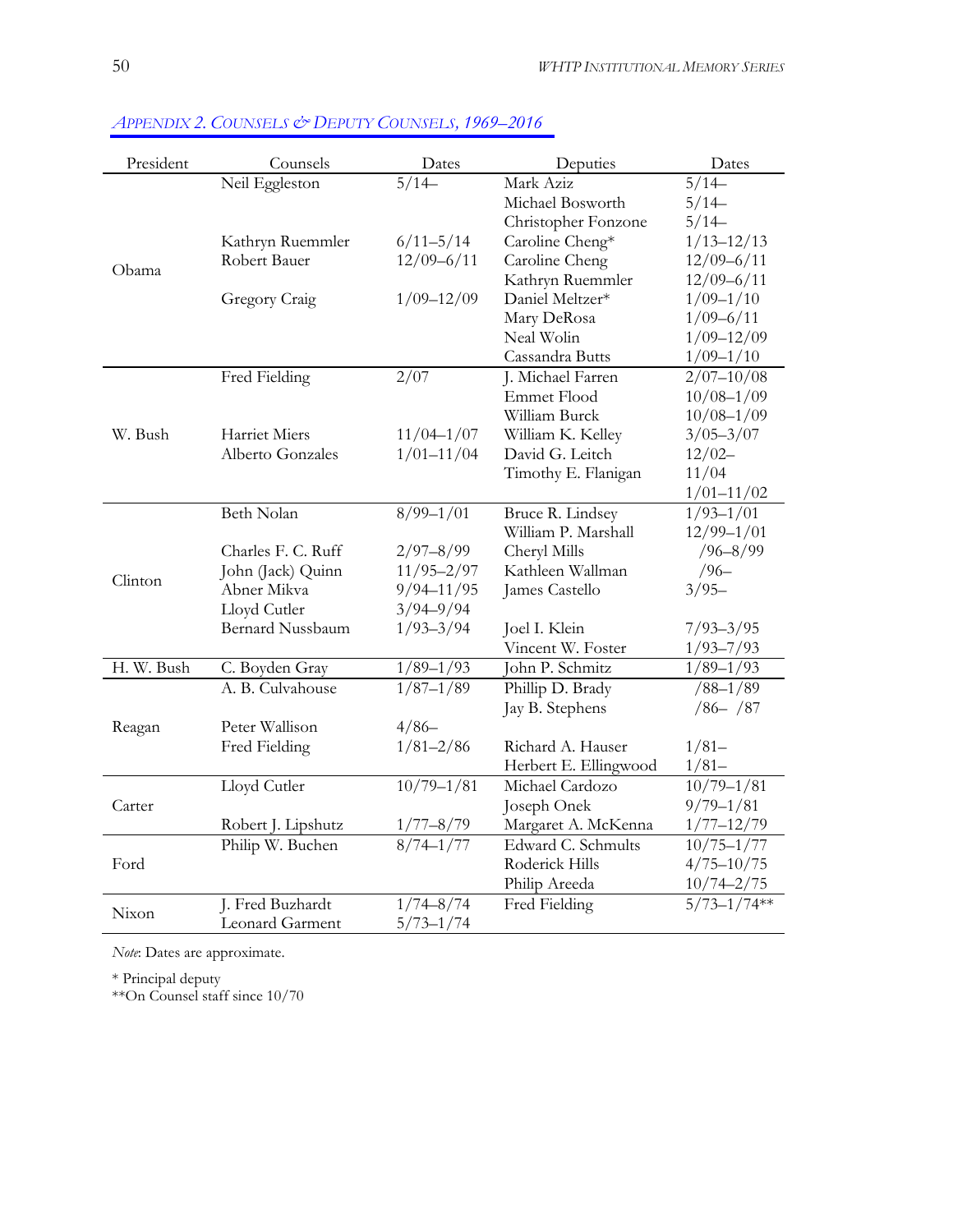## **REFERENCES**

*INTERVIEWS (WHITE HOUSE INTERVIEW PROGRAM)*

Baker, Howard, with John Tuck. By Martha Joynt Kumar. Washington, D.C. 12 November 1999.

Bauer, Robert. By Nancy Kassop and Katie Dunn Tenpas. Washington, D.C. 5 July 2016. Brady, Phillip. By Martha Joynt Kumar. Washington, D.C. 17 August 1999.

Culvahouse, A. B. By Martha Joynt Kumar. Washington, D.C. 15 September 1999.

Craig, Gregory. By Nancy Kassop and Katie Dunn Tenpas. Washington, D.C. 6 July 2016.

Cutler, Lloyd C. By Martha Joynt Kumar with Nancy Kassop. Washington, D.C. 8 July 1999. DeRosa, Mary. By Nancy Kassop. Washington, D.C. 13 September 2016.

Eisen, Norman. By Nancy Kassop and Katie Dunn Tenpas. Washington, D.C. 5 July 2016. Fielding, Fred. By Nancy Kassop and Katie Dunn Tenpas. Washington, D.C. 13 September 2016.

Gray, C. Boyden. By Martha Joynt Kumar with Nancy Kassop. Washington, D.C. 4 October 1999.

Mikva, Abner. By Martha Joynt Kumar with Terry Sullivan. Chicago, Ill. 26 April 2000.

- Morrison, Trevor. By Nancy Kassop. New York. 21 August 2015. (personal notes on file with Kassop)
- Nussbaum, Bernard C. By Martha Joynt Kumar with Nancy Kassop. 9 November 1999. (personal notes on file with Kassop)
- Rizzi, Robert. By Martha Joynt Kumar. Washington, D.C. 4 August 2016.
- Panetta, Leon. By Martha Joynt Kumar. Monterey Bay, CA. 4 May 2000.

Wallison, Peter. By Martha Joynt Kumar. Washington, D.C. 27 January 2000.

#### *COURT CASES*

*AHA v. NARA* (No. 01-2447, October 1, 2007).

*Cheney et al. v. U.S. District Court*, 542 U.S. 367 [2004].

*Citizens for Responsibility and Ethics in Washington et al. v. Richard Cheney et al*. (No. 2008-1548). *Clinton v. Jones*, 520 U.S. 681, 1997.

*Committee on the Judiciary of the U.S. House of Representatives v. Miers et al.*, No. 2008-0864, July 31, 2008.

*Committee on the Judiciary of the U.S. House of Representatives v. Miers et al.*, No. 08-5357, October 6, 2008.

*In re Sealed Case* (Bruce R. Lindsey) (Grand Jury Testimony), 5 F. Supp. 2d, 21 (D.D.C. 1998). *In re: Bruce Lindsey* (Grand Jury Testimony), 158 F. 3d 1263 (D.C. Cir. 1998).

<http://laws/findlaw.com/dc/983060d.html>

*Nixon v. Fitzgerald*, 457 U.S. 731, 1982.

*U.S. v. Nixon*, 418 U.S. 684, 1974.

*U.S. v. United Shoe Machinery Corp.*, 89 F. Supp. 357, 358-59 [D. Mass. 1950].

*Walker v. Cheney,* 230 F. Supp.2d 51 [D.D.C. 2002].

*OTHER REFERENCES*

Allen, Mike. "Bush Picks a Replacement for Harriet Miers." *Time*, January 8, 2007.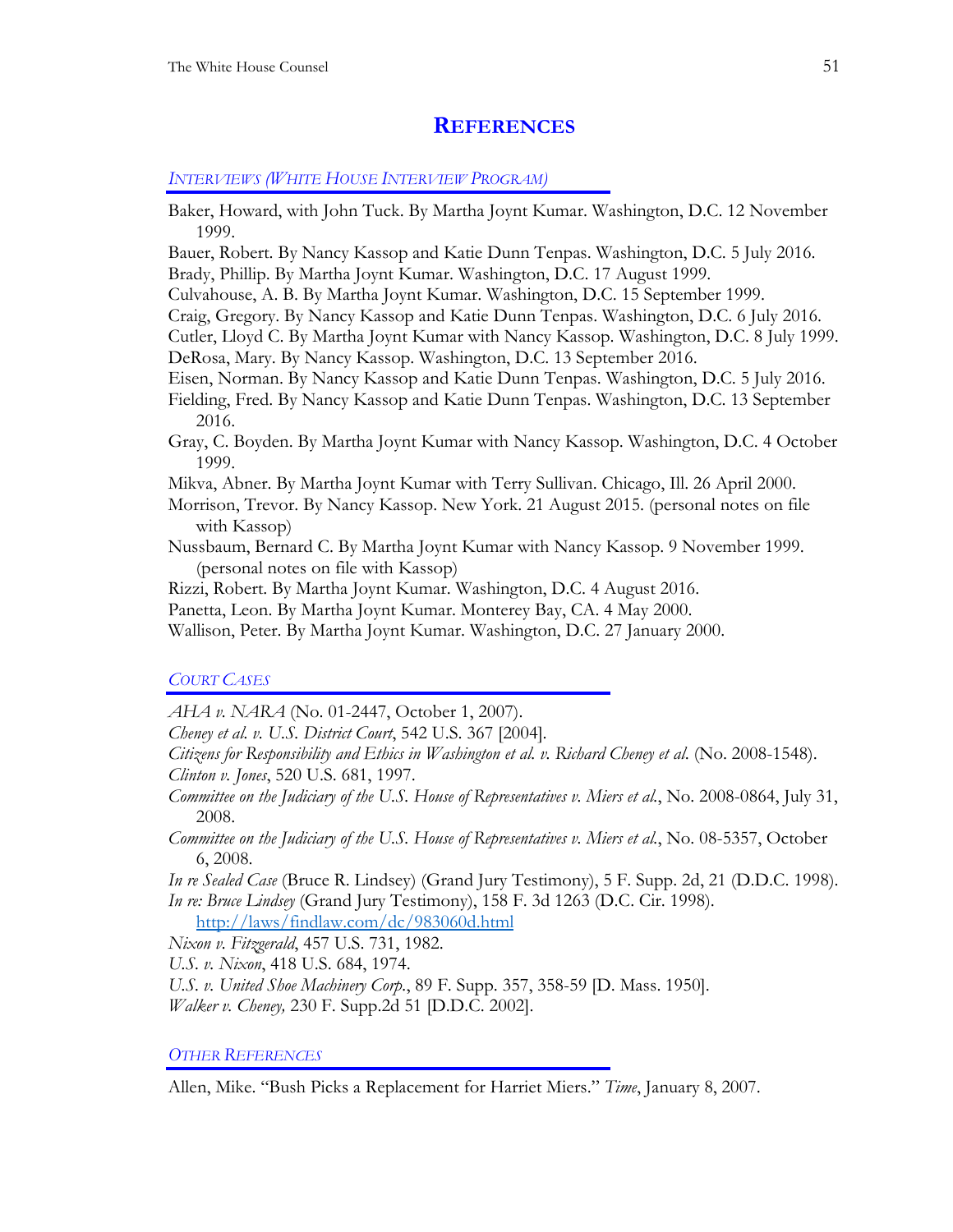- "An Act to Establish the Judicial Courts of the United States, ch. 20, Sec. 35, 1 Stat. 73, 92- 93 (1789); codified in 28 U.S.C. Secs. 511, 512 (1988).
- Baker, Peter. "Besieged White House Reinforces Counsel's Office." *Washington Post,* June 9, 2007, p. A4.
- Baker, Peter. "Privilege at Stake with Nominees: Bush Aims to Reassert Presidential Power in Debate over Roberts, Bolton." *Washington Post,* August 2, 2005, p. A6
- Bendavid, Naftali. "Keeping the President's Counsel." *Legal Times* (14 March 1994): 1, 20-21.
- The BLT: The Blog of *Legal Times*. "White House Vows Cooperation with Prosecutor Investigating U.S. Attorney Firings." October 1, 2008. [http://legaltimes.typepad.com/blt/2008/10/white-house-vow.html.](http://legaltimes.typepad.com/blt/2008/10/white-house-vow.html)
- Carey, Maeve P., and Michael Greene. "Presidential Appointments to Full-Time Positions in Executive Departments During the 111<sup>th</sup> Congress, 2009-2010." Congressional Research Service Report R43648. July 15, 2014. [https://www.fas.org/sgp/crs/misc/R43638.pdf.](https://www.fas.org/sgp/crs/misc/R43638.pdf)
- Carter, Terry. "Federal Nominees Turn to Law Firms to Play Vetting Game." *ABA Journal*. November 1, 2013.
- Civiletti, Benjamin. Comments. Duke University Law School. "Should the White House Counsel's Office Be Abolished?" Panel at conference "The Constitution under Clinton: A Critical Assessment," 23-25 September 1999.
- Culvahouse, A. B. Comments. Duke University Law School. "Should the White House Counsel's Office Be Abolished?" Panel at conference "The Constitution under Clinton: A Critical Assessment," 23-25 September 1999.
- Cutler, Lloyd. Comments. Duke University Law School. "Should the White House Counsel's Office Be Abolished?" Panel at conference "The Constitution under Clinton: A Critical Assessment," 23-25 September 1999.
- Eilperin, Juliet. "Obama Promised to Curb the Influence of Lobbyists. Has He Succeeded?" *Washington Post*, March 22, 2015. [https://www.washingtonpost.com/politics/obama](https://www.washingtonpost.com/politics/obama-promised-to-curb-the-influence-of-lobbyists-has-he-succeeded/2015/03/22/e9ec766e-ab03-11e4-abe8-e1ef60ca26de_story.html)[promised-to-curb-the-influence-of-lobbyists-has-he-succeeded/2015/03/22/e9ec766e](https://www.washingtonpost.com/politics/obama-promised-to-curb-the-influence-of-lobbyists-has-he-succeeded/2015/03/22/e9ec766e-ab03-11e4-abe8-e1ef60ca26de_story.html)[ab03-11e4-abe8-e1ef60ca26de\\_story.html](https://www.washingtonpost.com/politics/obama-promised-to-curb-the-influence-of-lobbyists-has-he-succeeded/2015/03/22/e9ec766e-ab03-11e4-abe8-e1ef60ca26de_story.html)
- Executive Order 12667, 54 FR 3403 (January 16, 1989).
- Executive Order 13233 "Further Implementation of the Presidential Records Act," 66 F.R. 56025 (November 1, 2001).
- Executive Order 13489 "Presidential Records." January 21, 2009. [https://www.whitehouse.gov/the\\_press\\_office/ExecutiveOrderPresidentialRecords](https://www.whitehouse.gov/the_press_office/ExecutiveOrderPresidentialRecords)
- Executive Order 13490, "Ethics Commitments by Executive Branch Personnel." January 21, 2009. [https://www.whitehouse.gov/the\\_press\\_office/ExecutiveOrder-](https://www.whitehouse.gov/the_press_office/ExecutiveOrder-EthicsCommitments)**[EthicsCommitments](https://www.whitehouse.gov/the_press_office/ExecutiveOrder-EthicsCommitments)**
- Froomkin, Dan. "Contempt for the Law." *Washington Post,* January 17, 2008.
- Froomkin, Dan. "Waiting For Rove." *Washington Post*, August 1, 2008.
- Froomkin, Dan. "Waxman Ain't Buying." *Washington Post*, January 18, 2008.
- Goldman, Sheldon, Elliot Slotnick, Gerard Gryski, Garry Zuk, and Sara Schiavoni. "W. Bush: Remaking the Judiciary: Like Father Like Son?" *Judicature* 86 (May-June 2003): 282- 309.
- Goldman, Sheldon, Elliot Slotnick, Gerard Gryski, and Sara Schiavoni. "W. Bush's Judiciary: First Term Record." *Judicature* 88 (May-June 2005): 244-75.
- Goldman, Sheldon, Elliot Slotnick, Gerard Gryski, and Sara Schiavoni. "W. Bush's Judiciary during the 109<sup>th</sup> Congress: Picking Judges in a Time of Turmoil." *Judicature* 90 (May-June 2007); 252-83.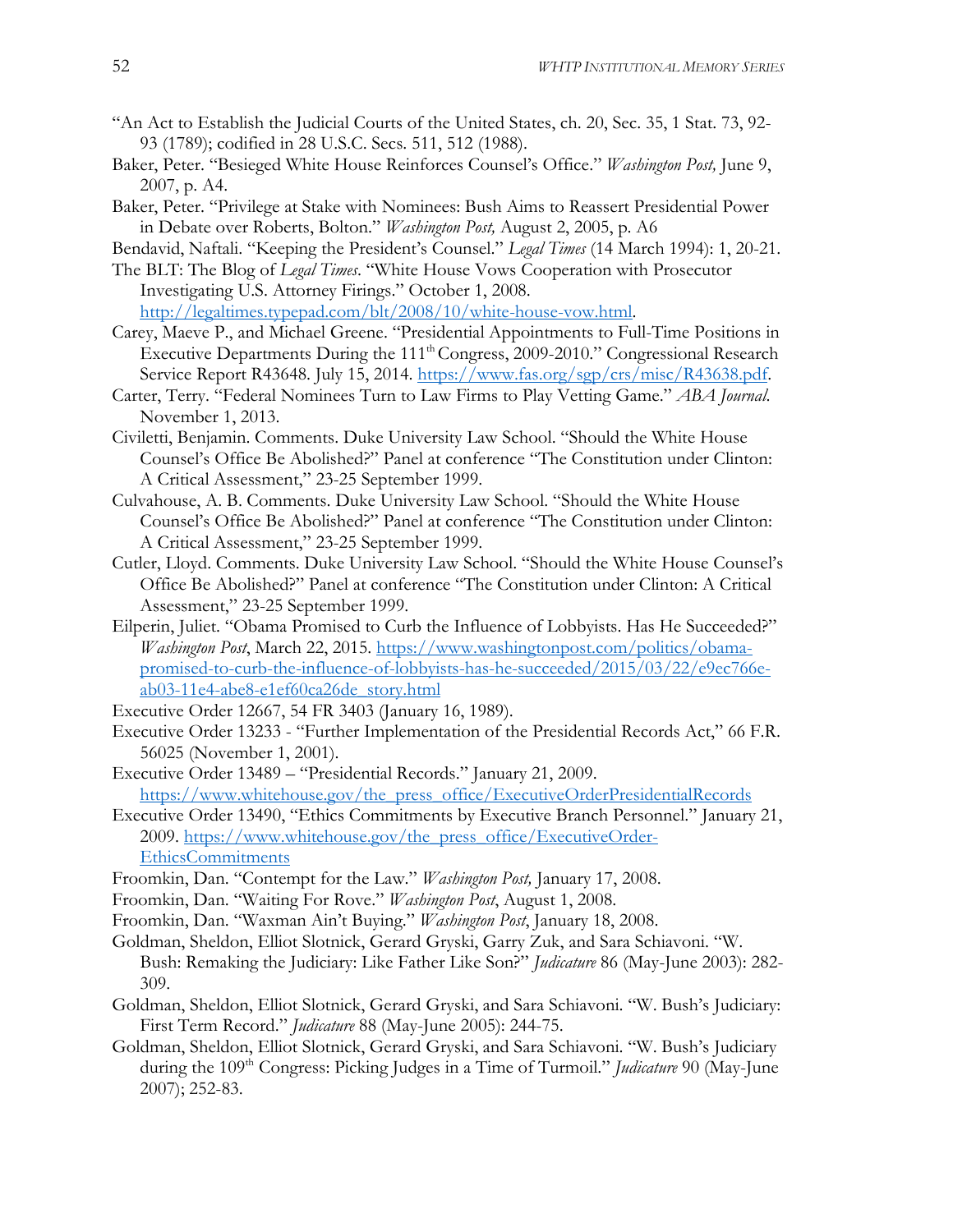- Goldsmith, Jack. *The Terror Presidency: Law and Judgment inside the Bush Administration*. New York: W. W. Norton, 2007.
	- ———. "The Decline of OLC." *Lawfare*, October 28, 2015.
- ———. "More on the Decline of OLC." *Lawfare*, November 3, 2015.
- Korte, Gregory. "Obama Issues 'Executive Orders by Another Name.'" *USA Today*, December 17, 2014.

[http://www.usatoday.com/story/news/politics/2014/12/16/obama-presidential](http://www.usatoday.com/story/news/politics/2014/12/16/obama-presidential-memoranda-executive-orders/20191805/)[memoranda-executive-orders/20191805/](http://www.usatoday.com/story/news/politics/2014/12/16/obama-presidential-memoranda-executive-orders/20191805/)

- Lee, Christopher. "Cheney Is Told to Keep Official Records." *Washington Post* (September 21, 2008): A5.
- Leopold, Jason. "Special Prosecutor Finds 'Insufficient Evidence' to File Charges over U.S. Attorney Firings," *Truthout*, July 22, 2010. [http://truth](http://truth-out.org/archive/component/k2/item/90839:special-prosecutor-finds-insufficient-evidence-to-file-charges-over-us-attorney-firings)[out.org/archive/component/k2/item/90839:special-prosecutor-finds-insufficient](http://truth-out.org/archive/component/k2/item/90839:special-prosecutor-finds-insufficient-evidence-to-file-charges-over-us-attorney-firings)[evidence-to-file-charges-over-us-attorney-firings](http://truth-out.org/archive/component/k2/item/90839:special-prosecutor-finds-insufficient-evidence-to-file-charges-over-us-attorney-firings)
- Marcus, Ruth. "Court Rejects Privilege Claim." *Washington Post* (July 28, 1998): A1.
- Marcus, Ruth, and Ann Devroy. "Nussbaum Quits White House Post." *Washington Post* (March 6, 1994): A1.
- Morgan, Gerald, and Edward McCabe to Philip Buchen. 2 October 1974. Memo, "Functions to be Performed by the Office of Counsel to the President." "Office Organization and Functions (1)." Buchen Counsel's Office Files, Box 100, Ford Presidential Library.
- Morrison, Trevor. "Book Review: Constitutional Alarmism*: The Decline and Fall of the American Republic"* by Bruce Ackerman. *Harvard Law Review*, Vol. 124:1688 (2011).
- Moss, Randy. "Executive Branch Legal Interpretation: A Perspective from the Office of Legal Counsel." 52 *Administrative Law Review* 1303. 2000.
- Nussbaum, Bernard. Comments. Duke University Law School. "Should the White House Counsel's Office Be Abolished?" Panel at conference "The Constitution under Clinton: A Critical Assessment," 23-25 September 1999.
- "Obama Announces Key Additions to the Office of the White House Counsel." Office of the Press Secretary. 28 January 2009. [https://www.whitehouse.gov/the-press](https://www.whitehouse.gov/the-press-office/obama-announces-key-additions-office-white-house-counsel)[office/obama-announces-key-additions-office-white-house-counsel.](https://www.whitehouse.gov/the-press-office/obama-announces-key-additions-office-white-house-counsel)
- Oliphant, Jim. "Losing Privilege: A Scandal-Scarred Legacy for Future Presidents: White House Counsel without a Shield." *Legal Times* (March 10, 2000): 1-7. [http://www.lawnewsnetwork.com/stories/A18273-2000Mar9.html 3 April 2000.](http://www.lawnewsnetwork.com/stories/A18273-2000Mar9.html%203%20April%202000)
- Patterson, Bradley H. "The 'Just-Us' Department: The Counsel to the President." Chapter 6, *To Serve the President: Continuity and Innovation in the White House Staff*, pp. 66- 81.Washington, D.C.: Brookings Institution, 2008.
- The Presidential Records Act (PRA) of 1978, 44 U.S.C. ß2201-2207. <http://www.archives.gov/about/laws/index.html#presrec>
- "Principles to Guide the Office of Legal Counsel," December 21, 2004. [http://www.acslaw.org/files/2004%20programs\\_OLC%20principles\\_white%20paper.p](http://www.acslaw.org/files/2004%20programs_OLC%20principles_white%20paper.pdf) [df.](http://www.acslaw.org/files/2004%20programs_OLC%20principles_white%20paper.pdf)
- Quade, Vicki. "The President Is His Only Client." *Barrister* 15 (Winter/Spring 1988): 4-7, 34- 37.
- Savage, Charlie. "Two Top Lawyers Lost to Obama in Libya War Policy Debate. *New York Times* (June 17, 2011).

<http://www.nytimes.com/2011/06/18/world/africa/18powers.html>

———. "Departing White House Counsel Held Powerful Sway." *New York Times* (April 6, 2014).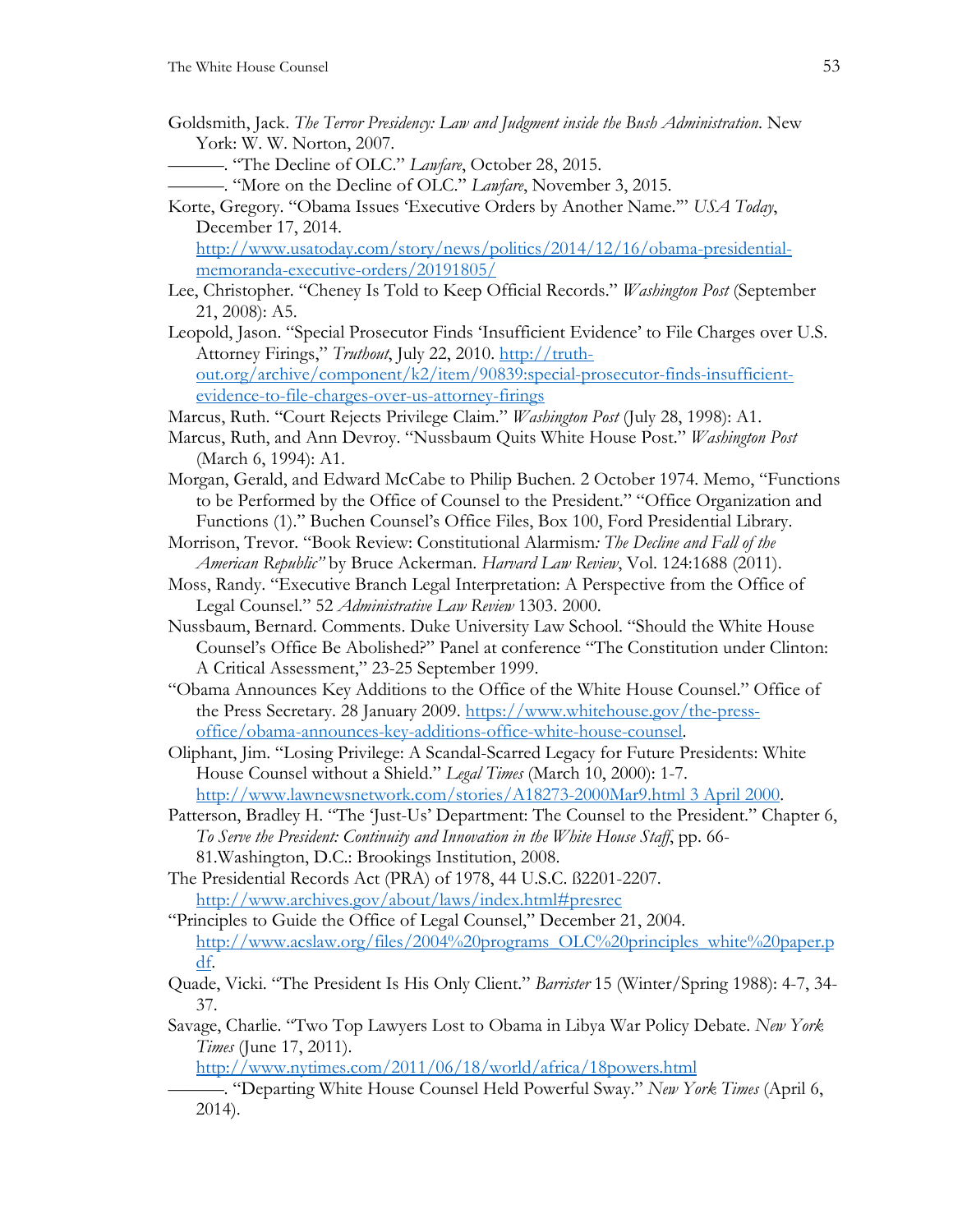- Salokar, Rebecca Mae. *The Solicitor General: The Politics of Law*. Philadelphia: Temple University Press, 1992.
- Strobel, Warren P. "Clinton Court Losses Seen Weakening 'Imperial Presidency.'" *Washington Times* (August 5, 1998): 10.

## **ADDITIONAL READING**

#### *ARTICLES*

- Culvahouse, Arthur B., Jr. "Has Attorney-Client Privilege Departed the White House?" *NYU Annual Survey of American Law*, Vol. 63 (2007): 139.
- Cutler, Lloyd. "The Role of the Counsel to the President of the U.S." T*he Record of the Bar Association of the City of New York*, Vol. 35, No. 8 (November 1980): pp. 470-480.
- Fielding, Fred F. "An Eyewitness Account of Executive 'Inability.'" *Fordham Law Review*, Vol. 79 (2010): 823.
- Forde, Michael K. "The White House Counsel and Whitewater: Government Lawyers and the Scope of Privileged Communications." *Yale Law and Policy Review*, Vol. 16, No. 109 (1997): pp. 109-167.
- Gibson, Tobias T. "Office of Legal Counsel: Inner Workings and Impact." *Law & Courts* 18 (Spring 2008): 7-12.

[http://www1.law.nyu.edu/lawcourts/pubs/newsletter/spring08.pdf.](http://www1.law.nyu.edu/lawcourts/pubs/newsletter/spring08.pdf)

- Kassop, Nancy. "The Law: When Law and Politics Collide: Presidents and the Use of the Twenty-Fifth Amendment." *Presidential Studies Quarterly* 35 (March 2005): 147-65.
- Lund, Nelson. "Lawyers and the Defense of the Presidency." *Brigham Young University Law Review*, Vol. 17 (1995): pp. 17-98.
- Lund, Nelson. "The President as Client and the Ethics of the President's Lawyers." *Law and Contemporary Problems*, Vol. 61, No. 2 (Spring 1998): pp. 65-81. [http://www.law.duke.edu/journals/61LCPLund.](http://www.law.duke.edu/journals/61LCPLund)
- McArdle, Elaine. "Stories from the West Wing." *Harvard Law Bulletin*, Winter 2011. [http://today.law.harvard.edu/feature/stories-from-the-west-wing/.](http://today.law.harvard.edu/feature/stories-from-the-west-wing/)
- Moore, W. John. "The True Believers." *National Journal*, Vol. 23, Nos. 33-34 (August 17, 1991): pp. 2018-2022.
- Paulsen, Michael Stokes. "Hell, Handbaskets, and Government Lawyers: The Duty of Loyalty and Its Limits." *Law and Contemporary Problems*, Vol. 61, No. 1 (Winter 1998): pp. 83-106.

[http://scholarship.law.duke.edu/cgi/viewcontent.cgi?article=1072&context=lcp.](http://scholarship.law.duke.edu/cgi/viewcontent.cgi?article=1072&context=lcp)

- ———. "Who "Owns" the Government's Attorney-Client Privilege?" *Minnesota Law Review*, Vol. 83 (December 1998): pp. 473-521.
- Quade, Vicki. "The President Is His Only Client." *Barrister Magazine*, American Bar Association, Vol. 15, No. 1 (Winter/Spring 1988): pp. 4-7, 34-37.
- Rabkin, Jeremy. "At the President's Side: The Role of the White House Counsel in Constitutional Policy." *Law and Contemporary Problems*, Vol. 56, No. 4 (1993): pp. 63-98.

Stern, Seth. "Executive Counsel: Meet the President's New Lawyers – And *Their* New Lawyers." *Harvard Law Bulletin*, Summer 2009.

[http://today.law.harvard.edu/feature/executive-counsel-meet-the-presidents-new](http://today.law.harvard.edu/feature/executive-counsel-meet-the-presidents-new-lawyers-and-their-new-laywers/)[lawyers-and-their-new-laywers/.](http://today.law.harvard.edu/feature/executive-counsel-meet-the-presidents-new-lawyers-and-their-new-laywers/)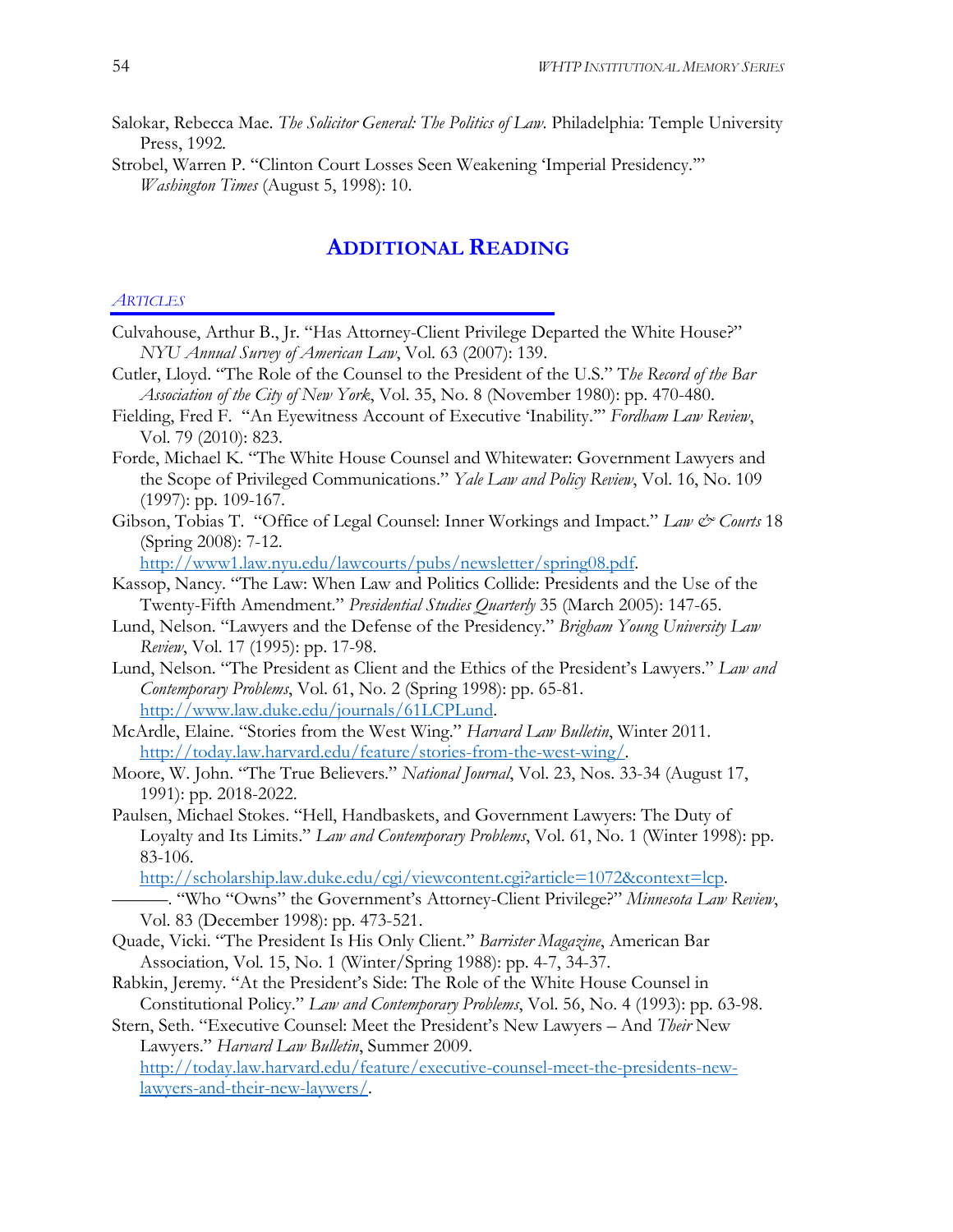Wang, Jennifer. "Raising the Stakes at the White House: Legal and Ethical Duties of the White House." *Georgetown Journal of Legal Ethics*, Vol. 8 (1994): pp. 118-35.

#### *NEWS ARTICLES*

Barnes, James A. "Changing Lawyers." *National Journal*, Vol. 29, No. 6 (February 8, 1997): pp. 284-285. ———. "How Clinton's Team Spins the Hearings." *National Journal*, Vol. 29, No. 30 (July 26, 1998): p. 1521. Bauman, Gregory C. "Keeping Presidential Privileges Intact." *Legal Times*, August 10, 1998, p. 14. ———. "Of Presidents and Precedents." *Legal Times*, August 17, 1998, p. 1. Bendavid, Naftali. "Keeping the President's Counsel." *Legal Times*, January 10, 1994, pp. 1, 20-21. ———. "Whitewater Meets the Washington Legal Culture: Cutler's Task: Mixing Politics, Fealty and Law." *Legal Times*, March 14, 1994, p. 1. Borger, Gloria. "The First Client's Privilege." *U.S. News and World Report*, May 26, 1997, p. 31. Kornhauser, Anne. "Boyden Gray: Not Just George Bush's Lawyer." *Legal Times*, November 12, 1990, pp. 1, 18-19. Marcus, Ruth. "Court Rejects Privilege Claim." *Washington Post*, July 28, 1998, p. 1. Oliphant, Jim. "Losing Privilege: A Scandal-Scarred Legacy for Future Presidents: White House Counsels without a Shield." *Legal Times*, March 10, 2000. [http://www.lawnewsnetwork.com/stories/A18273-2000Mar9.html.](http://www.lawnewsnetwork.com/stories/A18273-2000Mar9.html) Rice, Paul R. "Should We Make Bruce Lindsey Talk? Drawing the Parallels between the Governmental and the Corporate Attorney-Client Privilege." *Legal Times*, July 6, 1998, p. 17. Rosen, Jeffrey. "How to Isolate a President." *New York Times*, July 30, 1998, p. 21. Schmidt, Robert. "'Special' Role Leaves Counsel Some Private Space." *Legal Times,* March 14, 1994, pp. 8-9. Simendinger, Alexis. "Everything an Aide Needs to Know." *National Journal*, Vol. 29, No. 39 (1987): p. 1897. Stewart, David O. "The President's Lawyer." *ABA Journal*, Vol. 72 (April 1, 1986): pp. 59- 61. Strobel, Warren P. "Clinton Court Losses Seen Weakening 'Imperial Presidency,'" *Washington Times*, August 5, 1998, p. 10. Taylor, Stuart, Jr. "Me and Lloyd." *Legal Times*, March 14, 1994, pp. 18, 20. ———, and Daniel Klaidman. "A Troubling Legal Legacy." *Newsweek*, August 24, 1998, p. 25. *BOOKS* Bell, Griffin B. *Taking Care of the Law*. New York: William Morrow and Company, Inc., 1982,

- esp. pp. 37-39. Clayton, Cornell W., ed. *Government Lawyers: The Federal Legal Bureaucracy and Presidential Politics*. Lawrence: University Press of Kansas, 1995, esp. Chapters 5, 8 and 9.
- Clifford, Clark, and Richard Holbrooke, Counsel to the President. *A Memoir.* New York: Random House, 1991.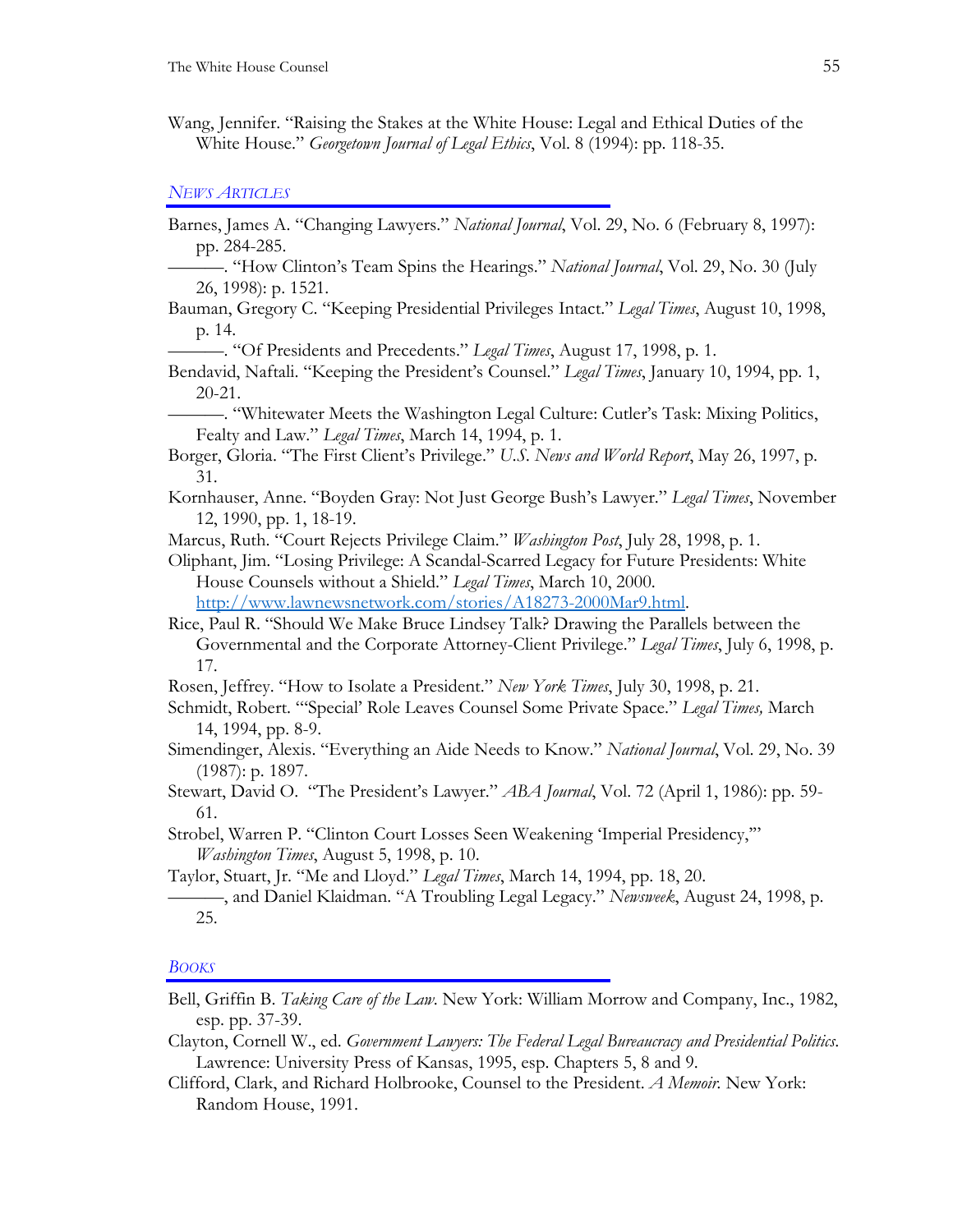- Dean, John W., III. *Blind Ambition: The White House Years*. New York: Simon and Schuster, 1976.
- Gellman, Barton. *Angler: The Cheney Vice Presidency*. New York: Penguin Press, 2008.
- Kumar, Martha Joynt. *Before the Oath: How George W. Bush and Barack Obama Managed a Transfer of Power*. Baltimore: Johns Hopkins University Press, 2015.
- *Lloyd N. Cutler and the Evolving Role of the White House Counsel: Proceedings of the Lloyd N. Cutler Conference on the White House Counsel*. Miller Center of Public Affairs and the University of Virginia School of Law, November 10-11, 2006, Charlottesville, Virginia. Charlottesville: University of Virginia, 2008.
- Patterson, Bradley H., Jr. *To Serve the President: Continuity and Innovation in the White House Staff*. Washington, D.C.: Brookings Institution Press, 2008, esp. Chapter 6, "The 'Just-Us' Department: The Counsel to the President."
	- ———. *The White House Staff :Inside the West Wing and Beyond*. Washington, DC: Brookings Institution Press, 2000, esp. Chapter 6, "The 'Just-Us' Department: The Counsel to the President."
- Roberts, Robert N., and Marion T. Doss, Jr. *From Watergate to Whitewater: The Public Integrity War*. Westport, CT: Praeger Publishers, 1997, esp. pp. 97-99.
- Strine, James Michael. "The Office of Legal Counsel: Legal Professionals in a Political System." Ph.D. diss., Johns Hopkins University, 1992, esp. Chapters 2, 4 and 5.
- Walden, Gregory S. *On Best Behavior: The Clinton Administration and Ethics in Government*. Indianapolis, IN: Hudson Institute, 1996.

#### *CONGRESSIONAL HEARINGS*

"Hearings Relating to Madison Guaranty S&L and the Whitewater Development Corporation—Washington, D.C. Phase," Hearings before the Committee on Banking, Housing, and Urban Affairs, U.S. Senate, 103<sup>rd</sup> Congress, 2<sup>nd</sup> session, Vol. IV, August 3, 4, 5, 1994, esp. pp. 466-515 (testimony of Bernard W. Nussbaum).

#### *COURT DECISIONS*

*Clinton v. Jones*, 520 U.S. 681 (1997). *In re: Bruce R. Lindsey* (Grand Jury Testimony), 158 F. 3d 1263 (D.C. Cir. 1998). [http://laws.findlaw.com/dc/983060d.html.](http://laws.findlaw.com/dc/983060d.html)

*In re Sealed Case* (Bruce R. Lindsey) (Grand Jury Testimony), 5 F. Supp. 2d, 21 (D.D.C. 1998). *Nixon v. Fitzgerald*, 457 U.S. 731 (1982). *U.S. v. Nixon*, 418 U.S. 684 (1974).

### *ARTICLES AND BOOKS ON THE FEDERAL JUDICIAL SELECTION PROCESS*

- Allison, Garland W. "Delay in Senate Confirmation of Federal Judicial Nominees." *Judicature* 80 (July-August 1996): 8-15.
- Gerhardt, Michael J. "Toward a Comprehensive Understanding of the Federal Appointments Process." *Harvard Journal of Law and Public Policy* 21 (Spring 1988): 467-539.
- Goldman, Sheldon. *Picking Federal Judges: Lower Court Selection from Roosevelt through Reagan*. New Haven, CT: Yale University Press, 1997.